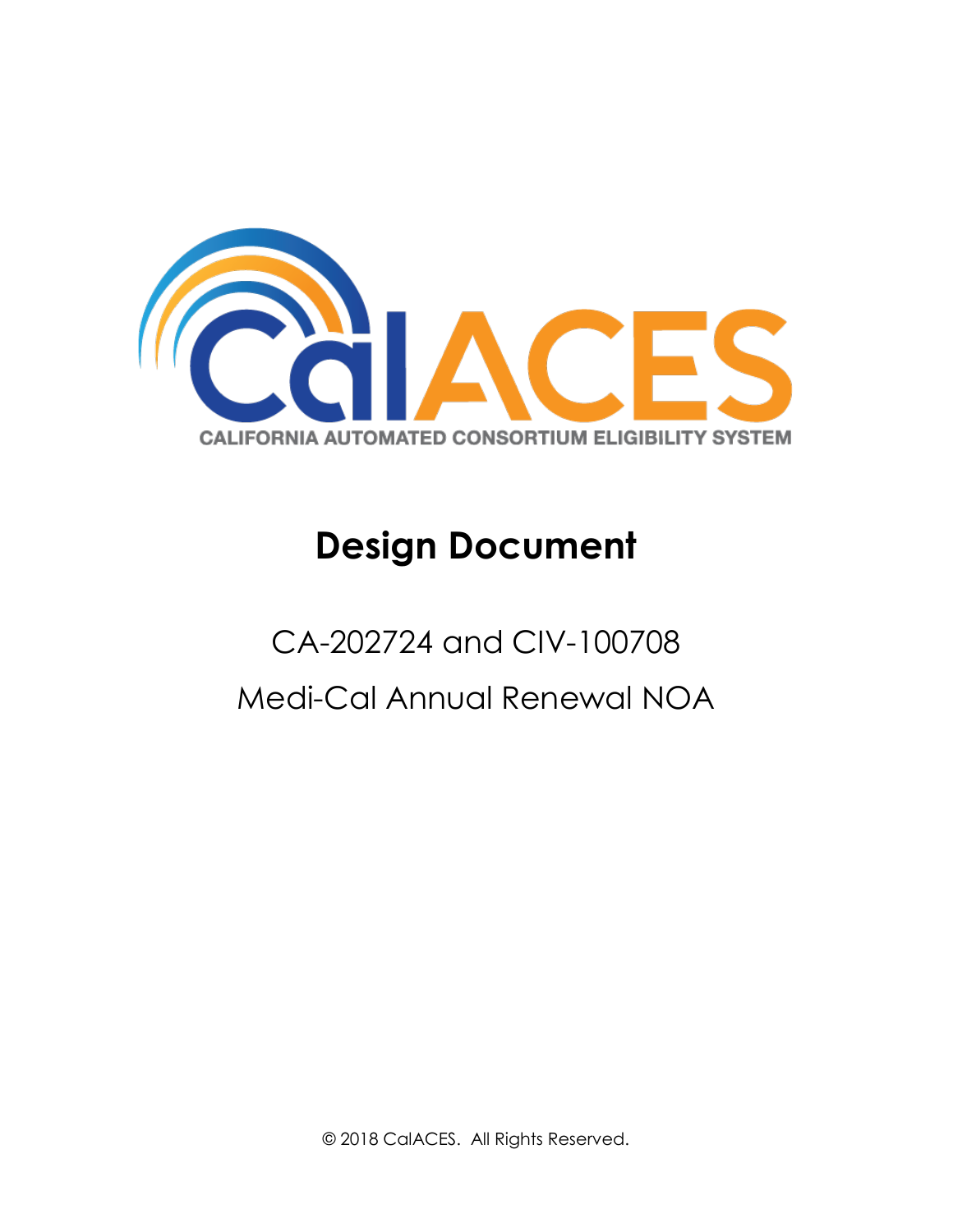

| <b>DOCUMENT APPROVAL HISTORY</b> |                                                  |  |
|----------------------------------|--------------------------------------------------|--|
|                                  | Prepared By   Tiffany Huckaby                    |  |
|                                  | Reviewed By   Stephanie Hugo and Priya Sridharan |  |

| <b>DATE</b> | <b>DOCUMENT</b><br><b>VERSION</b> | <b>REVISION DESCRIPTION</b>                                | <b>AUTHOR</b>      |
|-------------|-----------------------------------|------------------------------------------------------------|--------------------|
| 2/11/2019   | 1.0                               | <b>Initial Draft</b>                                       | Tiffany<br>Huckaby |
| 3/20/2019   | 1.1                               | Updated with Regulation updates<br>based on Build concerns | Tiffany<br>Huckaby |
|             |                                   |                                                            |                    |
|             |                                   |                                                            |                    |
|             |                                   |                                                            |                    |
|             |                                   |                                                            |                    |
|             |                                   |                                                            |                    |
|             |                                   |                                                            |                    |
|             |                                   |                                                            |                    |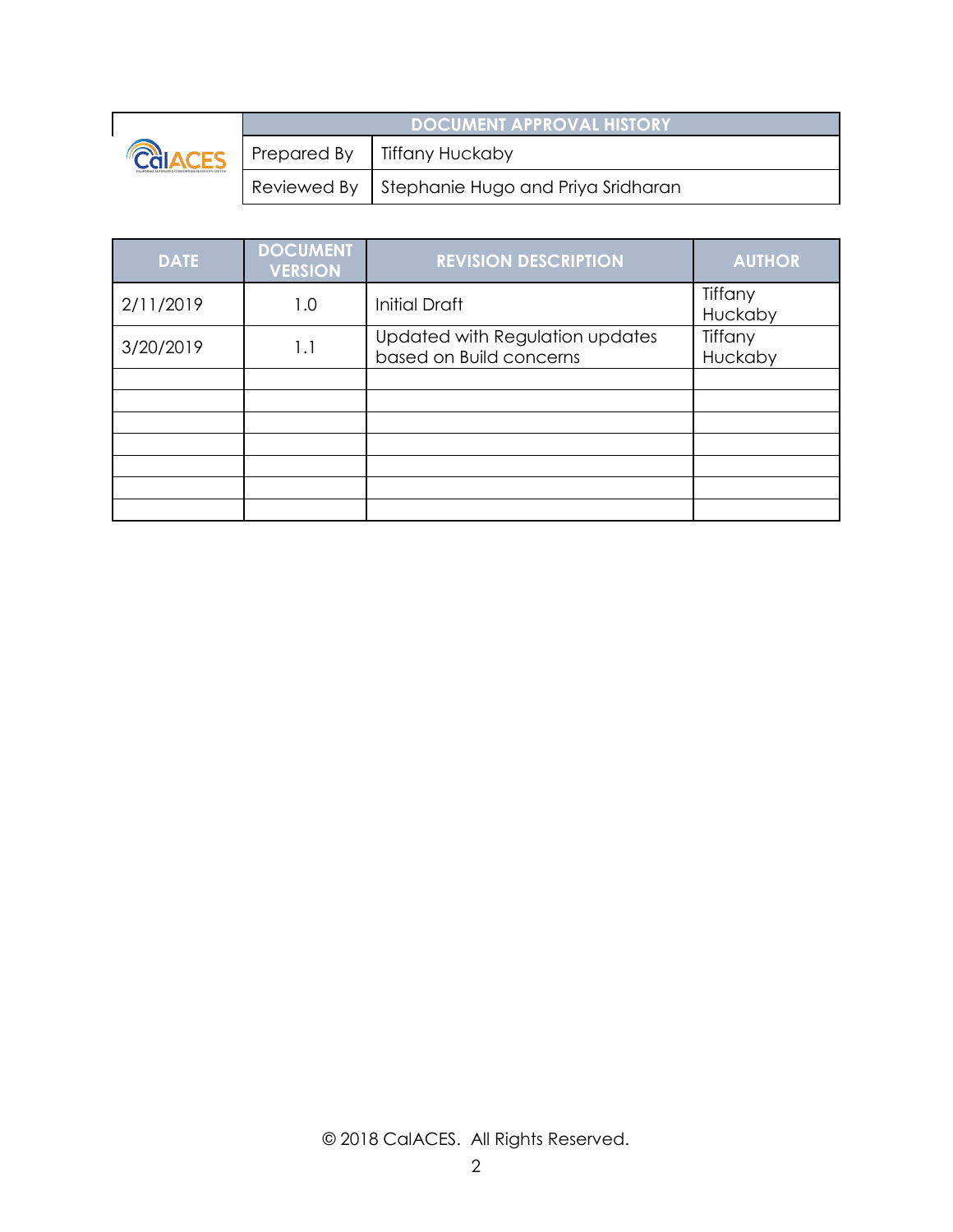## Table of Contents

| 1              |       |                                                                  |  |
|----------------|-------|------------------------------------------------------------------|--|
|                | 1.1   |                                                                  |  |
|                | 1.2   |                                                                  |  |
|                | 1.3   |                                                                  |  |
|                | 1.3.1 | Add new Action Statement for Medi-Cal Annual Renewals5           |  |
|                | 1.3.2 | Add Individual Actions for Medi-Cal Annual Renewal Reason 6      |  |
|                | 1.3.3 |                                                                  |  |
|                | 1.3.4 | Add new Regulations for New Medi-Cal Annual Renewal Reason 9     |  |
|                | 1.3.5 |                                                                  |  |
|                | 1.3.6 |                                                                  |  |
|                | 1.4   |                                                                  |  |
| $\overline{2}$ |       |                                                                  |  |
|                | 2.1   | Add new Action Statement for Medi-Cal Annual Renewals  13        |  |
|                | 2.1.1 |                                                                  |  |
|                | 2.1.2 |                                                                  |  |
|                | 2.1.3 |                                                                  |  |
|                | 2.1.4 | Add Variable Population logic for new Action Fragment 15         |  |
|                | 2.2   | Add/Update Individual Action Fragments for non-MAGI and MAGI  16 |  |
|                | 2.2.1 |                                                                  |  |
|                | 2.2.2 |                                                                  |  |
|                | 2.2.3 | Add Medi-Cal Fragment Generation for new Individual Action 16    |  |
|                | 2.2.4 | Add Variable Population logic for new Individual Action 17       |  |
|                | 2.3   | Create new Medi-Cal NOA Reason Fragment for Annual Renewals 17   |  |
|                | 2.3.1 |                                                                  |  |
|                | 2.3.2 | Create a new Medi-Cal Annual RE Reason Fragment 17               |  |
|                | 2.3.3 | Update Medi-Cal Fragment Generation logic for new Reason 19      |  |
|                | 2.3.4 |                                                                  |  |
|                | 2.3.5 |                                                                  |  |
|                | 2.3.6 |                                                                  |  |
|                | 2.3.7 | Refactor Obsoleted MAGI No Change Renewal Reason 25              |  |
|                | 2.4   | Add/Update MAGI Regulation Message Fragment for New Reason  25   |  |
|                | 2.4.1 |                                                                  |  |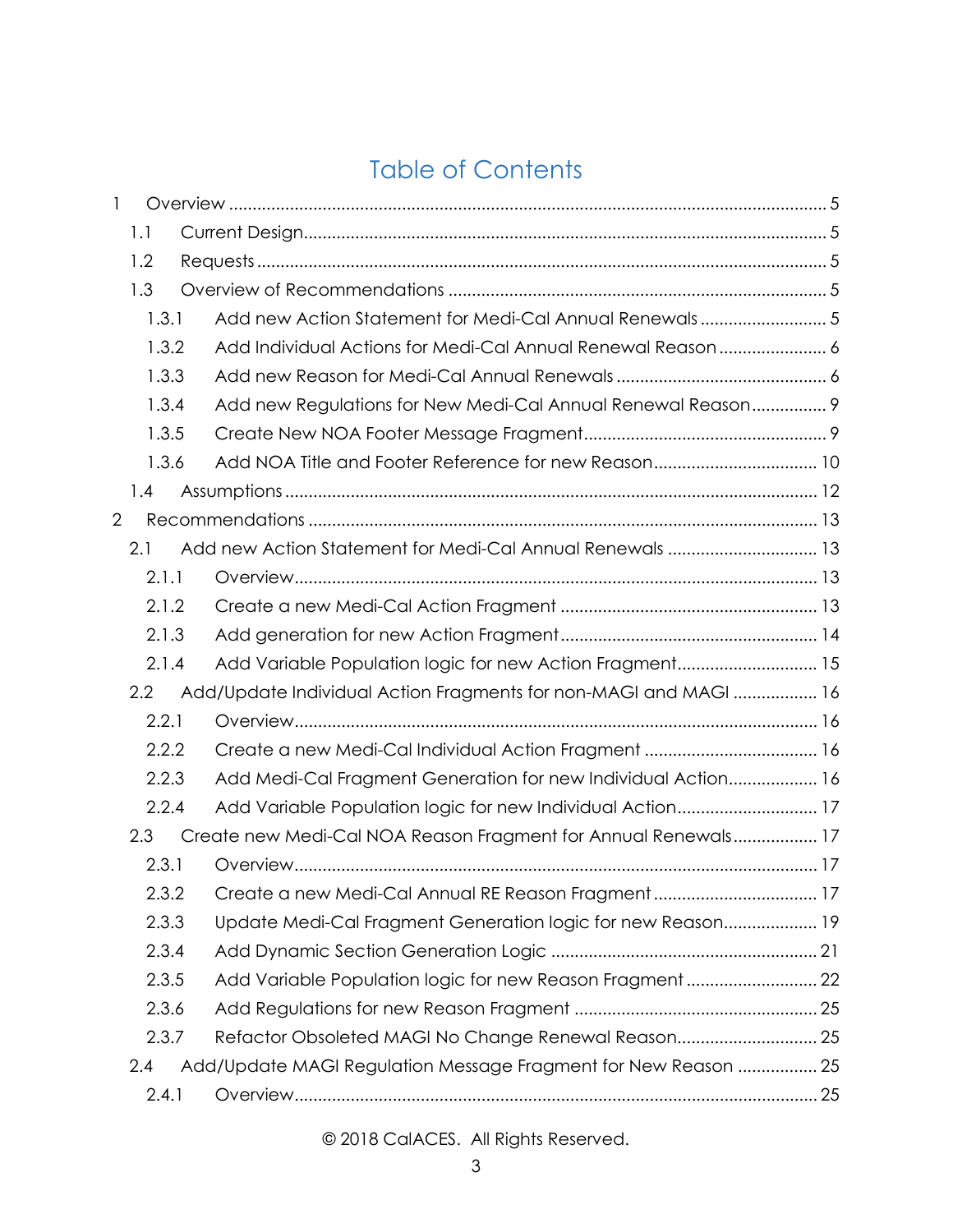|                | 2.4.2 | Update MAGI Regulation Message Generation logic 25         |  |
|----------------|-------|------------------------------------------------------------|--|
| 2.5            |       |                                                            |  |
|                | 2.5.1 |                                                            |  |
|                | 2.5.2 |                                                            |  |
|                | 2.5.3 | Update Existing NOA Footer logic for new Footer Message 27 |  |
|                | 2.5.4 |                                                            |  |
| 2.6            |       |                                                            |  |
|                | 2.6.1 |                                                            |  |
|                | 2.6.2 |                                                            |  |
|                | 2.6.3 |                                                            |  |
| 3              |       |                                                            |  |
| $\overline{4}$ |       |                                                            |  |
| 4.1            |       |                                                            |  |
| 4.2            |       |                                                            |  |
| 5              |       |                                                            |  |
| 6              |       |                                                            |  |
| 7              |       |                                                            |  |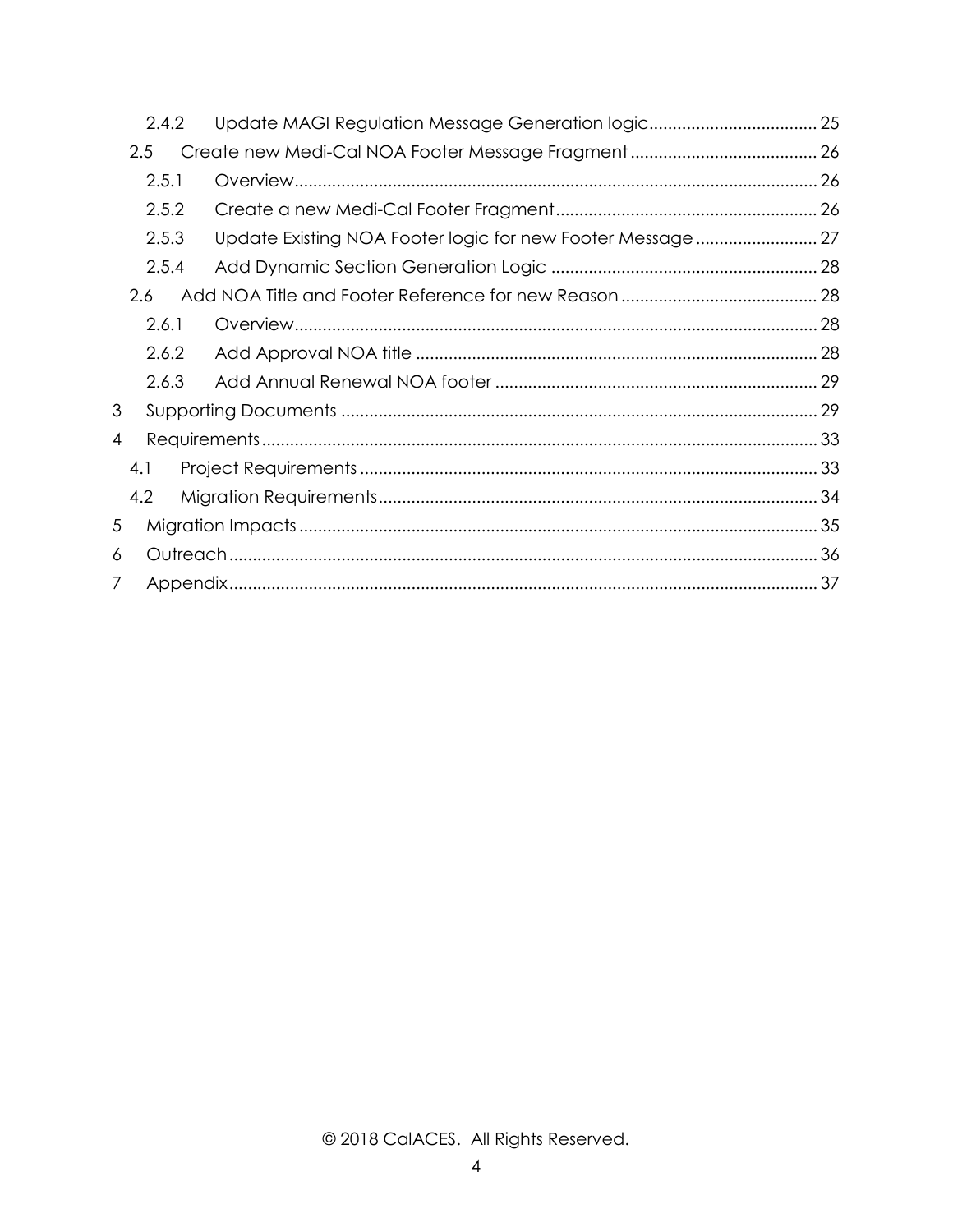## <span id="page-4-0"></span>**1 OVERVIEW**

This enhancement is to implement the new NOA text in ACWDL 19-03.

#### <span id="page-4-1"></span>**1.1 Current Design**

Medi-Cal NOAs are sent when there is a change in eligibility with a noticing requirement. There is not a NOA specifically for a no change renewal.

#### <span id="page-4-2"></span>**1.2 Requests**

Add the new Medi-Cal Annual Renewal reason to the non-MAGI, MAGI and mixed non-MAGI/MAGI NOAs. This new reason will generate for an individual when there is no change in the eligibility status or level of benefits and it is a Medi-Cal Renewal and/or change in circumstance that results in the resetting of the annual renewal date.

#### <span id="page-4-3"></span>**1.3 Overview of Recommendations**

A new reason for non-MAGI, MAGI, and mixed non-MAGI/MAGI NOAs will be created for Medi-Cal Renewals and change in circumstances redetermination that results in the resetting of the annual renewal date. The new reasons will require logic updates to existing NOA fragments and new NOA fragments to meet the requirements in ACWDL 19-03.

<span id="page-4-4"></span>Note: See Supporting Documents #1 and #2 for Example NOAs for both C-IV and LRS.

#### **1.3.1 Add new Action Statement for Medi-Cal Annual Renewals**

This enhancement will add an Action fragment for non-MAGI, MAGI, and mixed non-MAGI/MAGI NOAs for No Change Annual Renewals. This will generate with the new Medi-Cal Annual Renewal Reason (see Section 1.3.3 for new Reason).

Action Statement example:

| As of <date>, your Medi-Cal benefits have been ----;</date> |  |
|-------------------------------------------------------------|--|
|                                                             |  |

Note: The MAGI Header statement will still generate as the first fragment on the MAGI NOAs. See Supporting Documents #1 for Example MAGI NOAs for both C-IV and LRS.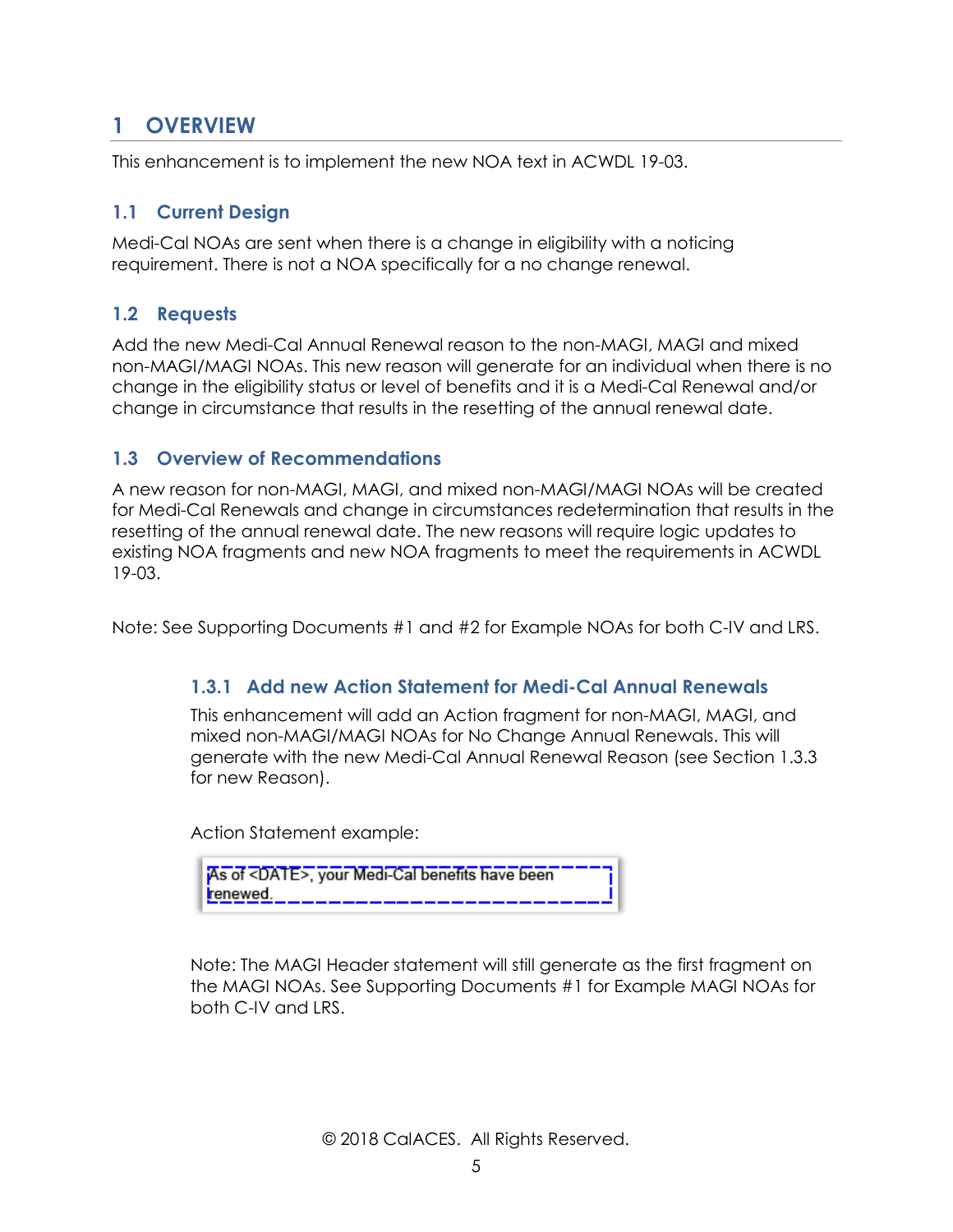Existing MAGI Header Statement:

We have reviewed your eligibility for health coverage. We used the information you gave us and state and federal data to make this decision.

#### <span id="page-5-0"></span>**1.3.2 Add Individual Actions for Medi-Cal Annual Renewal Reason**

ACWDL 19-03 states that the new reasons are to be "*at the individual level*". This requires that there is a description prior to the new reason of whom the reason is being provided for. This Individual Action will generate prior to each instance of the new Medi-Cal Annual Renewal Reason (see Section 1.3.3 for new Reason).

Individual Action example:

The following message explains eligibility for <PERS NAME>.

Note: This new Individual Action follows the structure being created with SCR **CA-204496** which will add logic to combine non-MAGI and MAGI text onto the same pages for mixed non-MAGI/MAGI NOAs in LRS.

#### <span id="page-5-1"></span>**1.3.3 Add new Reason for Medi-Cal Annual Renewals**

ACWDL 19-03 provided Medi-Cal Annual Renewal Reason text for non-MAGI, MAGI, and mixed non-MAGI/MAGI NOAs. A new Medi-Cal Annual Renewal Reason Fragment will be added with dynamic section generation to provide the appropriate information based on the case information. This new Reason fragment will generate for an individual on non-MAGI, MAGI, and mixed non-MAGI/MAGI NOAs when there is no change in the eligibility status or level of benefits and it is a Medi-Cal Renewal and/or change in circumstance that results in the resetting of the annual renewal date. This fragment will generate per person. This new Reason will obsolete the existing MAGI No Change Renewal fragment.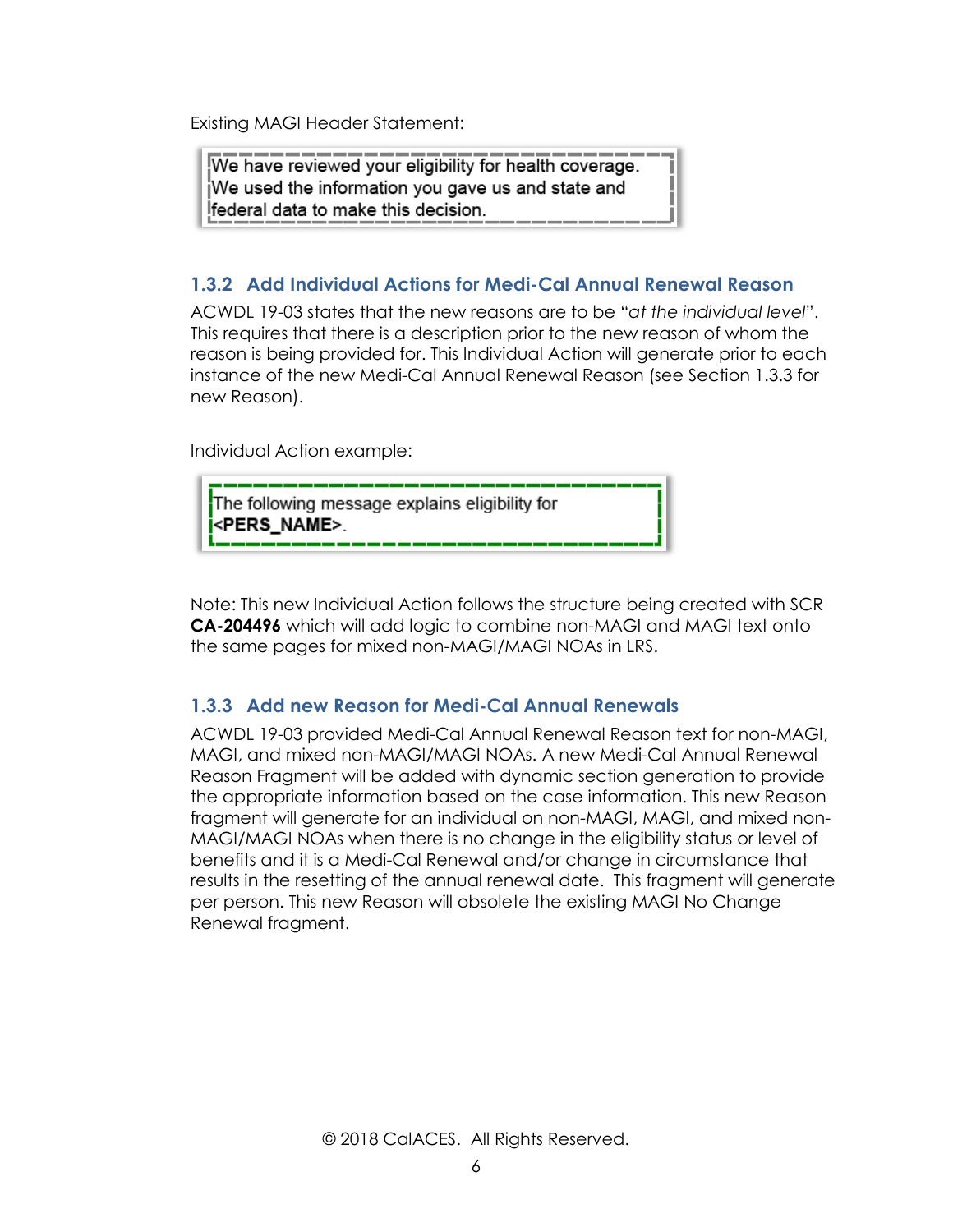Obsoleted Existing MAGI No Change Renewal Fragment Text:

We must check if you still qualify for Medi-Cal once a year. We checked your case and you still qualify for Medi-Cal because your household income is below the Medi-Cal limit for your family size. Your Medi-Cal coverage will continue unless you are found no longer jeligible. This could happen at the time your eligibility is renewed or when your circumstances change.

We counted your household size and your household income to make our decision. If the information we list for your household size or income is not correct, please contact us to report your updated information.

| # | <b>Section</b>               | <b>Text</b>                                                                                                                                                                                                                                                                                                                                                                                                                                                                                                                                                                                                                                                                                                                                                                                    |                     | <b>Generation Conditions</b>                                               |
|---|------------------------------|------------------------------------------------------------------------------------------------------------------------------------------------------------------------------------------------------------------------------------------------------------------------------------------------------------------------------------------------------------------------------------------------------------------------------------------------------------------------------------------------------------------------------------------------------------------------------------------------------------------------------------------------------------------------------------------------------------------------------------------------------------------------------------------------|---------------------|----------------------------------------------------------------------------|
| 1 | Static<br>Section            | Your Medi-Cal is renewed for the next year.<br>We checked to see if you can still get Medi-Cal. We must<br>check once a year. We also check when there is a change<br>in your circumstances. To decide, we used<br>information you gave us or that is available to us. Based<br>on this information, you will have Medi-Cal for the next<br>year. We will check again in one year to see if you can<br>keep getting Medi-Cal. We will check sooner if you have a<br>change in circumstances.<br>We used the information below to make our decision. If<br>anything below is wrong, please contact us to tell us the<br>right information. To learn how to report updated<br>information to your county office, read the section called<br>"Do you have any changes?" below.<br>Household Size: | <hh size=""></hh>   | N/A                                                                        |
|   |                              | Monthly Countable Household Income: <hh inc=""></hh>                                                                                                                                                                                                                                                                                                                                                                                                                                                                                                                                                                                                                                                                                                                                           |                     |                                                                            |
| 2 | <b>Tax Filing</b><br>Section | Tax Filing Status:                                                                                                                                                                                                                                                                                                                                                                                                                                                                                                                                                                                                                                                                                                                                                                             | <tax file=""></tax> | This section will generate<br>when the fragment<br>generated for MAGI.     |
| 3 | Static<br>Section            | <b>Marital Status:</b>                                                                                                                                                                                                                                                                                                                                                                                                                                                                                                                                                                                                                                                                                                                                                                         | <married></married> | N/A                                                                        |
| 4 | Property<br>Section          | <b>Countable Property:</b>                                                                                                                                                                                                                                                                                                                                                                                                                                                                                                                                                                                                                                                                                                                                                                     | <prop></prop>       | This section will generate<br>when the fragment<br>generated for non-MAGI. |

The new Reason fragment sections will generate in the order listed in the following table: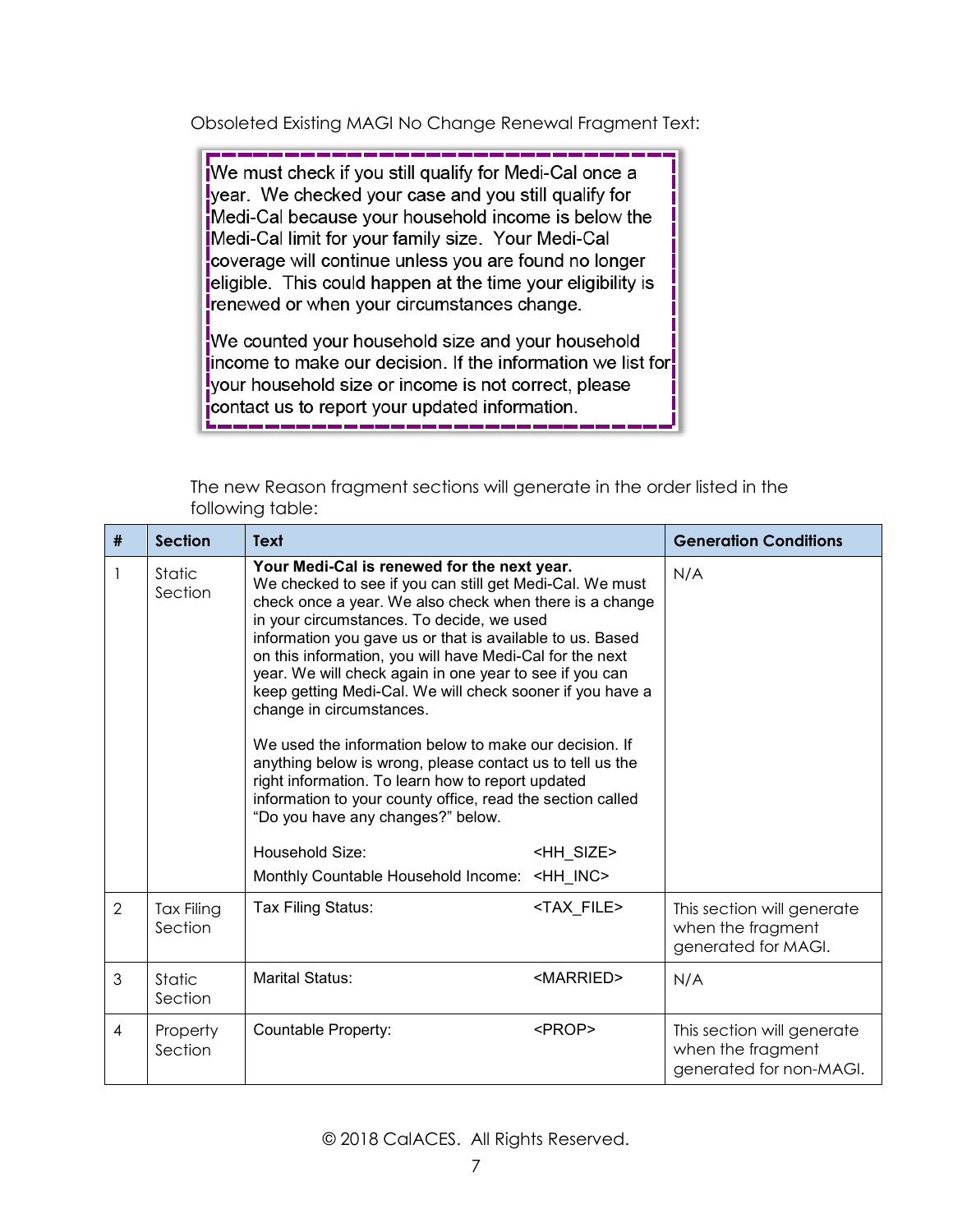| 5              | <b>Blind</b><br>Disabled<br>Section | <b>Blind or Disabled:</b><br>Yes                                                                                                                                                                                                                                                                                                                                                                  | This section will generate<br>when the fragment<br>generated for non-MAGI<br>and the person is blind or<br>disabled.                                                                                                                                                                                                                                         |
|----------------|-------------------------------------|---------------------------------------------------------------------------------------------------------------------------------------------------------------------------------------------------------------------------------------------------------------------------------------------------------------------------------------------------------------------------------------------------|--------------------------------------------------------------------------------------------------------------------------------------------------------------------------------------------------------------------------------------------------------------------------------------------------------------------------------------------------------------|
| 6              | Pregnant<br>Section                 | Pregnant:<br>Yes                                                                                                                                                                                                                                                                                                                                                                                  | This section will generate<br>when the person is<br>pregnant.                                                                                                                                                                                                                                                                                                |
| $\overline{7}$ | Child<br>Section                    | Have a Child You Are Responsible For <child></child>                                                                                                                                                                                                                                                                                                                                              | This section will generate if<br>the person is responsible<br>for a child.<br>Note: The Variable<br><child> will generate<br/>with ": Yes" when the<br/>fragment generated for<br/>non-MAGI. Otherwise the<br/>Variable will be null (not<br/>visible) as the following<br/><b>MAGI Child Section will</b><br/>contain the value for this<br/>field.</child> |
| 8              | <b>MAGI</b><br>Child<br>Section     | (Under 18, or 18 and Full-Time Student): Yes                                                                                                                                                                                                                                                                                                                                                      | This section will generate if<br>the person is responsible<br>for a child and the<br>fragment generated for<br>MAGI.                                                                                                                                                                                                                                         |
| 9              | Static<br>Section                   | Citizenship/Immigration Status:<br><citizen></citizen>                                                                                                                                                                                                                                                                                                                                            | N/A                                                                                                                                                                                                                                                                                                                                                          |
| 10             | Unverified<br>Citizen<br>Section    | Your Citizenship/Immigration Status is not verified. If you<br>have proof of your citizenship or immigration status that<br>you can give us now, or you want to let us know you are<br>having problems getting your document, please call your<br>county worker at the number listed on this notice. Without<br>proof, you may not be able to get the full range of benefits<br>available to you. | This section will generate if<br>the person has an<br>unverified Citizenship<br>status and is receiving<br>restricted scope benefits.                                                                                                                                                                                                                        |
| 11             | <b>MAGI</b><br>Section              | We counted your household size and income to make our<br>decision. For Medi-Cal:<br>Your household size is <magi_size>.<br/>Your monthly household income is<br/><magi_income>.</magi_income></magi_size>                                                                                                                                                                                         | This section will generate if<br>the fragment generated<br>for MAGI.                                                                                                                                                                                                                                                                                         |
|                |                                     | The monthly Medi-Cal income limit for your household<br>size is <magi_income_limit>. Your income is below<br/>this limit, so you qualify for Medi-Cal.</magi_income_limit>                                                                                                                                                                                                                        |                                                                                                                                                                                                                                                                                                                                                              |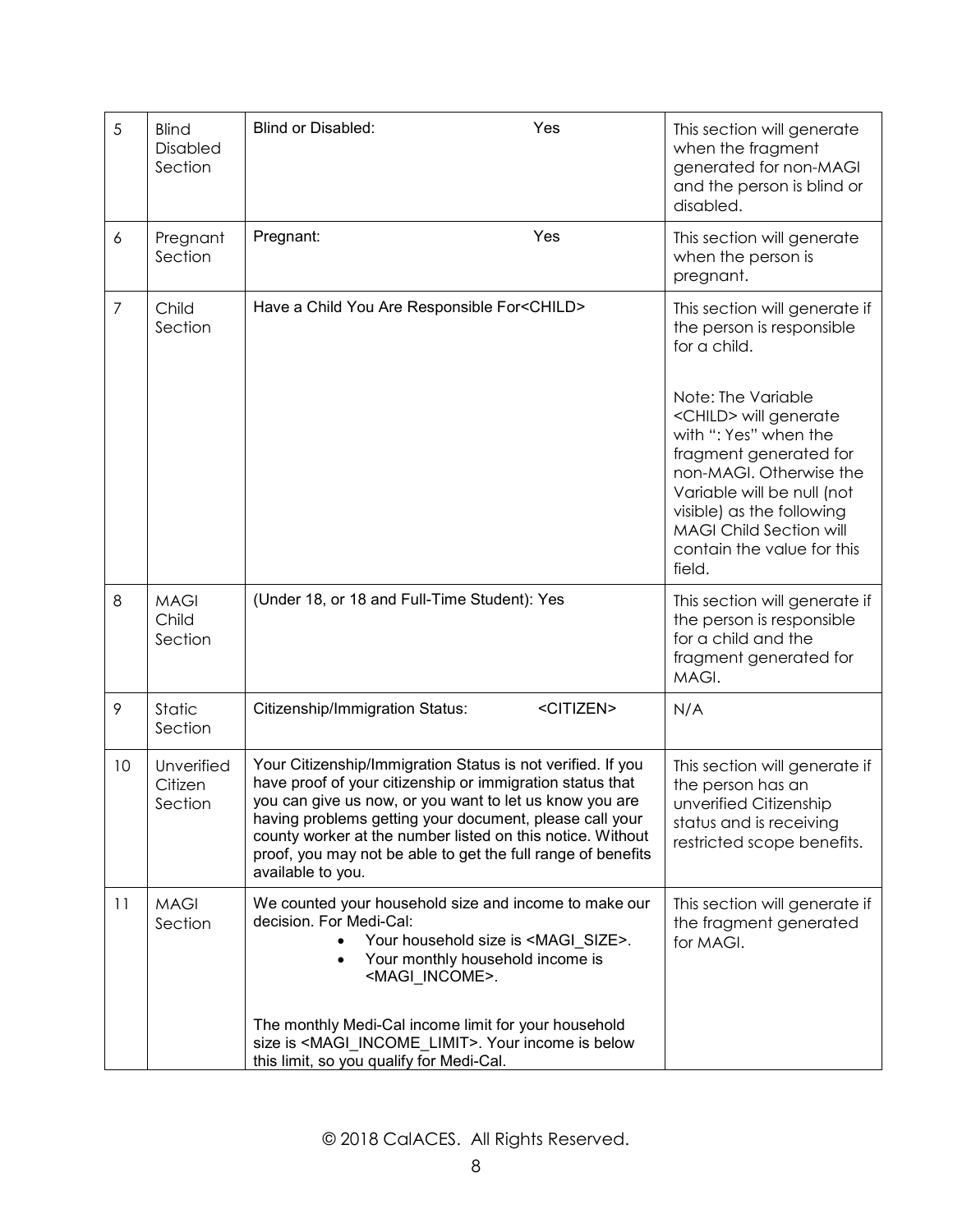| $12 \overline{ }$ | Non-MAGI<br>Section | Your share of cost will stay the same. As a reminder, this<br>is how we determined your share of cost:  |                                                                                          | This section will generate if<br>the fragment generated<br>for non-MAGI with a Share                                                                         |
|-------------------|---------------------|---------------------------------------------------------------------------------------------------------|------------------------------------------------------------------------------------------|--------------------------------------------------------------------------------------------------------------------------------------------------------------|
|                   |                     | Monthly gross income<br>Monthly net nonexempt income<br>Maintenance need<br>Excess income/share-of-cost | <gross inc=""><br/><net inc=""><br/><m need=""><br/><soc amt=""></soc></m></net></gross> | of Cost.<br>Note: The Reason<br>fragment will only<br>generate if there is no<br>change in Share of Cost<br>so no check is required at<br>the Section level. |

#### <span id="page-8-0"></span>**1.3.4 Add new Regulations for New Medi-Cal Annual Renewal Reason**

ACWDL 19-03 provided new regulations that are to be provided with the new Medi-Cal Annual Renewal Reason for both non-MAGI, MAGI, and mixed non-MAGI/MAGI NOAs. This requires the MAGI Regulation Message be generated on the NOA to provide a place for these new regulations to generate for MAGI. This Message with the new regulations will generate after each instance of the new Medi-Cal Annual Renewal Reason for MAGI. Non-MAGI will generate the new regulations in the regulations section of the first page of the NOA. This will use the existing regulation generation logic and text within LRS and C-IV.

Existing MAGI Regulations Example (C-IV):

**IW&I Code Section 14005.37; Title 42, CFR Section** 435.916 is the regulation or law we relied on for this decision. If you think we made a mistake, you can appeal. See "Your Hearing Rights" on the back of the first page of **S** this notice to learn how to appeal. You have only 90 days to ask for a hearing. The 90 days started the day after the date on this notice.

#### <span id="page-8-1"></span>**1.3.5 Create New NOA Footer Message Fragment**

ACWDL 19-02 provided a new NOA footer message for non-MAGI, MAGI, and mixed non-MAGI/MAGI NOAs. ACWDL 19-03 requests that this new footer is used with the new Medi-Cal Annual Renewal Reason. This footer fragment will generate when there is at least one instance of the new Medi-Cal Annual Renewal Reason generated on the NOA or if the non-MAGI, MAGI, or mixed non-MAGI/MAGI NOA is an approval and or change. The existing MAGI footer will be suppressed when this new footer generates for MAGI NOAs. The existing C-IV non-MAGI Report Income within 10 Days fragment will be replaced with this new Footer to prevent repetitive verbiage on the NOA.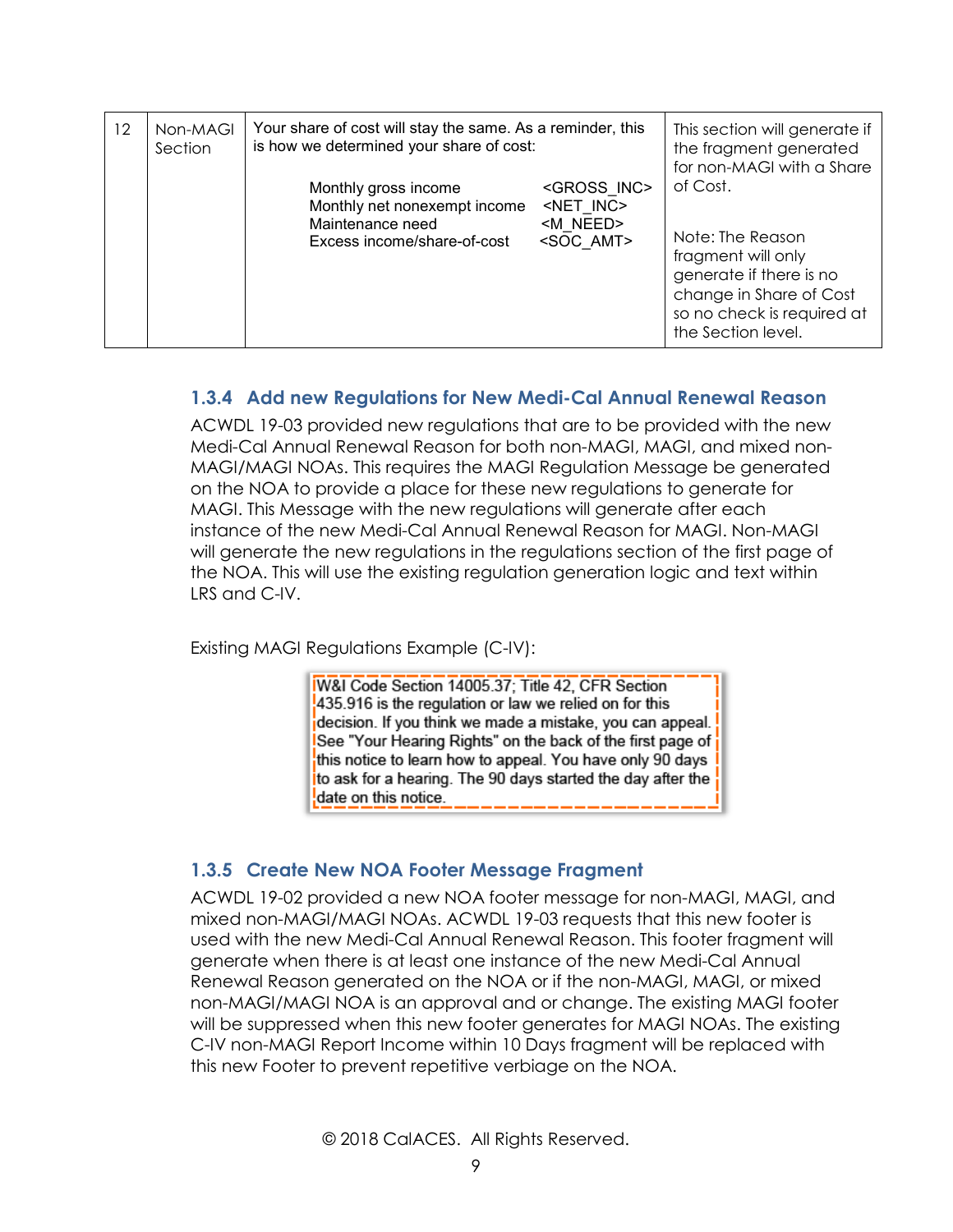Obsoleted C-IV Report Income within 10 Days Fragment:

You must report within ten days any significant changes that could affect your eligibility, such as changes in your income, property, medical condition, or household situation.

Medi-Cal Annual Renewal Footer Example (Note, the example below is for non-MAGI, the bullet "Your property changes" will not generate for MAGI):



#### <span id="page-9-0"></span>**1.3.6 Add NOA Title and Footer Reference for new Reason**

Add logic to update the NOA title to "MEDI-CAL APPROVAL" for the new Annual Renewal Reason NOA. When the Annual Renewal Reason is generating on its own NOA and not being merged onto a Change NOA the title of the NOA will generate as an Approval.

**C-IV**: The NOA title will only generate for non-MAGI NOAs in C-IV as the MAGI NOA currently do not have title generation. C-IV Medi-Cal NOAs (non-MAGI, MAGI, mixed non-MAGI/MAGI) also do not have logic to populate a Form number at the bottom of the NOA. This enhancement will not add new title or footer functionality.

**LRS:** To identify this new NOA, a new footer reference will be created. The title will be "MC NO CHANGE RE".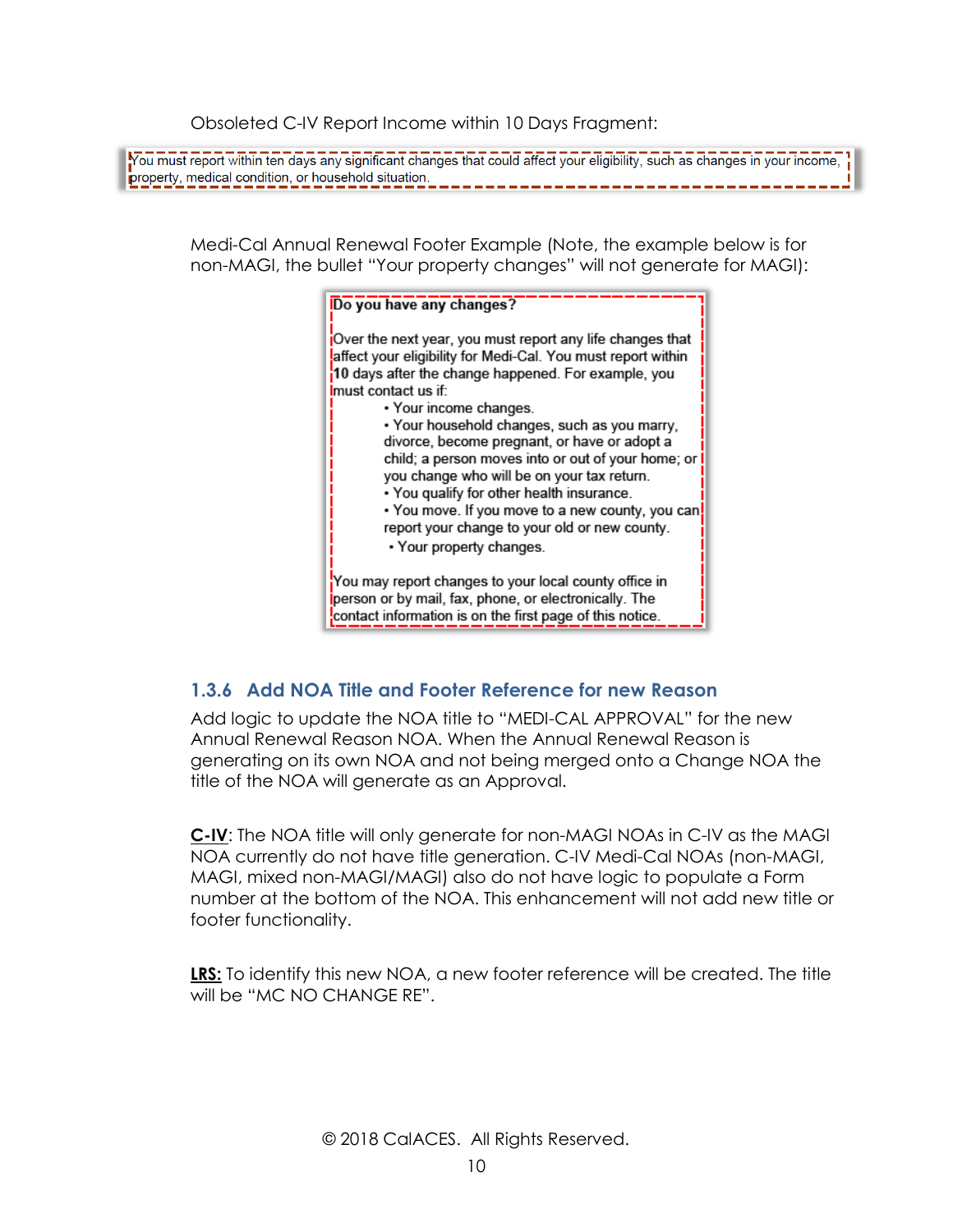NOA Title Example:

**NOTICE OF ACTION MEDI-CAL APPROVAL** 

NOA Footer Example:

MC NO CHANGE RE

Page 1 of 2

© 2018 CalACES. All Rights Reserved.

**COL**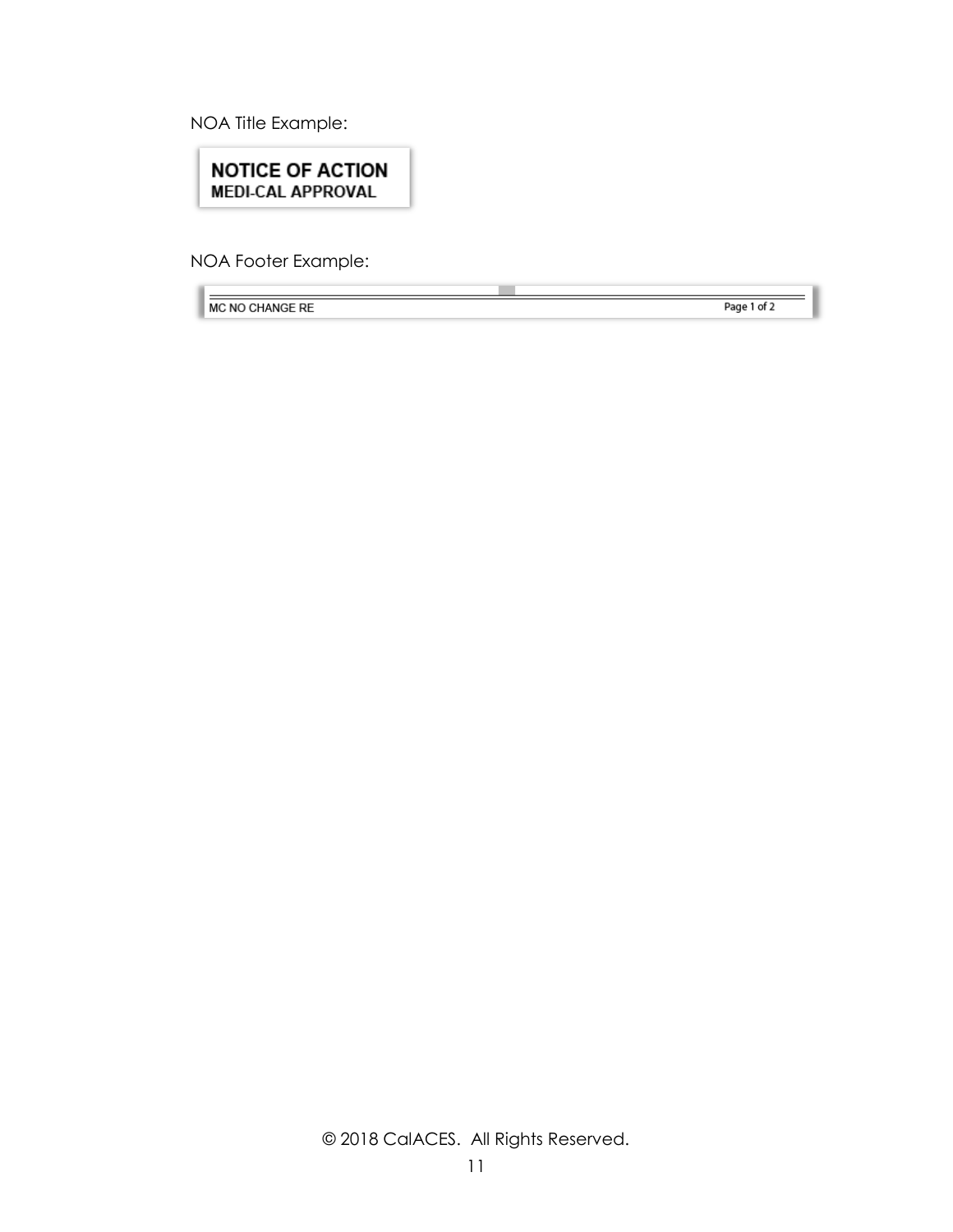#### <span id="page-11-0"></span>**1.4 Assumptions**

- 1) The new Medi-Cal Footer fragment added in this SCR replaces the existing MAGI Footer when generated as per ACWDL 19-02.
- 2) The new regulations will generate for MAGI in the existing MAGI regulation text in the body of the NOA **instead of the Non-MAGI Requigtions Section** on the first page of the NOA. The systems will use existing MAGI Regulation message functionality.
- 3) **C-IV:** No new NOA logic with be added regarding the functionality around the NOA Title or Footer with this effort. The functionality will be used if already existing in the system. CalACES/LRS functionality around NOA Titles and Footers will be inherited at migration.
- 4) **LRS:** Currently Medi-Cal NOA fragments do not generate on the same notice together when generated for different Action types and/or when the fragment reasons are associated to different header and footer fragments. This will not be updated with this enhancement. SCR CA-204497 will update the mixed non-MAGI/MAGI NOAs to allow for merging of differing action NOAs.
- 5) This effort will not update existing or add new Medi-Cal NOA templates. The systems will generate the NOA in the existing format used for Medi-Cal NOAs (C-IV: Letter Format, LRS: Columned Format).
- 6) This new NOA will generate for regular Medi-Cal (MAGI and non-MAGI). This NOA will not generate for MSP or LTC.
- 7) This effort will include LTC NOAs.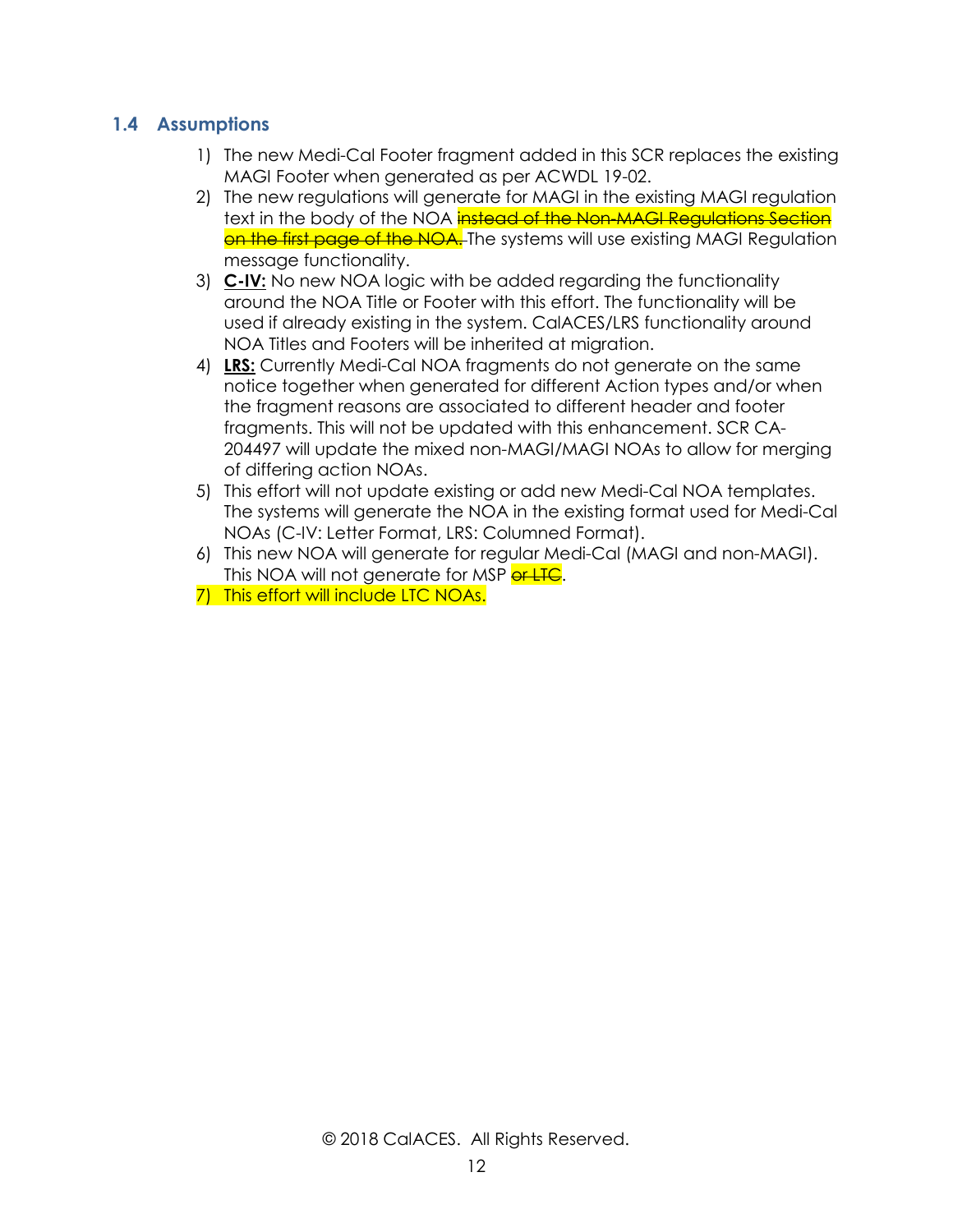## <span id="page-12-0"></span>**2 RECOMMENDATIONS**

This enhancement will add the new Medi-Cal Annual Renewal text from ACWDL 19-03 to both C-IV and LRS. This will require new Action and Individual Action fragments to describe the program and person actions on the case. This will require a new reason fragment to add the new non-MAGI and MAGI reason text to the NOAs. This new reason will have dynamic sections that generate based on the case information. This will require updates to the MAGI regulation fragment and updates to the existing MAGI footer fragments to accommodate the new regulations and new footer information. This will require the new Footer fragment from ACWDL 19-02.

#### <span id="page-12-2"></span><span id="page-12-1"></span>**2.1 Add new Action Statement for Medi-Cal Annual Renewals**

#### **2.1.1 Overview**

A new Action Fragment will be created to describe the program-level action on the case. This will generate when there is an instance of the new Medi-Cal Annual Renewal Reason (See Recommendation 2.3 for new reason fragment).

**C-IV**: This new Action Fragment will generate and produce a NOA when a Change NOA is not generating for the EDBC. If a Change NOA is generating the new Medi-Cal Annual Renewal Reason will generate on the Change NOA.

**LRS**: The system does not currently have functionality to support merging NOAs. This new Action statement and NOA for Annual Renewals will generate separately from other NOAs with this enhancement. There are future SCRs (CA-204496 and CA-204497) that will add the ability to merge the Annual Renewal Reason with existing mixed non-MAGI/MAGI NOAs.

<span id="page-12-3"></span>Note: See Supporting Documents #4 for FDD.

#### **2.1.2 Create a new Medi-Cal Action Fragment**

Create a new Action Fragment for Medi-Cal Annual Renewal NOAs.

This fragment will be added in:

#### **C-IV:**

English and threshold languages – Armenian, Arabic, Cambodian, Chinese, Farsi, Hmong, Korean, Lao, Russian, Spanish, Tagalog, and Vietnamese.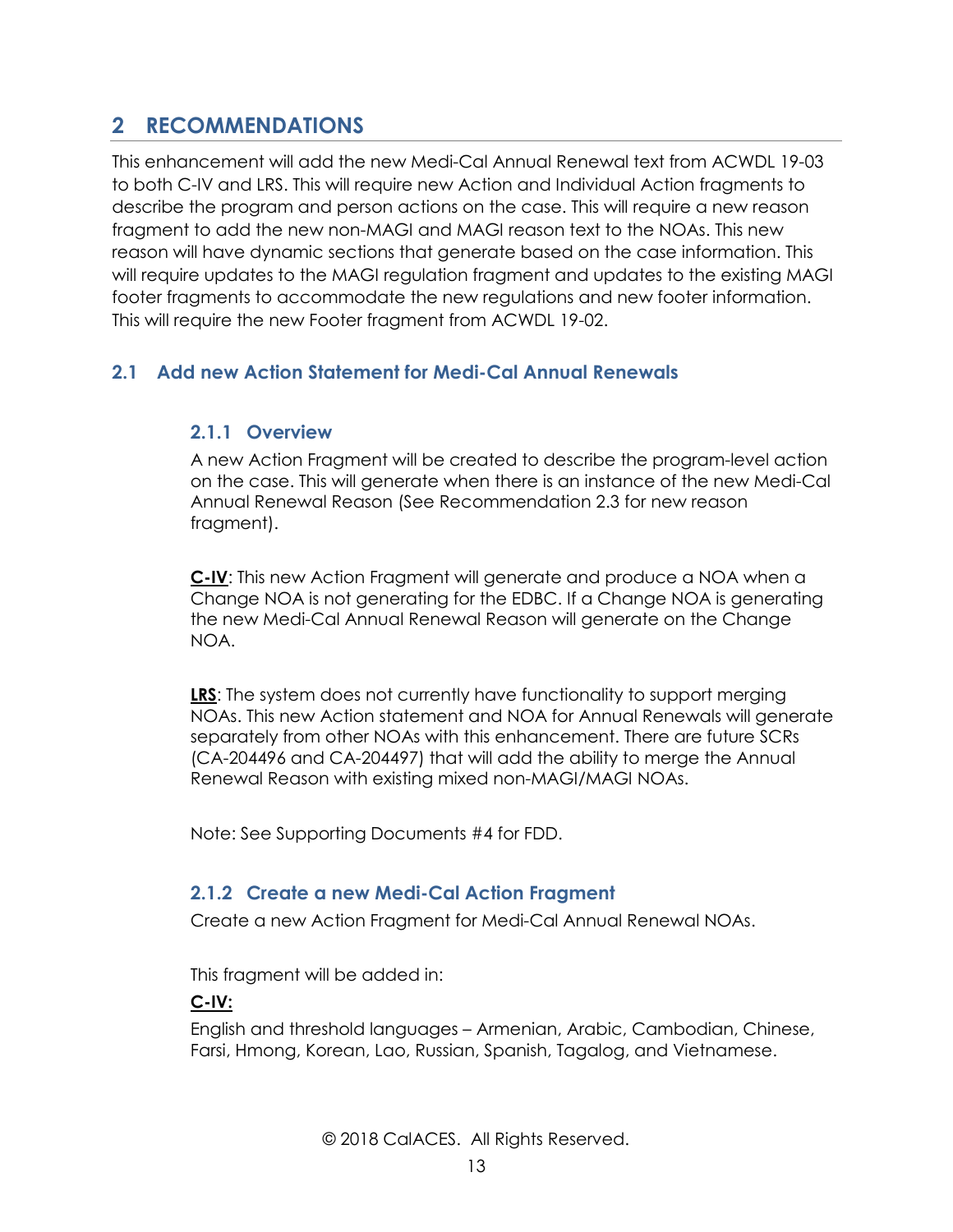#### **LRS:**

English and threshold languages that currently have Medi-Cal NOA templates for generation - Armenian, Cambodian, Chinese, Farsi, Korean, Russian, Spanish, Tagalog, and Vietnamese.

| <b>Description</b> | Text                                                               | Formatting*        |
|--------------------|--------------------------------------------------------------------|--------------------|
| Main<br>Fragment   | As of <date>, your Medi-Cal benefits have been<br/>renewed.</date> | Arial size 10 font |

\*English only, Spanish and threshold will generate based on project standards for that language.

Note: The existing MAGI Header (LRS: H\_STATIC, C-IV:

MSG\_MAGI\_HEADER\_MESSAGE) will continue to generate as the first fragment on the MAGI NOAs. The above new Action Fragment will follow the existing MAGI Header fragment for MAGI NOAs (including on mixed non-MAGI/MAGI NOAs). The Action Fragment will be the first fragment for non-MAGI only NOAs.

#### <span id="page-13-0"></span>**2.1.3 Add generation for new Action Fragment**

#### **C-IV:**

- 1. Create a new rule to generate a No Change Renewal NOA with this new Action Fragment when a Medi-Cal Change NOA was not generated and all the following are true for at least one person on the Medi-Cal program:
	- A Medi-Cal Change NOA is not already generating for the newly saved EDBC.
	- The EDBC was run with RE run reason. Note: This includes both online worker run and Batch run RE run reason EDBCs.
	- There is a prior EDBC for the month and in that EDBC the person was receiving the same share of cost amount as in the newly saved EDBC.

Or

There is not a prior EDBC for the month and there is an EDBC for the prior month and in that EDBC the person was receiving the same share of cost amount as in the newly saved EDBC.

• There is a prior EDBC for the month and in that EDBC the person was receiving the same scope of benefits (full, limited, restricted) as in the newly saved EDBC.

Or

There is not a prior EDBC for the month and there is an EDBC for the prior month and in that EDBC the person was receiving the same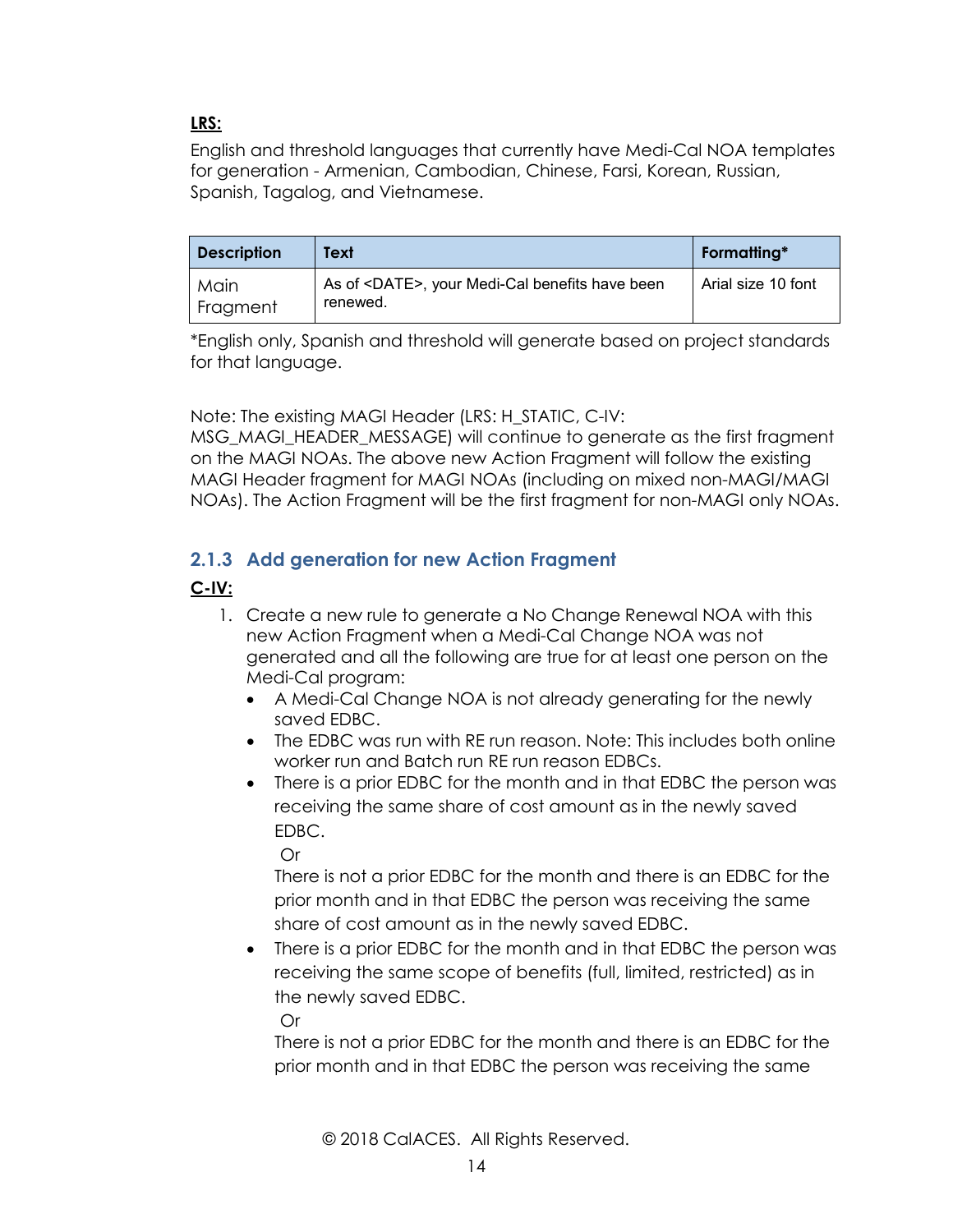scope of benefits (full, limited, restricted) as in the newly saved EDBC.

- 2. If the No Change Renewal NOA is not generated from #1, then if a Medi-Cal Change NOA has generated add the new Action Fragment to this NOA when all the following are true for at least one person on the Medi-Cal program:
	- The EDBC was run with RE run reason via worker run EDBC.
	- There is a prior EDBC for the month and in that EDBC the person was receiving the same share of cost amount as in the newly saved EDBC.

Or

There is not a prior EDBC for the month and there is an EDBC for the prior month and in that EDBC the person was receiving the same share of cost amount as in the newly saved EDBC.

• There is a prior EDBC for the month and in that EDBC the person was receiving the same scope of benefits (full, limited, restricted) as in the newly saved EDBC.

Or

There is not a prior EDBC for the month and there is an EDBC for the prior month and in that EDBC the person was receiving the same scope of benefits (full, limited, restricted) as in the newly saved EDBC.

#### **LRS:**

Add NOA fragment logic to generate this new Action fragment if there exists at least one instance of the new Medi-Cal Annual Renewal Reason (see Recommendation 2.3 for the new reason fragment). This fragment will generate only once prior to the individual action, reason, and message fragments.

#### <span id="page-14-0"></span>**2.1.4 Add Variable Population logic for new Action Fragment**

Add variable population for the new Action Fragment.

| Variable     | <b>Population</b>                                                    | Formatting*        |
|--------------|----------------------------------------------------------------------|--------------------|
| $<$ DATE $>$ | The first day of the EDBC Benefit Month. For example:<br>"2/1/2019". | Arial size 10 font |

\*English only, Spanish and threshold will generate based on that languages standards.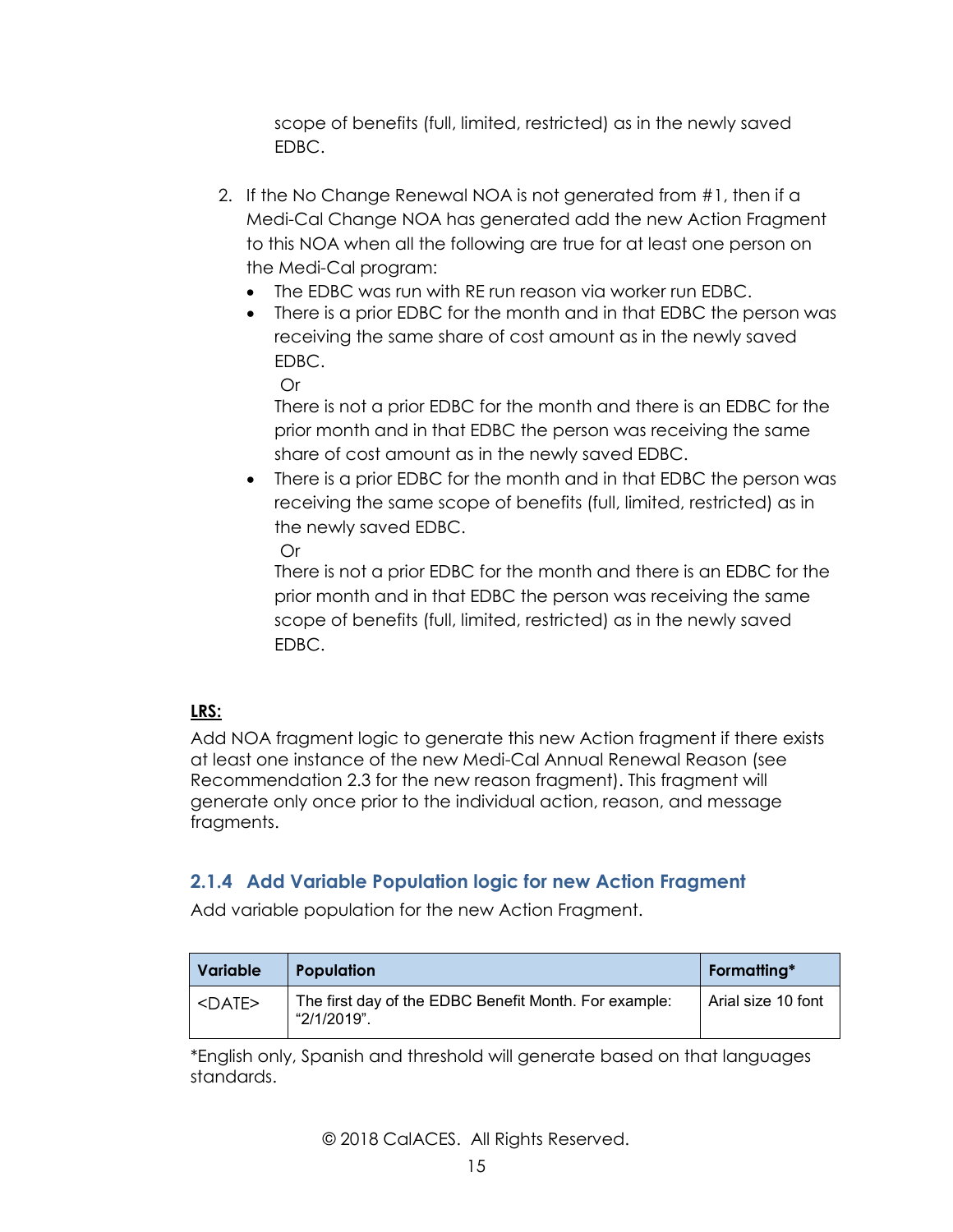#### <span id="page-15-1"></span><span id="page-15-0"></span>**2.2 Add/Update Individual Action Fragments for non-MAGI and MAGI**

#### **2.2.1 Overview**

A new Individual Action Fragment will be created to describe the person-level action on the case. This will generate for when there is an instance of the new Medi-Cal Annual Renewal Reason (See Recommendation 2.3 for new reason fragment).

<span id="page-15-2"></span>Note: See Supporting Documents #5 for FDD.

#### **2.2.2 Create a new Medi-Cal Individual Action Fragment**

Create a new Individual Action Fragment for Medi-Cal Annual Renewal NOAs.

This fragment will be added in:

#### **C-IV:**

English and threshold languages – Armenian, Arabic, Cambodian, Chinese, Farsi, Hmong, Korean, Lao, Russian, Spanish, Tagalog, and Vietnamese.

#### **LRS:**

English and threshold languages that currently have Medi-Cal NOA templates for generation - Armenian, Cambodian, Chinese, Farsi, Korean, Russian, Spanish, Tagalog, and Vietnamese.

| <b>Description</b> | Text                                                                     | Formatting*        |
|--------------------|--------------------------------------------------------------------------|--------------------|
| Main<br>Fragment   | The following message explains eligibility for<br><pers name="">.</pers> | Arial size 10 font |

\*English only, Spanish and threshold will generate based on that languages standards.

#### <span id="page-15-3"></span>**2.2.3 Add Medi-Cal Fragment Generation for new Individual Action**

Set this fragment as the header fragment in the database (NOA\_SNIPPET\_CONFIG table) for the new Medi-Cal Annual Renewal Reason fragment (see Recommendation 2.3). This fragment will generate prior to each instance of the new Medi-Cal Annual Renewal Reason (see Recommendation 2.3 for the new reason fragment).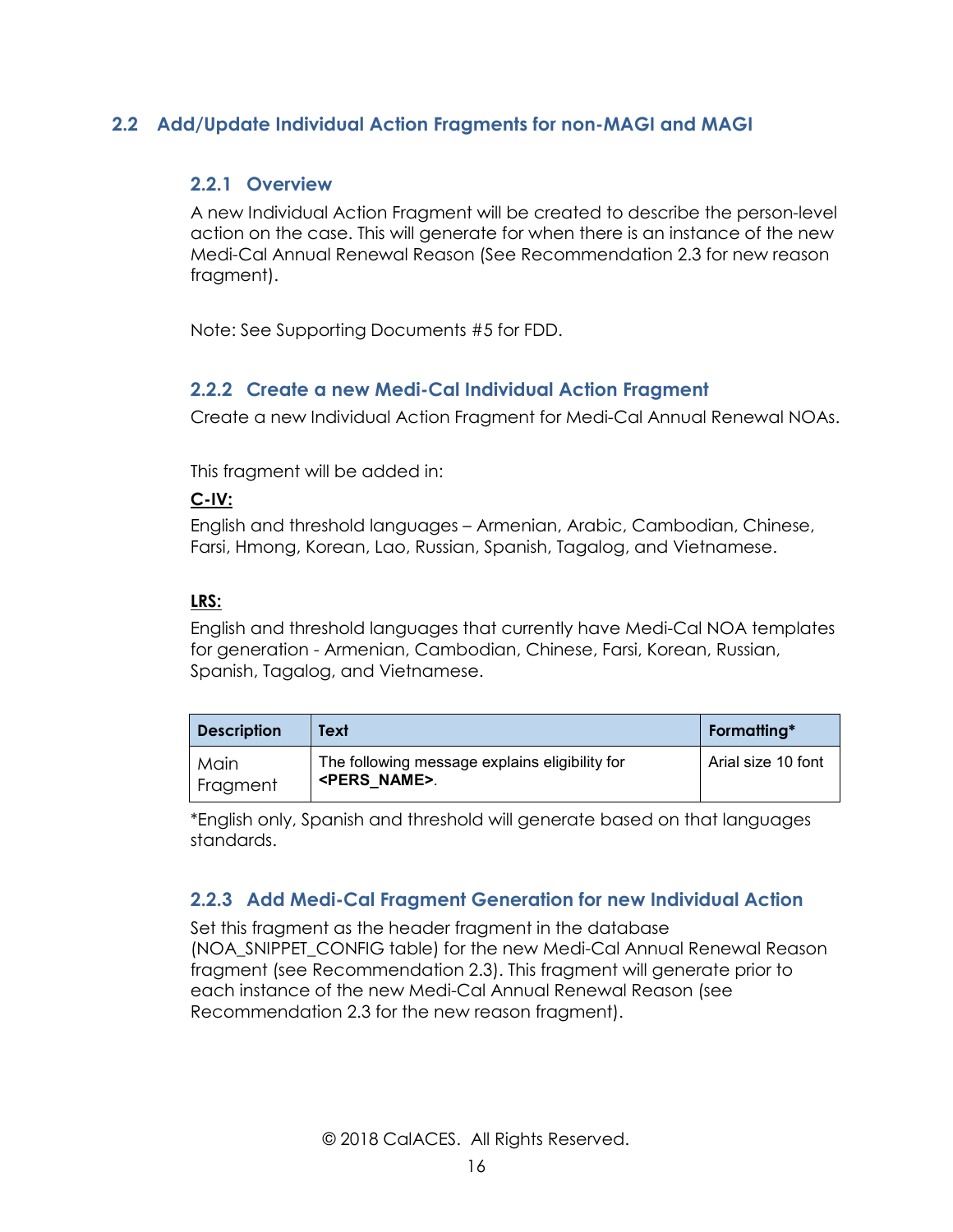#### <span id="page-16-0"></span>**2.2.4 Add Variable Population logic for new Individual Action**

Add the following Variable population for the new Individual Action Fraament:

| <b>Variable</b> | <b>Population</b>                                                                                       | Formatting*                |
|-----------------|---------------------------------------------------------------------------------------------------------|----------------------------|
|                 | <pers name="">   The Name of the Person the fragment generated<br/>for. For example, "John Doe".</pers> | Bold Arial size 10<br>font |

\*English only, Spanish and threshold will generate based on that languages standards.

#### <span id="page-16-2"></span><span id="page-16-1"></span>**2.3 Create new Medi-Cal NOA Reason Fragment for Annual Renewals**

#### **2.3.1 Overview**

A new Reason Fragment will be created for no change Annual Renewals or redeterminations causing a change in the Annual Renewal due date. This new fragment will have dynamic sections that generate based on the case. This new Reason Fragment will obsolete the existing MAGI No Change Renewal Reason.

<span id="page-16-3"></span>Note: See Supporting Documents #6 for FDD.

#### **2.3.2 Create a new Medi-Cal Annual RE Reason Fragment**

Create a new Reason Fragment for Medi-Cal Annual Renewal NOAs. This fragment will have dynamic sections that have their own generation conditions.

This fragment will be added in:

#### **C-IV:**

English and threshold languages – Armenian, Arabic, Cambodian, Chinese, Farsi, Hmong, Korean, Lao, Russian, Spanish, Tagalog, and Vietnamese.

#### **LRS:**

English and threshold languages that currently have Medi-Cal NOA templates for generation - Armenian, Cambodian, Chinese, Farsi, Korean, Russian, Spanish, Tagalog, and Vietnamese.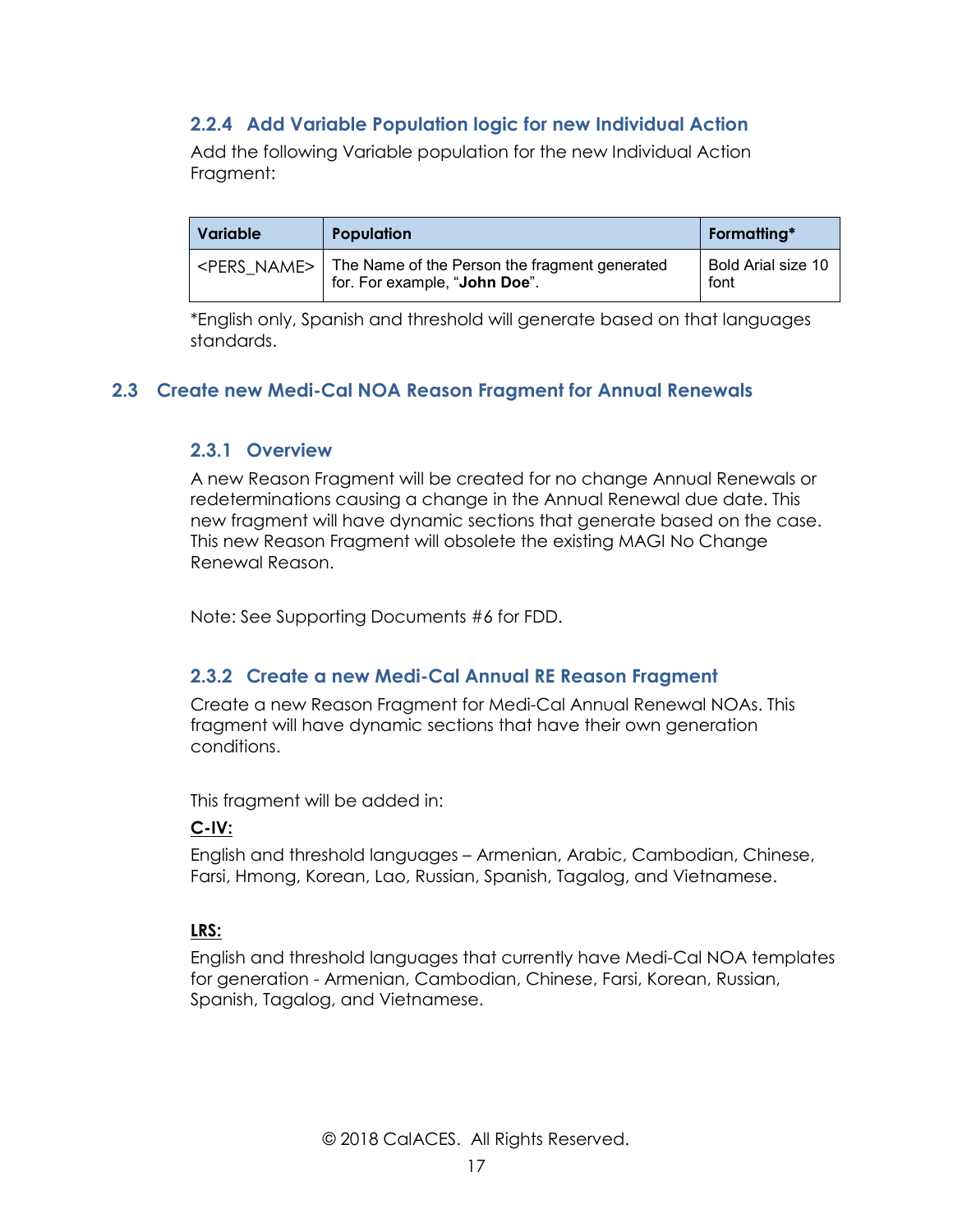| <b>Description</b>                           | <b>Text</b>                                                                                                                                                                                                                                                                                                                                                                                                                                                                                                                                                                                                                         |                                         | Formatting*                                                                                                                                                       |
|----------------------------------------------|-------------------------------------------------------------------------------------------------------------------------------------------------------------------------------------------------------------------------------------------------------------------------------------------------------------------------------------------------------------------------------------------------------------------------------------------------------------------------------------------------------------------------------------------------------------------------------------------------------------------------------------|-----------------------------------------|-------------------------------------------------------------------------------------------------------------------------------------------------------------------|
| Main Fragment                                | Your Medi-Cal is renewed for the next year.<br>We checked to see if you can still get Medi-Cal. We must check<br>once a year. We also check when there is a change in your<br>circumstances. To decide, we used information you gave us or<br>that is available to us. Based on this information, you will have<br>Medi-Cal for the next year. We will check again in one year to<br>see if you can keep getting Medi-Cal. We will check sooner if<br>you have a change in circumstances.<br>We used the information below to make our decision. If anything<br>below is wrong, please contact us to tell us the right information. |                                         | The first<br>sentence will<br>generate in<br><b>Bold Arial size</b><br>10 font.<br>The rest of the<br>fragment text<br>will generate in<br>Arial size 10<br>font. |
|                                              | To learn how to report updated information to your county office,<br>read the section called "Do you have any changes?" below.                                                                                                                                                                                                                                                                                                                                                                                                                                                                                                      |                                         |                                                                                                                                                                   |
|                                              | Household Size:<br>Monthly Countable Household Income:<br>{TAX_SECTION}                                                                                                                                                                                                                                                                                                                                                                                                                                                                                                                                                             | <hh size=""><br/><hh_inc></hh_inc></hh> |                                                                                                                                                                   |
|                                              | Marital Status:<br>{PROP_SECTION}<br>{DISABLED_SECTION}<br>{PREG_SECTION}<br>{CHILD_SECTION}<br>{CHILD_SECTION2}                                                                                                                                                                                                                                                                                                                                                                                                                                                                                                                    | <married></married>                     |                                                                                                                                                                   |
|                                              | <b>Citizenship/Immigration Status:</b><br>{UNVERIF_SECTION}<br>{MAGI_SECTION}<br>{NON_MAGI_SECTION}                                                                                                                                                                                                                                                                                                                                                                                                                                                                                                                                 | <citizen></citizen>                     |                                                                                                                                                                   |
| <b>Dynamic Section</b><br>{TAX_SECTION}      | Tax Filing Status:                                                                                                                                                                                                                                                                                                                                                                                                                                                                                                                                                                                                                  | <tax_file></tax_file>                   | Arial size 10<br>font                                                                                                                                             |
| <b>Dynamic Section</b><br>{PROP_SECTION}     | Countable Property:                                                                                                                                                                                                                                                                                                                                                                                                                                                                                                                                                                                                                 | <prop></prop>                           | Arial size 10<br>font                                                                                                                                             |
| <b>Dynamic Section</b><br>{DISABLED_SECTION} | <b>Blind or Disabled:</b>                                                                                                                                                                                                                                                                                                                                                                                                                                                                                                                                                                                                           | Yes                                     | Arial size 10<br>font                                                                                                                                             |
| <b>Dynamic Section</b><br>{PREG_SECTION}     | Pregnant:                                                                                                                                                                                                                                                                                                                                                                                                                                                                                                                                                                                                                           | Yes                                     | Arial size 10<br>font                                                                                                                                             |

Medi-Cal Annual Renewal Reason Sections: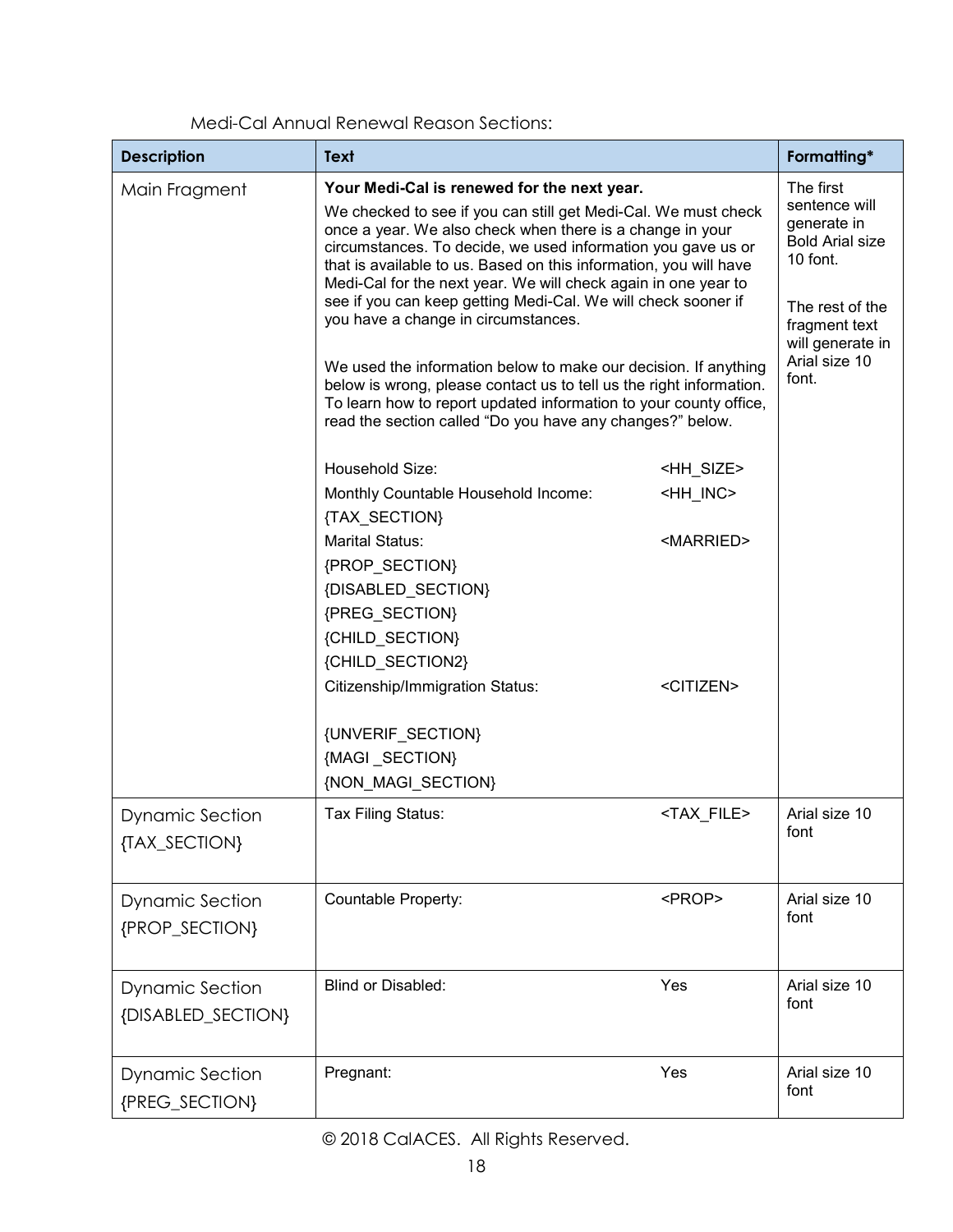| <b>Dynamic Section</b><br>{CHILD_SECTION}    | <child><br/>Have a Child You Are Responsible For:</child>                                                                                                                                                                                                                                                                                                                                      | Arial size 10<br>font |
|----------------------------------------------|------------------------------------------------------------------------------------------------------------------------------------------------------------------------------------------------------------------------------------------------------------------------------------------------------------------------------------------------------------------------------------------------|-----------------------|
| <b>Dynamic Section</b><br>{CHILD_SECTION2}   | (Under 18, or 18 and Full-Time Student):<br>Yes                                                                                                                                                                                                                                                                                                                                                | Arial size 10<br>font |
| <b>Dynamic Section</b><br>{UNVERIF_SECTION}  | Your Citizenship/Immigration Status is not verified. If you have<br>proof of your citizenship or immigration status that you can give<br>us now, or you want to let us know you are having problems<br>getting your document, please call your county worker at the<br>number listed on this notice. Without proof, you may not be able<br>to get the full range of benefits available to you. | Arial size 10<br>font |
| <b>Dynamic Section</b><br>{MAGI_SECTION}     | We counted your household size and income to make our<br>decision. For Medi-Cal:<br>Your household size is <magi size="">.<br/>Your monthly household income is <magi income="">.<br/>The monthly Medi-Cal income limit for your household size is<br/><magi_income_limit>. Your income is below this limit, so<br/>you qualify for Medi-Cal.</magi_income_limit></magi></magi>                | Arial size 10<br>font |
| <b>Dynamic Section</b><br>{NON_MAGI_SECTION} | Your share of cost will stay the same. As a reminder, this is how<br>we determined your share of cost:<br>Monthly gross income<br><gross inc=""><br/>Monthly net nonexempt income<br/><net_inc><br/>Maintenance need<br/><m need=""><br/><soc amt=""><br/>Excess income/share-of-cost</soc></m></net_inc></gross>                                                                              | Arial size 10<br>font |

\*English only, Spanish and threshold will generate based on that language standards.

Note: LRS will have an additional Dynamic Section that will contain the existing Regulation Variable. See Supporting Documents #6 for FDD.

#### <span id="page-18-0"></span>**2.3.3 Update Medi-Cal Fragment Generation logic for new Reason C-IV:**

- 1. Create a new rule to generate this new Reason Fragment for a person when all the following are true:
	- A Medi-Cal Change or No Change Renewal NOA (See Recommendation 2.1) is generating.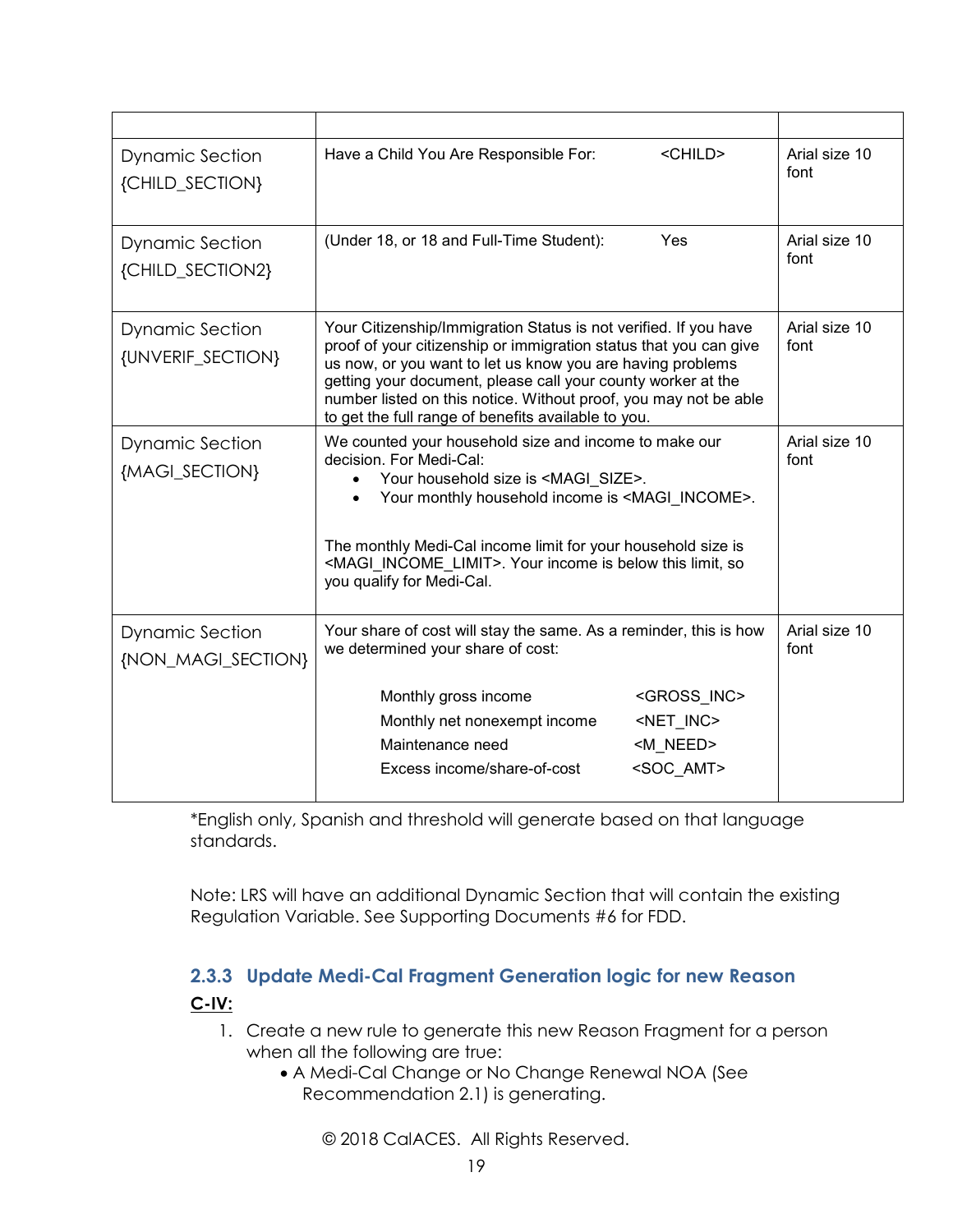- A Medi-Cal Individual Change Action does not exist for this person.
- The EDBC was run with the RE run reason. Note: This includes Batch EDBC run with the RE run reason.
- There is a prior EDBC for the month and in that EDBC the person was receiving the same share of cost amount as in the newly saved EDBC.

Or

There is not a prior EDBC for the month and there is an EDBC for the prior month and in that EDBC the person was receiving the same share of cost amount as in the newly saved EDBC.

• There is a prior EDBC for the month and in that EDBC the person was receiving the same scope of benefits (full, limited, restricted) as in the newly saved EDBC. Or

There is not a prior EDBC for the month and there is an EDBC for the prior month and in that EDBC the person was receiving the same scope of benefits (full, limited, restricted) as in the newly saved EDBC.

#### **LRS:**

- 1. Create a new rule to generate a NOA with this new Reason Fragment per person when all the following are true:
	- The EDBC was run with automated RE run reason.
	- The person is not receiving another NOA for the same month via the same EDBC.
	- There is a prior EDBC for the month and in that EDBC the person was receiving the same share of cost amount as in the newly run EDBC.

Or

There is not a prior EDBC for the month and there is an EDBC for the prior month and in that EDBC the person was receiving the same share of cost amount as in the newly saved EDBC.

• There is a prior EDBC for the month and in that EDBC the person was receiving the same scope of benefits (full, limited, restricted) as in the newly run EDBC. Or

There is not a prior EDBC for the month and there is an EDBC for the prior month and in that EDBC the person was receiving the same scope of benefits (full, limited, restricted) as in the newly run EDBC.

2. Add this new reason to the reason fragments in the database (NOA\_SNIPPET\_CONFIG table).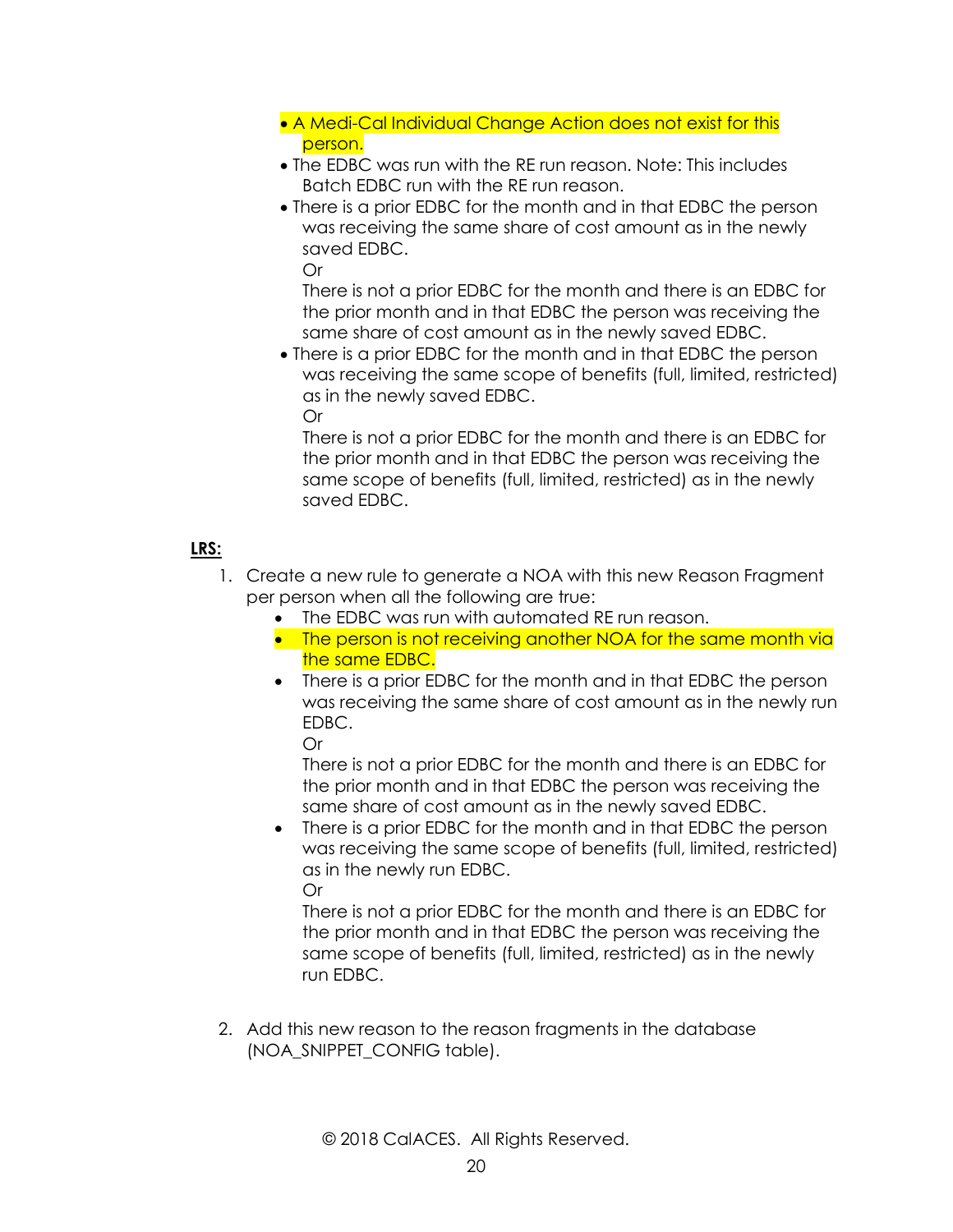### <span id="page-20-0"></span>**2.3.4 Add Dynamic Section Generation Logic**

Create the following generation logic for the Sections within the new reason fragment:

| <b>Section</b>     | <b>Generation Conditions</b>                                                                                                                                         |
|--------------------|----------------------------------------------------------------------------------------------------------------------------------------------------------------------|
| {TAX_SECTION}      | Generates when the person is receiving MAGI benefits in<br>the newly run EDBC.                                                                                       |
| {PROP_SECTION}     | Generates when the person is receiving Non-MAGI<br>benefits in the newly run EDBC.                                                                                   |
| {DISABLED_SECTION} | Generates for Non-MAGI and if the person is blind or<br>disabled for Medi-Cal.                                                                                       |
|                    | (use existing person.isDisabled() and person.isBlind()<br>logic)                                                                                                     |
| {PREG_SECTION}     | Generates if there exists a pregnancy record for the<br>person.                                                                                                      |
|                    | (use database value PREG.PER_MOTHER_ID and check<br>that the EDBC begin date is between the Pregnancy<br>Date Reported and Termination Date)                         |
| {CHILD_SECTION}    | MAGI:<br>The person has a M3 or M4 aid code in the newly run<br>EDBC.                                                                                                |
|                    | Non-MAGI:<br>The person has Parental Control of a child on the<br>Relationship page and the child is under 21.                                                       |
| {CHILD_SECTION2}   | CHILD_SECTION has generated, and the person is<br>receiving MAGI benefits in the newly run EDBC.                                                                     |
| {UNVERIF_SECTION}  | Generates when the citizenship record is unverified or if<br>the Birth Country record is unverified depending which<br>was used for the CITIZEN variable population. |
|                    | (use database value VERIF.CITZ_ID)                                                                                                                                   |
| {MAGI_SECTION}     | Generates for when the person is receiving MAGI<br>benefits in the newly run EDBC.                                                                                   |
| {NON_MAGI_SECTION} | Generates when the person is receiving Non-MAGI<br>benefits and the person has a share of cost in the newly<br>run EDBC.                                             |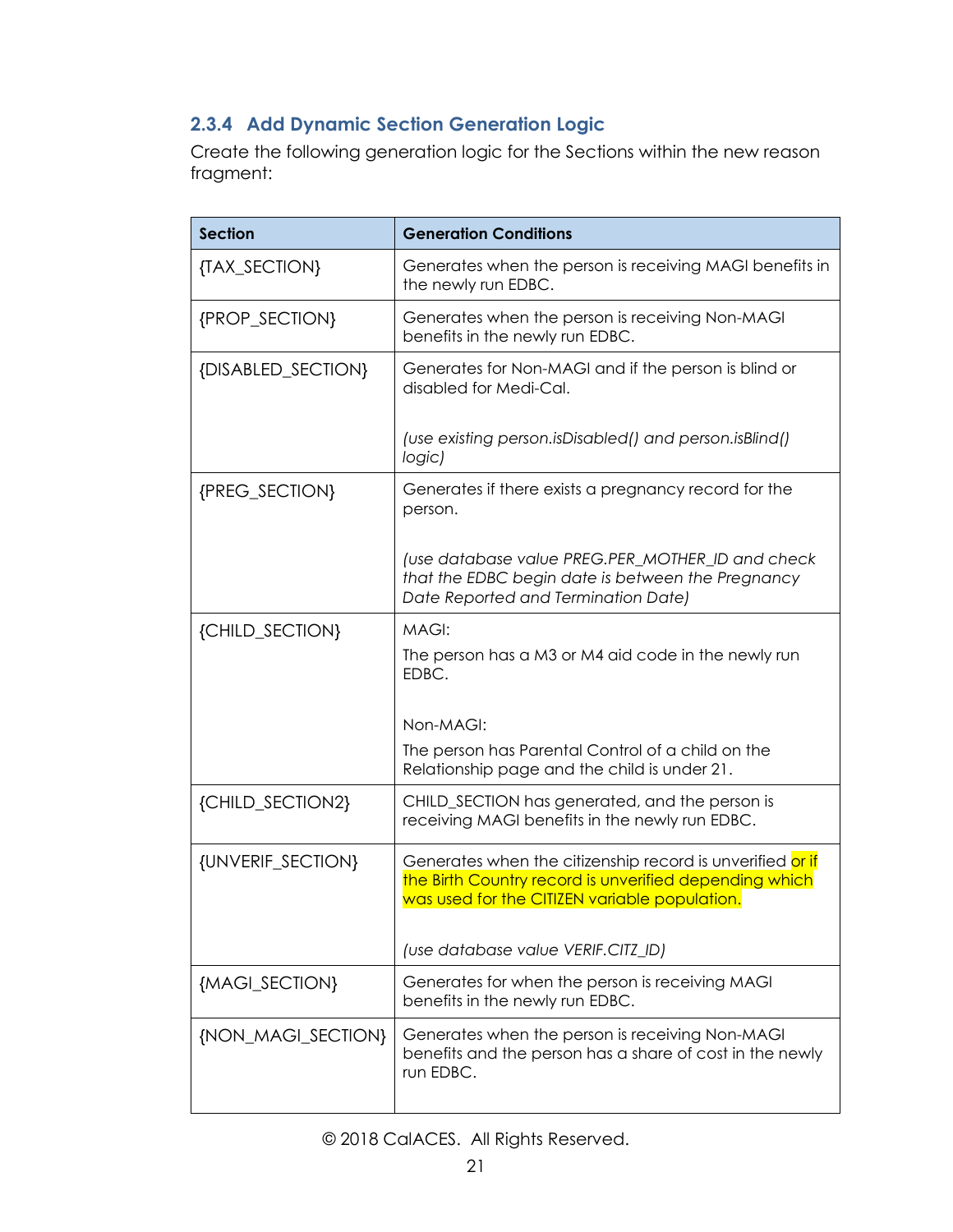| (BUDGET. SHARE OF COST AMT is not null) |
|-----------------------------------------|
|                                         |

### <span id="page-21-0"></span>**2.3.5 Add Variable Population logic for new Reason Fragment**

Add variable population for the new Reason Fragment.

| <b>Variable</b>       | Population                                                                                                                                                                                                                                                                                                                                                                                                                                                                                                                             | Formatting*                                                                        |
|-----------------------|----------------------------------------------------------------------------------------------------------------------------------------------------------------------------------------------------------------------------------------------------------------------------------------------------------------------------------------------------------------------------------------------------------------------------------------------------------------------------------------------------------------------------------------|------------------------------------------------------------------------------------|
| <hh_size></hh_size>   | The household size used by EDBC/CalHEERS.<br>For MAGI use database value<br>$\bullet$<br>CH_ELIG_DETL.MAGI_SIZE<br>For Non-MAGI use database value<br>$\bullet$<br>MC_BUDGET.HH_SIZE_QTY                                                                                                                                                                                                                                                                                                                                               | Arial Size 10<br>font, in a<br>numerical<br>format.<br>For example,<br>"3"         |
| <hh_inc></hh_inc>     | The countable household income.<br>For MAGI use database value<br>$\bullet$<br>CH_ELIG_DETL.MAGI_INC_AMT<br>For Non-MAGI use database value<br>$\bullet$<br>MC_BUDGET.TOTAL_NET_INC_AMT                                                                                                                                                                                                                                                                                                                                                | Arial Size 10<br>font, in a<br>currency<br>format.<br>For example,<br>"\$1,000.00" |
| <tax_file></tax_file> | The expected filing status for the person.<br>Use database value<br>If there is a Tax Filing Status use<br>Tax_HH.EXPECT_FILE_STAT_CODE and<br><b>CT306</b><br>If there is not Tax Filing Status if there is a<br>Tax Filing Record for the person, then<br>populate 'Non-Filer'<br>If there is not a Tax Filing Status and there<br>is not a Filing Record for the person, then<br>populate 'Unknown'<br>Note: See Supporting Document #3 for<br>population values. Threshold population will be<br>added for LRS with SCR CA-209050. | Arial Size 10<br>font.<br>For example,<br>"Married Filing<br>Jointly"              |
| <married></married>   | The marital status of the person.<br>Use database value PERS.MARITAL_STAT_CODE<br>and CT622                                                                                                                                                                                                                                                                                                                                                                                                                                            | Arial Size 10<br>font.<br>For example,<br>"Single"                                 |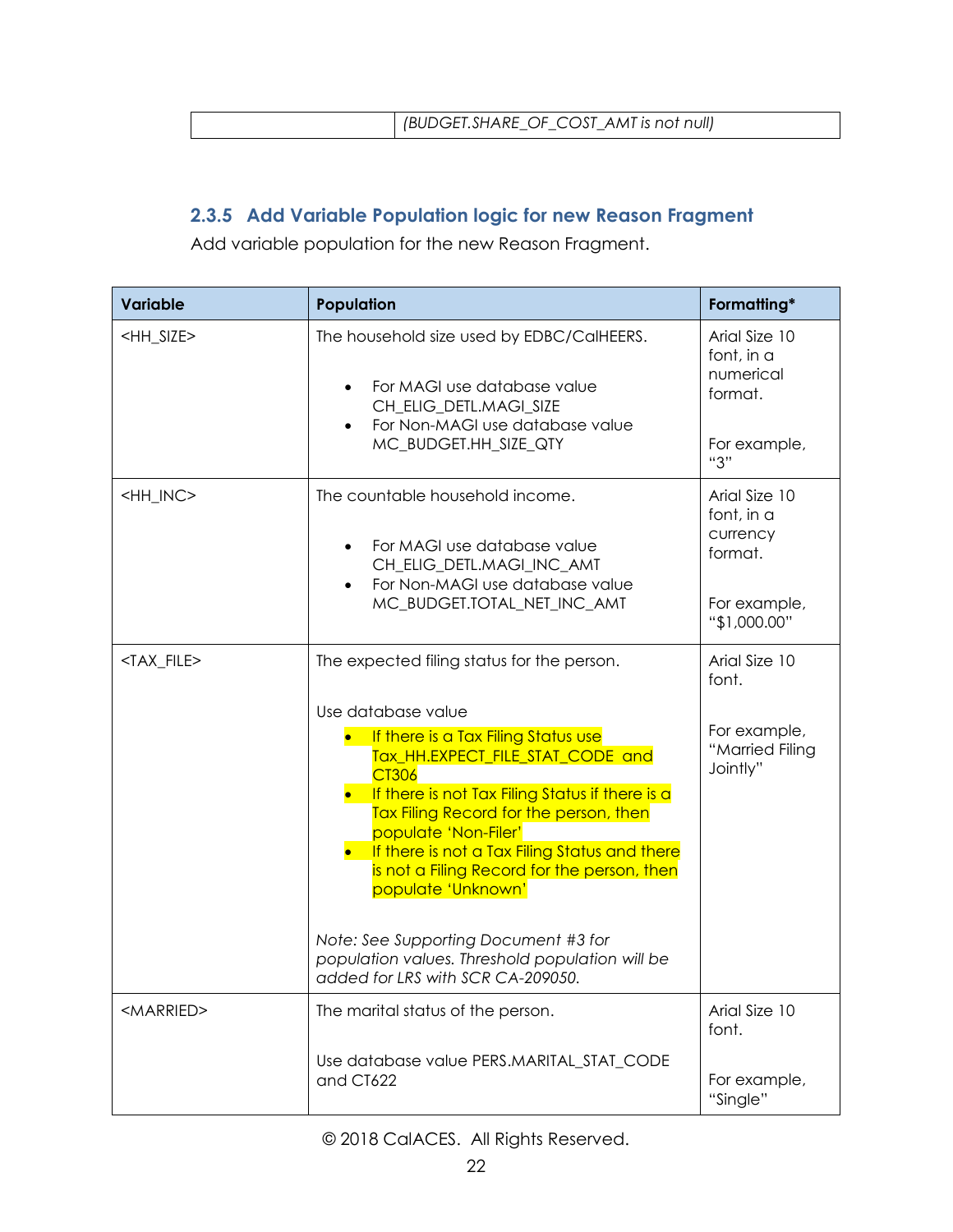|                             | Note: See Supporting Document #3 for<br>population values. Threshold population will be<br>added for LRS with SCR CA-209050.                                                                                                                                                                                                                                                                                                                                   |                                                     |
|-----------------------------|----------------------------------------------------------------------------------------------------------------------------------------------------------------------------------------------------------------------------------------------------------------------------------------------------------------------------------------------------------------------------------------------------------------------------------------------------------------|-----------------------------------------------------|
| <prop></prop>               | The countable property.<br>Use database value BUDGET.BEN_MO_PROP_AMT                                                                                                                                                                                                                                                                                                                                                                                           | Arial Size 10<br>font, in a<br>currency<br>format.  |
|                             | Note: If the property is \$0 this will populate \$0.00<br>on the NOA Fragment.                                                                                                                                                                                                                                                                                                                                                                                 | For example,<br>"\$1,000.00"                        |
| <child></child>             | Populates with "Yes" if the person is receiving<br>Non-MAGI benefits in the newly run EDBC,<br>otherwise defaults to null (not visible).                                                                                                                                                                                                                                                                                                                       | Arial Size 10<br>font.                              |
|                             |                                                                                                                                                                                                                                                                                                                                                                                                                                                                | For example,<br>"Yes"                               |
| <citizen></citizen>         | The Citizenship/Immigration status of the person.                                                                                                                                                                                                                                                                                                                                                                                                              | Arial Size 10<br>font.                              |
|                             | Use database value<br>If the person's birth country is the US or US<br>territory populate with 'Citizen'<br>If the person does not have a birth<br>country of US or US territory, then if there<br>exists a Citizenship record use<br>CITZ.TYPE CODE and CT304.<br>If the person does not have a birth<br>country of US or US territory and no<br>Citizenship record exists for the person,<br>then populate 'Unknown'<br>Note: See Supporting Document #3 for | For example,<br>"Citizen"                           |
|                             | population values. Threshold population will be<br>added for LRS with SCR CA-209050.                                                                                                                                                                                                                                                                                                                                                                           |                                                     |
| <magi_size></magi_size>     | The MAGI household size used.<br>Populates with the existing MAGI message logic:<br>Use database value CH_ELIG_DETL.MAGI_SIZE                                                                                                                                                                                                                                                                                                                                  | Arial Size 10<br>font, in a<br>numerical<br>format. |
|                             |                                                                                                                                                                                                                                                                                                                                                                                                                                                                | For example,<br>"3"                                 |
| <magi_income></magi_income> | The MAGI income used.<br>Populates with the existing MAGI message logic:                                                                                                                                                                                                                                                                                                                                                                                       | Arial Size 10<br>font, in a<br>currency<br>format.  |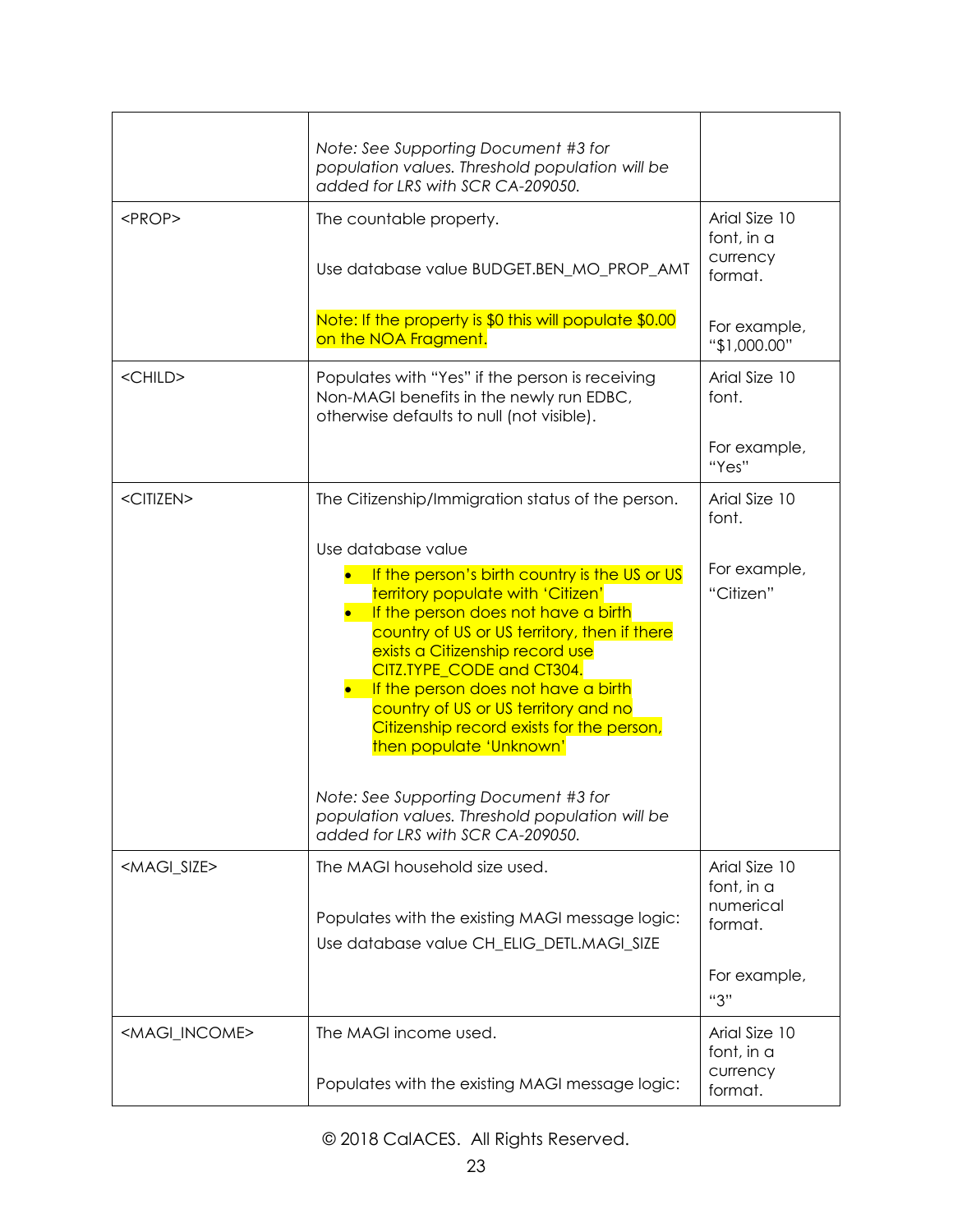|                                         | Use database value<br>CH_ELIG_DETL.MAGI_INC_AMT                                                 | For example,<br>"\$1,000.00"            |
|-----------------------------------------|-------------------------------------------------------------------------------------------------|-----------------------------------------|
| <magi_income_limit></magi_income_limit> | The MAGI income limit used.                                                                     | Arial Size 10<br>font, in a<br>currency |
|                                         | Populates with the existing MAGI message logic:<br>Use database value                           | format.                                 |
|                                         | CH_ELIG_DETL.MAX_MAGI_AMT                                                                       | For example,<br>"\$1,000.00"            |
| <gross_inc></gross_inc>                 | The Gross Income Amount for non-MAGI.                                                           | Arial Size 10<br>font, in a<br>currency |
|                                         | Populates with the sum of the following values<br>from the database<br>MC_BUDGET.UNEARN_INC_AMT | format.                                 |
|                                         | MC BUDGET.EARN INC AMT                                                                          | For example,<br>"\$1,000.00"            |
| <net_inc></net_inc>                     | The Net Income Amount for non-MAGI.                                                             | Arial Size 10<br>font, in a<br>currency |
|                                         | Populates with the existing non-MAGI SOC<br><b>Budget logic:</b>                                | format.                                 |
|                                         | Use database value<br>MC_BUDGET.TOTAL_NET_INC_AMT                                               | For example,<br>"\$1,000.00"            |
| <m_need></m_need>                       | The Maintenance Need Amount for non-MAGI.                                                       | Arial Size 10<br>font, in a             |
|                                         | Populates with the existing non-MAGI SOC<br><b>Budget logic:</b>                                | currency<br>format.                     |
|                                         | Use database value BUDGET.MAINT_NEED_AMT                                                        | For example,<br>"\$1,000.00"            |
| <soc_amt></soc_amt>                     | The Share of Cost for non-MAGI.                                                                 | Arial Size 10<br>font, in a             |
|                                         | Populates with the existing non-MAGI SOC<br><b>Budget logic:</b>                                | currency<br>format.                     |
|                                         | Use database value<br>BUDGET.SHARE_OF_COST_AMT                                                  | For example,<br>"\$1,000.00"            |

**LRS:** The Variables will expand to multiple lines of text when the population will not fit on a single line within the column width. See example below: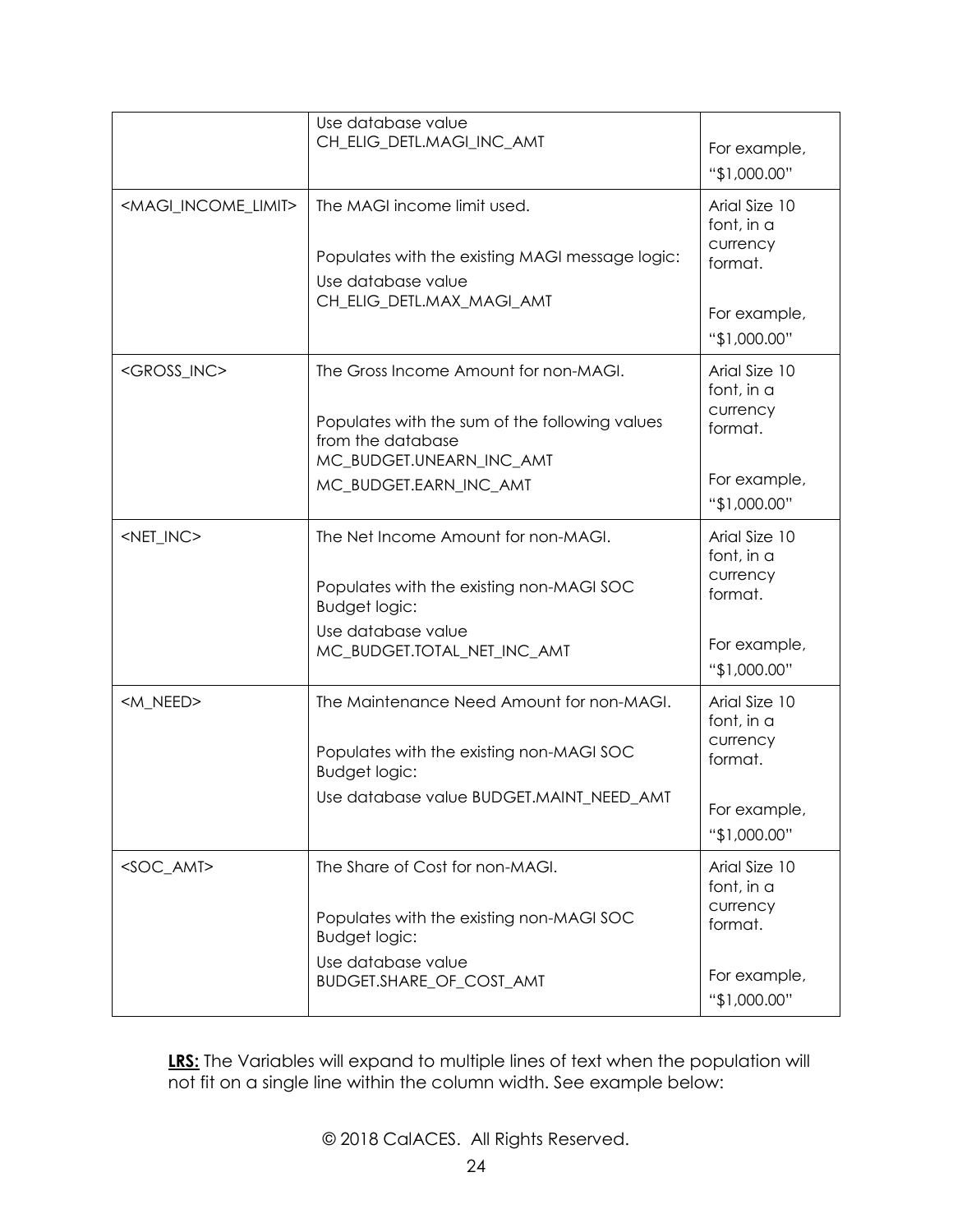| Citizenship/Immigration Status: | Lawful                  |
|---------------------------------|-------------------------|
|                                 | ↓ Permanent<br>Resident |
|                                 |                         |

#### <span id="page-24-0"></span>**2.3.6 Add Regulations for new Reason Fragment**

Add the following Regulations when generating the new Reason Fragment. This will generate in the MAGI Regulation Message (C-IV) or as part of a dynamically generated Section in the Reason (CalACES/LRS) for MAGI (see Recommendation 2.4) and in the Regulation Section on the Medi-Cal NOA for non-MAGI.

Medi-Cal Annual Renewal Reason Regulations: W&I Code Section 14005.37; Title 42, CFR Section 435.916

#### <span id="page-24-1"></span>**2.3.7 Refactor Obsoleted MAGI No Change Renewal Reason**

Update the NOA logic to no longer generate the MAGI No Change Renewal Reason (C-IV: MSG\_MAGI\_RENEWAL\_APPROVAL, LRS: H\_AP\_RENEWAL\_NO\_CHANGE\_H903).

#### <span id="page-24-3"></span><span id="page-24-2"></span>**2.4 Add/Update MAGI Regulation Message Fragment for New Reason**

#### **2.4.1 Overview**

The new Medi-Cal Annual Renewal Reason has regulations that generate for MAGI and mixed non-MAGI/MAGI NOAs. MAGI regulations are populated within the body of the NOA in a message following the applicable reason. This message will be generated for the new reason to display the reason's regulations for MAGI. Currently in LRS for Approvals and Changes the applicable regulations message is a part of the reason fragment.

#### <span id="page-24-4"></span>**2.4.2 Update MAGI Regulation Message Generation logic**

#### **C-IV:**

Add generation logic to generate the MAGI Regulation Message fragment (MSG\_MAGI\_APPROVAL\_OR\_CHANGE\_REGULATION) following each instance of the new Medi-Cal Annual Renewal Reason for MAGI NOAs. It should populate with the regulations listed in Recommendation 2.3.6.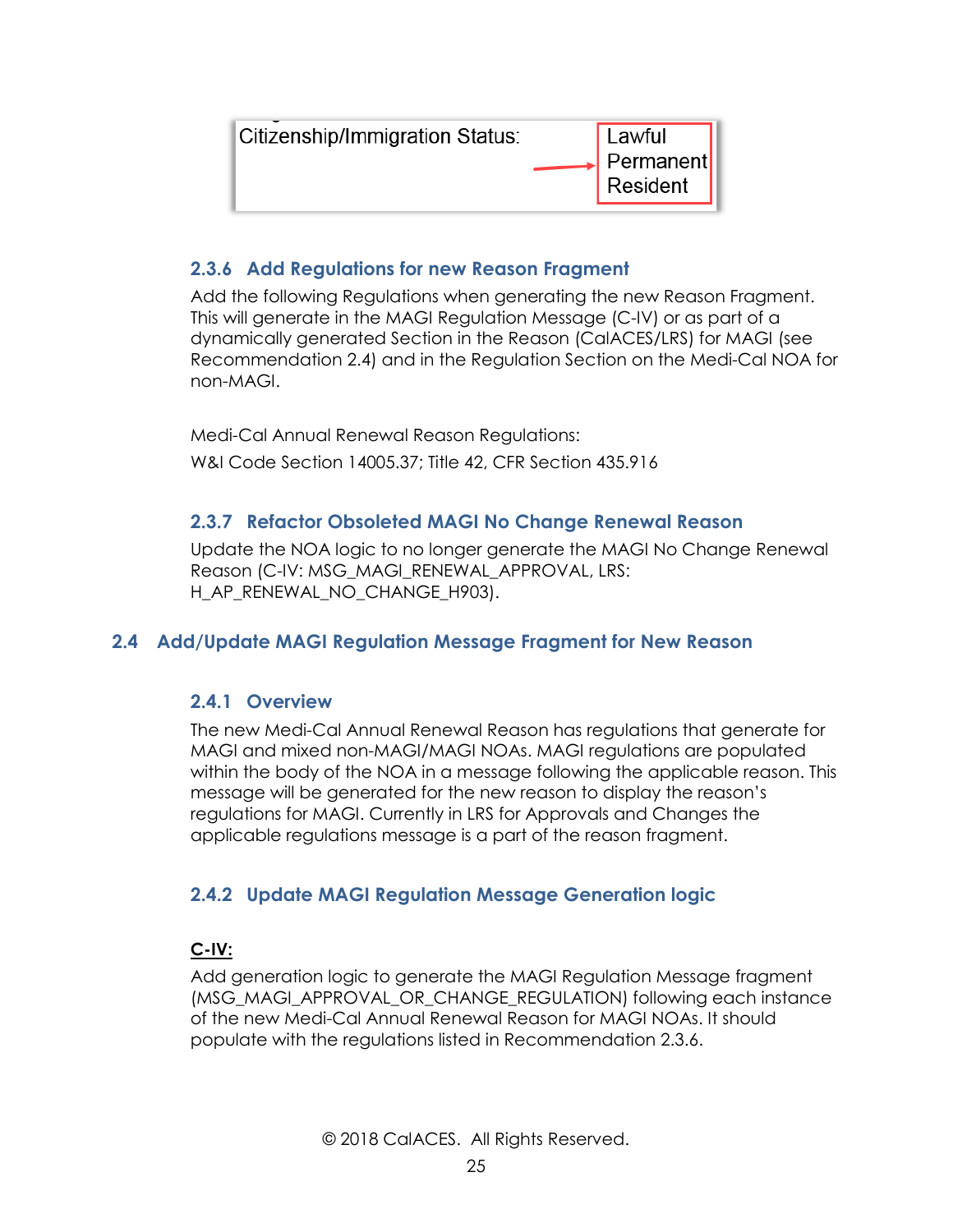Note: For LRS the regulations will be generated via the existing Variable regulation logic. The Variable will generate as a dynamic section below the Reason Fragment. See Supporting Documents #6 for Reason FDD with Variable Section.

#### <span id="page-25-1"></span><span id="page-25-0"></span>**2.5 Create new Medi-Cal NOA Footer Message Fragment**

#### **2.5.1 Overview**

A new Medi-Cal Footer Message fragment will be created. New logic will be added to generate this new Footer Message when the NOA generating is an Approval, Change, or the new No Change Renewal NOA (see Recommendation 2.1) for non-MAGI, MAGI and mixed non-MAGI/MAGI NOAs. There will be a dynamic section that generates for non-MAGI and mixed non-MAGI/MAGI NOAs. The existing NOA MAGI Footer Message will be suppressed when this new fragment generates. For C-IV the non-MAGI existing report income within 10 days fragment will be replaced with this new Footer Message.

#### <span id="page-25-2"></span>**2.5.2 Create a new Medi-Cal Footer Fragment**

Create a new Medi-Cal Footer Message fragment. It will contain the main fragment text as well as a dynamically generated section.

This fragment will be added in:

#### **C-IV:**

English and threshold languages – Armenian, Arabic, Cambodian, Chinese, Farsi, Hmong, Korean, Lao, Russian, Spanish, Tagalog, and Vietnamese.

#### **LRS:**

English and threshold languages that currently have Medi-Cal NOA templates for generation - Armenian, Cambodian, Chinese, Farsi, Korean, Russian, Spanish, Tagalog, and Vietnamese.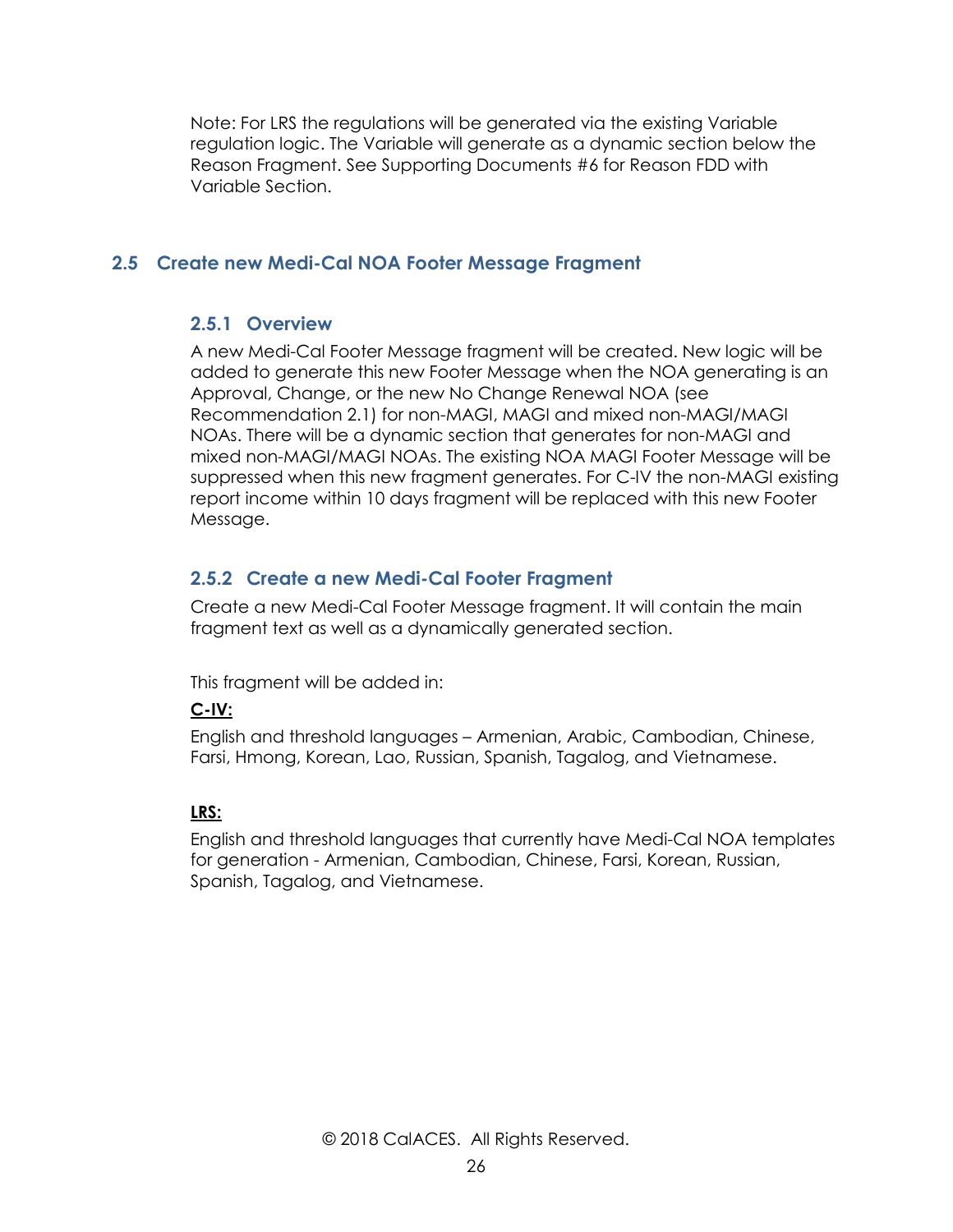| <b>Description</b>                       | <b>Text</b>                                                                                                                                                                                                                                                                                                                                                                                                                                                                                                                                                                  | Formatting*                                                                                                                                                                   |
|------------------------------------------|------------------------------------------------------------------------------------------------------------------------------------------------------------------------------------------------------------------------------------------------------------------------------------------------------------------------------------------------------------------------------------------------------------------------------------------------------------------------------------------------------------------------------------------------------------------------------|-------------------------------------------------------------------------------------------------------------------------------------------------------------------------------|
| Main Fragment                            | Do you have any changes?<br>Over the next year, you must report any life changes that<br>affect your eligibility for Medi-Cal. You must report within<br>10 days after the change happened. For example,<br>you must contact us if:                                                                                                                                                                                                                                                                                                                                          | The first<br>sentence will<br>generate in Bold<br>Arial size 10<br>font.                                                                                                      |
|                                          | • Your income changes.<br>• Your household changes, such as you marry,<br>divorce, become pregnant, or have or adopt a<br>child; a person moves into or out of your home; or<br>you change who will be on your tax return.<br>• You qualify for other health insurance.<br>• You move. If you move to a new county, you can<br>report your change to your old or new county.<br>{PROP SECTION}<br>You may report changes to your local county office in<br>person or by mail, fax, phone, or electronically. The<br>contact information is on the first page of this notice. | The third<br>sentence the<br>number "10" will<br>generate in Bold<br>Arial size 10<br>font.<br>The rest of the<br>fragment text<br>will generate in<br>Arial size 10<br>font. |
| <b>Dynamic Section</b><br>{PROP_SECTION} | • Your property changes.                                                                                                                                                                                                                                                                                                                                                                                                                                                                                                                                                     | Arial size 10 font                                                                                                                                                            |

#### <span id="page-26-0"></span>**2.5.3 Update Existing NOA Footer logic for new Footer Message**

Update the Fragment generation logic for non-MAGI, MAGI, and mixed non-MAGI/MAGI NOAs. This new Footer Message fragment will generate when the MC NOA generated is an Approval, Change, or the new No Change Renewal NOA (see Recommendation 2.1).

Note: For C-IV, the new Footer Message will generate failure for Over MAGI Income when generating on a Change NOA. LRS currently only generates this reason on Discontinuance NOAs and will not be impacted with this effort.

When the new Footer Message fragment generates on a MAGI or mixed non-MAGI/MAGI NOA the existing MAGI footer will be suppressed (C-IV: MSG\_MAGI\_FOOTER\_MESSAGE, CalACES/LRS: H\_STATIC\_FOOTER).

**C-IV:** Update the NOA logic to no longer generate the non-MAGI Report Income within 10 Days fragment to prevent repetitive verbiage on the NOA. (MC\_MSG\_REPORT\_INCOME\_WITHIN\_10\_DAYS).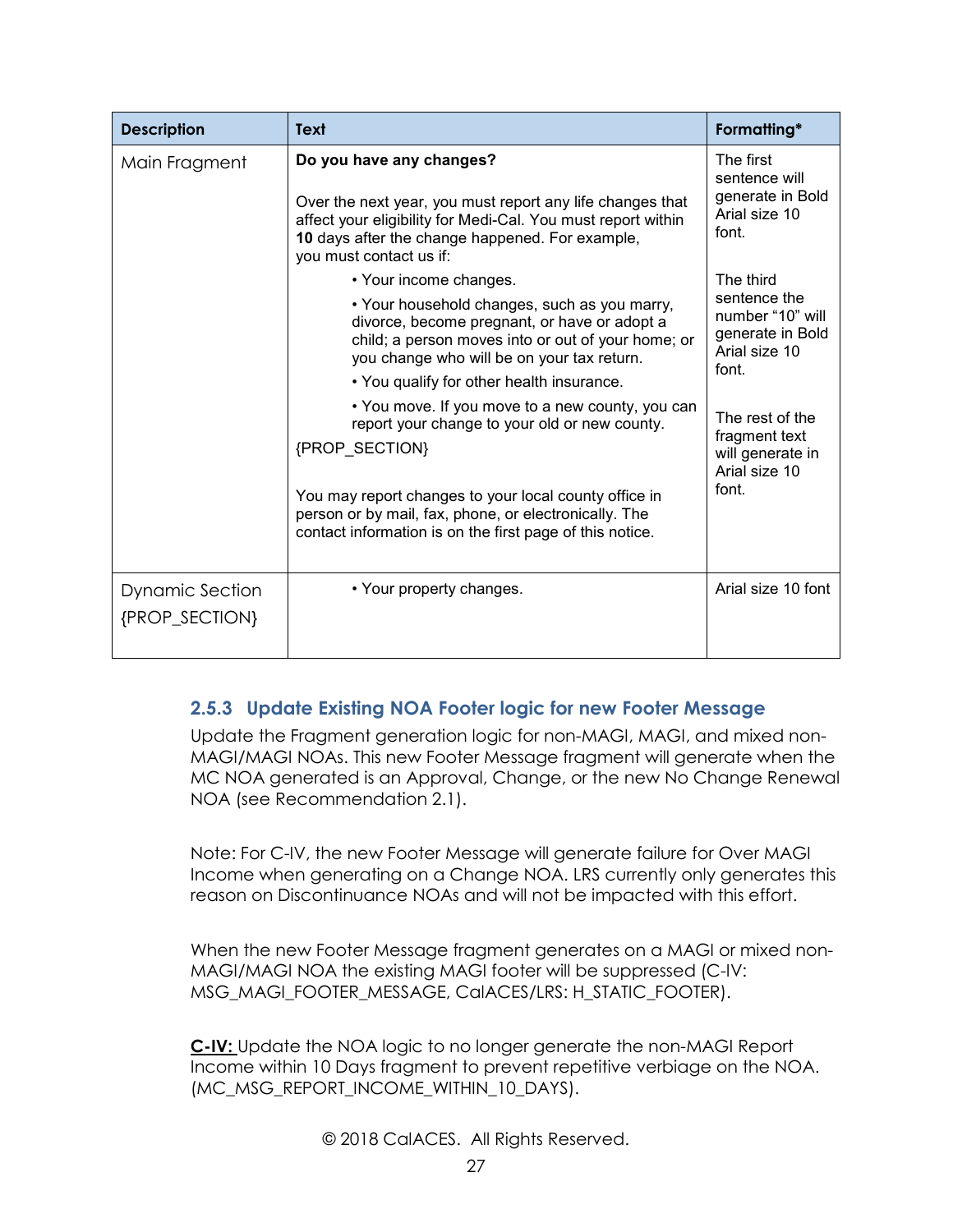Note: LRS will generate the new Medi-Cal Footer Message once for each NOA pdf generated in the system. For example, if there is a non-MAGI NOA and a MAGI NOA that are being generated for the mixed NOA the footer would generate once for non-MAGI and once for MAGI with this enhancement. This will be updated with SCR CA-204496 which will merge the non-MAGI and MAGI fragments onto the same pages.

See Supporting Documents #7 for FDD and Supporting Documents #8 for mixed non-MAGI/MAGI Example NOA.

#### <span id="page-27-0"></span>**2.5.4 Add Dynamic Section Generation Logic**

Create the following generation logic for the Section within the new Footer Message fragment:

| <b>Section</b> | <b>Generation Conditions</b>                                                                                                                                                                                                                                                                                                                                                         |
|----------------|--------------------------------------------------------------------------------------------------------------------------------------------------------------------------------------------------------------------------------------------------------------------------------------------------------------------------------------------------------------------------------------|
| {PROP_SECTION} | This section generates for non-MAGI or mixed non-<br>MAGI/MAGI NOAs.                                                                                                                                                                                                                                                                                                                 |
|                | Note: CalACES/LRS will generate the new MC Annual RE<br>Message/Footer once for non-MAGI and once for MAGI<br>when generating a mixed non-MAGI/MAGI NOA with<br>this enhancement. The PROP_SECTION will only generate<br>on the non-MAGI part of the mixed NOA. This will be<br>updated with SCR CA-204496 which will merge the non-<br>MAGI and MAGI fragments onto the same pages. |

#### <span id="page-27-2"></span><span id="page-27-1"></span>**2.6 Add NOA Title and Footer Reference for new Reason**

#### **2.6.1 Overview**

A NOA title and NOA footer name is required for the new Annual Renewal NOA. The NOA title will list the NOA as an Approval and the NOA footer will reference the NOA as a Medi-Cal Renewal.

#### <span id="page-27-3"></span>**2.6.2 Add Approval NOA title**

Add logic to generate the NOA title "MEDI-CAL APPROVAL" when the Annual Renewal Reason (Recommendation 2.3) is on the NOA.

The NOA title population will generate in: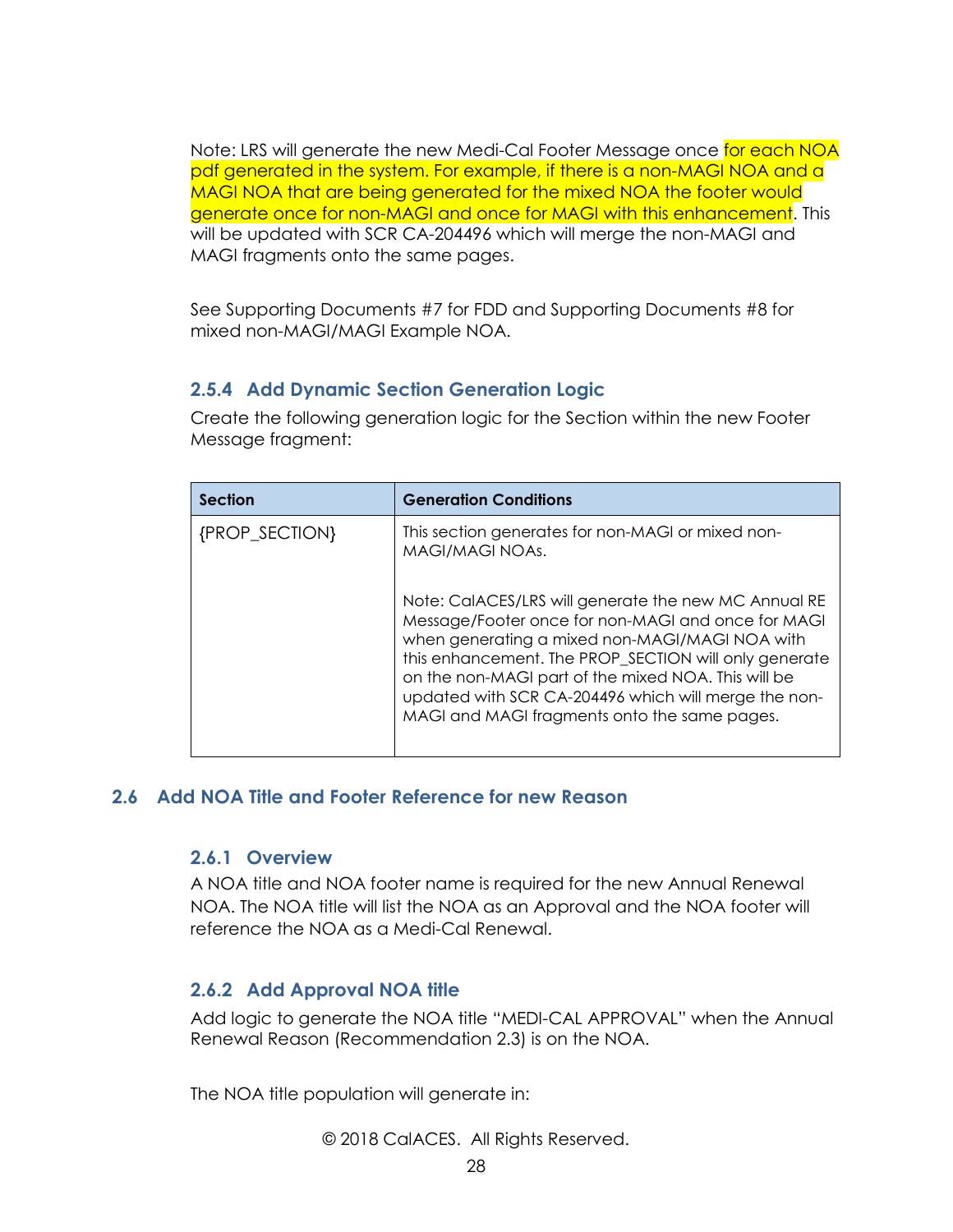#### **C-IV:**

English and threshold languages – Armenian, Arabic, Cambodian, Chinese, Farsi, Hmong, Korean, Lao, Russian, Spanish, Tagalog, and Vietnamese.

#### **LRS:**

English and threshold languages that currently have Medi-Cal NOA templates for generation - Armenian, Cambodian, Chinese, Farsi, Korean, Russian, Spanish, Tagalog, and Vietnamese.

See Supporting Documents #1, 2, and 8 for NOA Examples.

Note: The NOA title will only generate for non-MAGI NOAs in C-IV as the MAGI NOA template (used for MAGI and mixed non-MAGI/MAGI) does not have title generation. This enhancement will not add new title functionality to this existing NOA template.

#### <span id="page-28-0"></span>**2.6.3 Add Annual Renewal NOA footer**

#### **LRS:**

Add logic to generate the NOA reference "MC NO CHANGE RE" in the footer of the NOA when the Annual Renewal Reason (Recommendation 2.3) is on the NOA.

See Supporting Documents #1, 2, and 8 for NOA Examples.

Note: C-IV Medi-Cal NOAs (non-MAGI, MAGI, mixed non-MAGI/MAGI) also do not have logic to populate a Form number at the bottom of the NOA. This enhancement will not add new footer functionality to these existing NOA templates.

### <span id="page-28-1"></span>**3 SUPPORTING DOCUMENTS**

*Note: All Dynamic NOA Examples are provided for a visual idea of positioning, population formatting, and possible surrounding Fragments. They include test data (fake names, dates, etc.) for population that may not be true values in production (addresses, income limits, etc.). Any SCRs that are in progress or being completed after the Examples were created are not included within the Examples.* 

| <b>Area</b> | Number Functional Description | <b>Attachment</b> |
|-------------|-------------------------------|-------------------|
|             |                               |                   |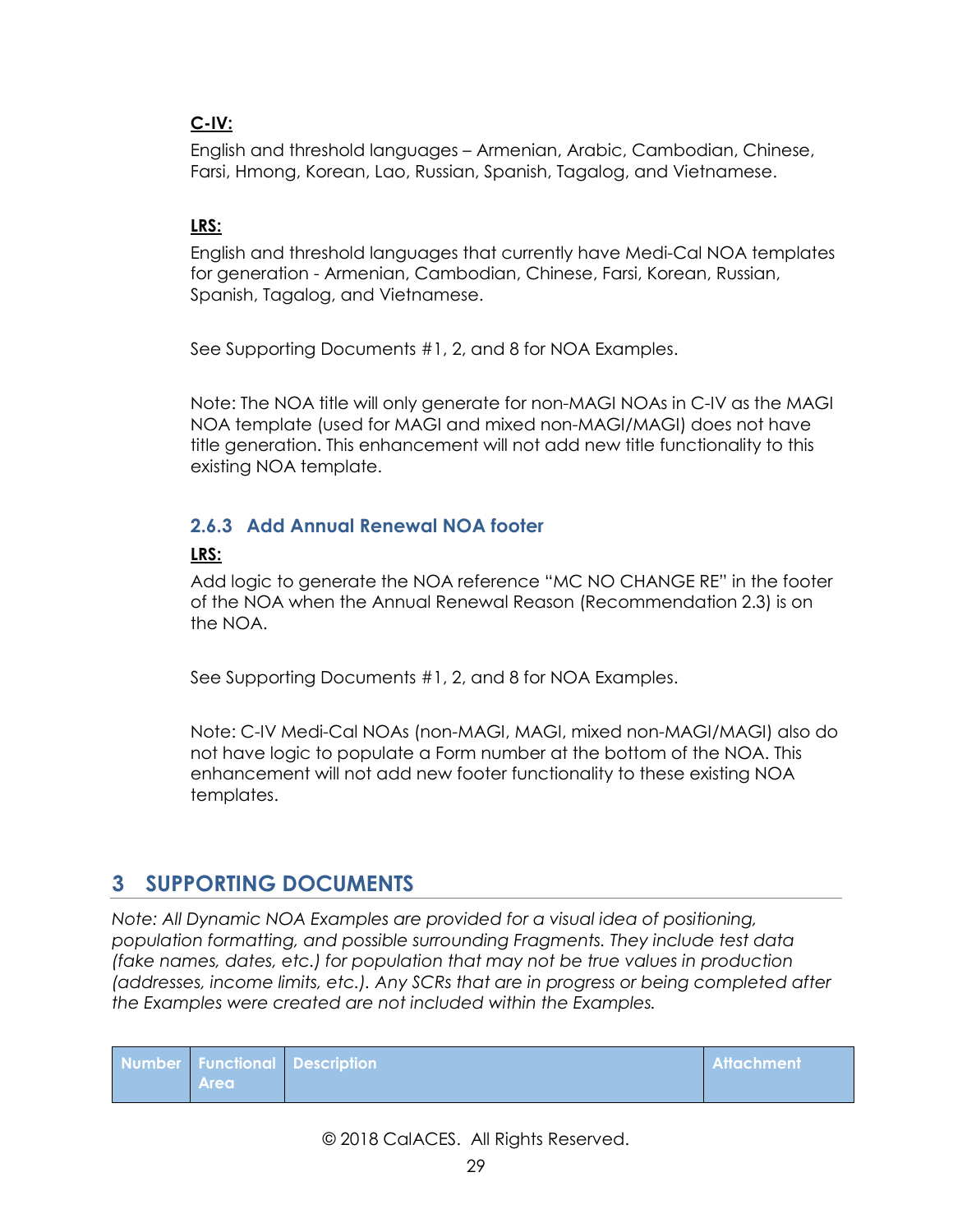|                | <b>NOA</b> | Annual Renewal MAGI Example                                                                                                                                | $C$ -IV:                                        |
|----------------|------------|------------------------------------------------------------------------------------------------------------------------------------------------------------|-------------------------------------------------|
|                |            | <b>Example Case:</b><br>Child Responsible - Yes,<br>Pregnancy - No,<br>Unverified Citizenship - Yes<br>$\bullet$                                           | CA-202724<br>CIV-100708 MAGI Ex<br>CalACES/LRS: |
|                |            | (example excludes the NA Back 9 that will<br>generate on the back of the first page)                                                                       | CA-202724<br>CIV-100708 MAGI Ex                 |
| $\overline{2}$ | <b>NOA</b> | Annual Renewal Non-MAGI Example<br><b>Example Case:</b><br>Blind or Disabled - Yes,<br>Pregnant - Yes,<br>$\bullet$<br>Child Responsible - No<br>$\bullet$ | $C$ -IV:<br>CA-202724<br>CIV-100708 Non MA      |
|                |            | Unverified Citizenship - No<br>$\bullet$<br>Share of Cost - Yes<br>(example excludes the NA Back 9 that will<br>generate on the back of the first page)    | CalACES/LRS:<br>CA-202724<br>CIV-100708 Non MA  |
| 3              | <b>NOA</b> | Variable Population                                                                                                                                        | CA-202724<br>CIV-100708 Populati                |
| 4              | <b>NOA</b> | New Action for Annual Renewal FDD                                                                                                                          | NOA_MC_ANNUAL_<br>RENEWAL ACTION F              |
| 5              | <b>NOA</b> | New Individual Action for Annual Renewal FDD                                                                                                               | NOA_MC_ELIG_INDI<br>VIDUAL ACTION_FDI           |
| 6              | <b>NOA</b> | New Reason for Annual Renewal FDD                                                                                                                          | NOA_MC_ANNUAL_<br>RENEWAL_RSN_FDD               |
| 7              | <b>NOA</b> | New Approval/Change Footer Message FDD                                                                                                                     | NOA_MC_AP_CH_F<br>OOTER_MSG_FDD.d               |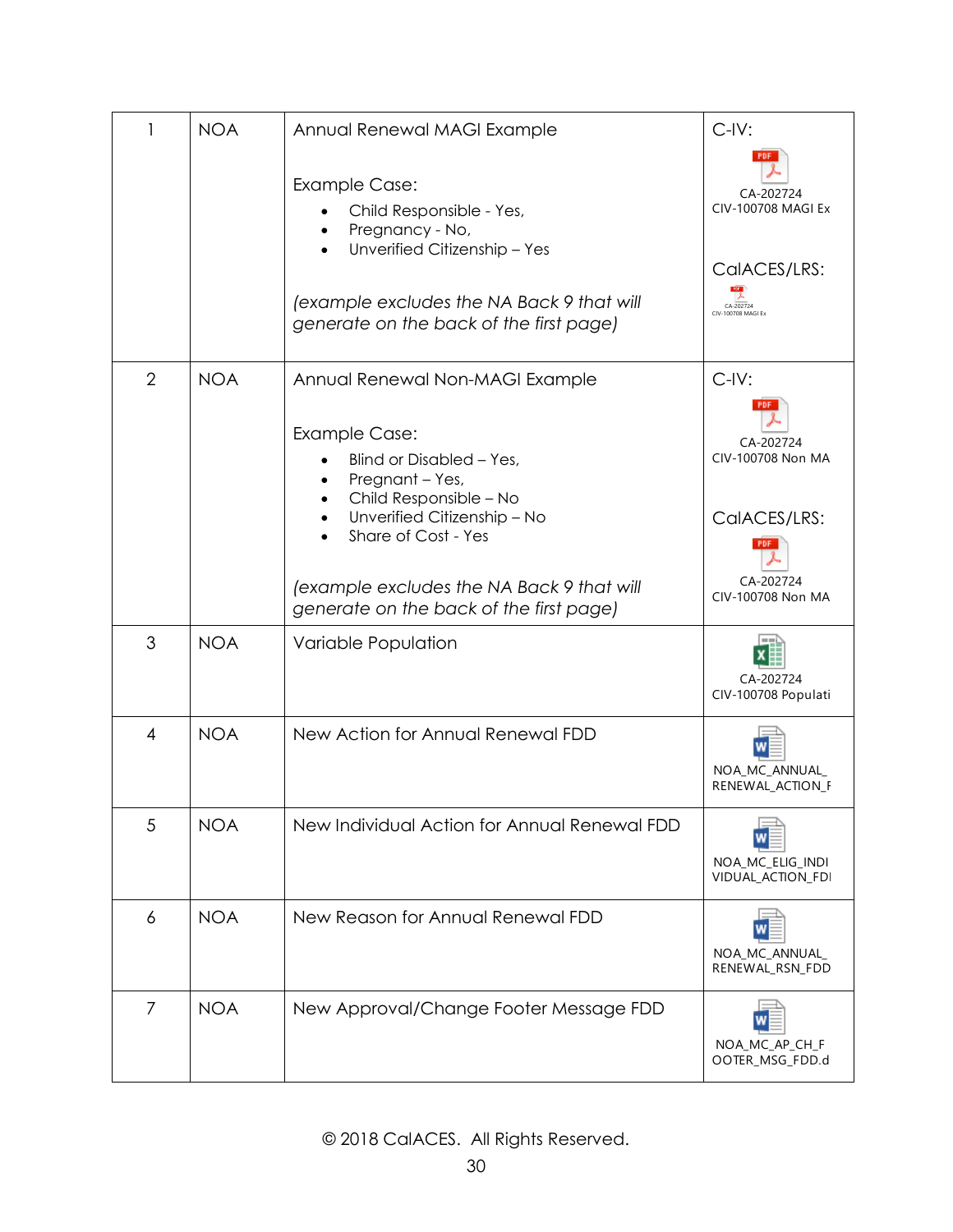| 8  | <b>NOA</b> | Mixed non-MAGI/MAGI NOA Example                                                                                                                                                                                                                                                                                                                                                                                                                                                                           | $C$ -IV:                                                                                                    |
|----|------------|-----------------------------------------------------------------------------------------------------------------------------------------------------------------------------------------------------------------------------------------------------------------------------------------------------------------------------------------------------------------------------------------------------------------------------------------------------------------------------------------------------------|-------------------------------------------------------------------------------------------------------------|
|    |            | <b>Example Case:</b><br>1. Non-MAGI Person<br>• Blind or Disabled - Yes,<br>• Pregnant - Yes,<br>• Child Responsible - No<br>• Unverified Citizenship - No<br>• Share of Cost - Yes<br>2. MAGI Person<br>· Child Responsible - Yes,<br>· Pregnancy - No,<br>• Unverified Citizenship - Yes<br>(example excludes the NA Back 9 that will<br>generate on the back of the first page)                                                                                                                        | CA-202724<br>CIV-100708 Mixed E<br>CalACES/LRS:<br>$CA - 202724$<br>CIV-100708 Mixed Ex                     |
| 9  | <b>NOA</b> | C-IV Medi-Cal Change NOA Example                                                                                                                                                                                                                                                                                                                                                                                                                                                                          | <b>PDF</b>                                                                                                  |
|    |            | <b>Example Case:</b><br>• Blind or Disabled – No,<br>• Pregnant - Yes,<br>• Child Responsible – Yes<br>• Unverified Citizenship - No<br>• Share of Cost - No<br>Note: CaIACES/LRS does not currently support the<br>ability to merge Medi-Cal NOAs. There are future<br>SCRs (CA-204496 and CA-204497) that will add the<br>ability to merge the Annual Renewal Reason with<br>existing mixed non-MAGI/MAGI NOAs.<br>(example excludes the NA Back 9 that will<br>generate on the back of the first page) | CA-202724<br>CIV-100708 Non-MA                                                                              |
| 10 | <b>NOA</b> | <b>Two Person MAGI NOA Example</b><br>example excludes the NA Back 9 that will<br>generate on the back of the first page)                                                                                                                                                                                                                                                                                                                                                                                 | $C$ -IV:<br>CA-202724<br><b>CIV-100708 MAGI Tw</b><br>LRS:<br>PDF<br>CA-202724<br><b>CIV-100708 MAGI Tw</b> |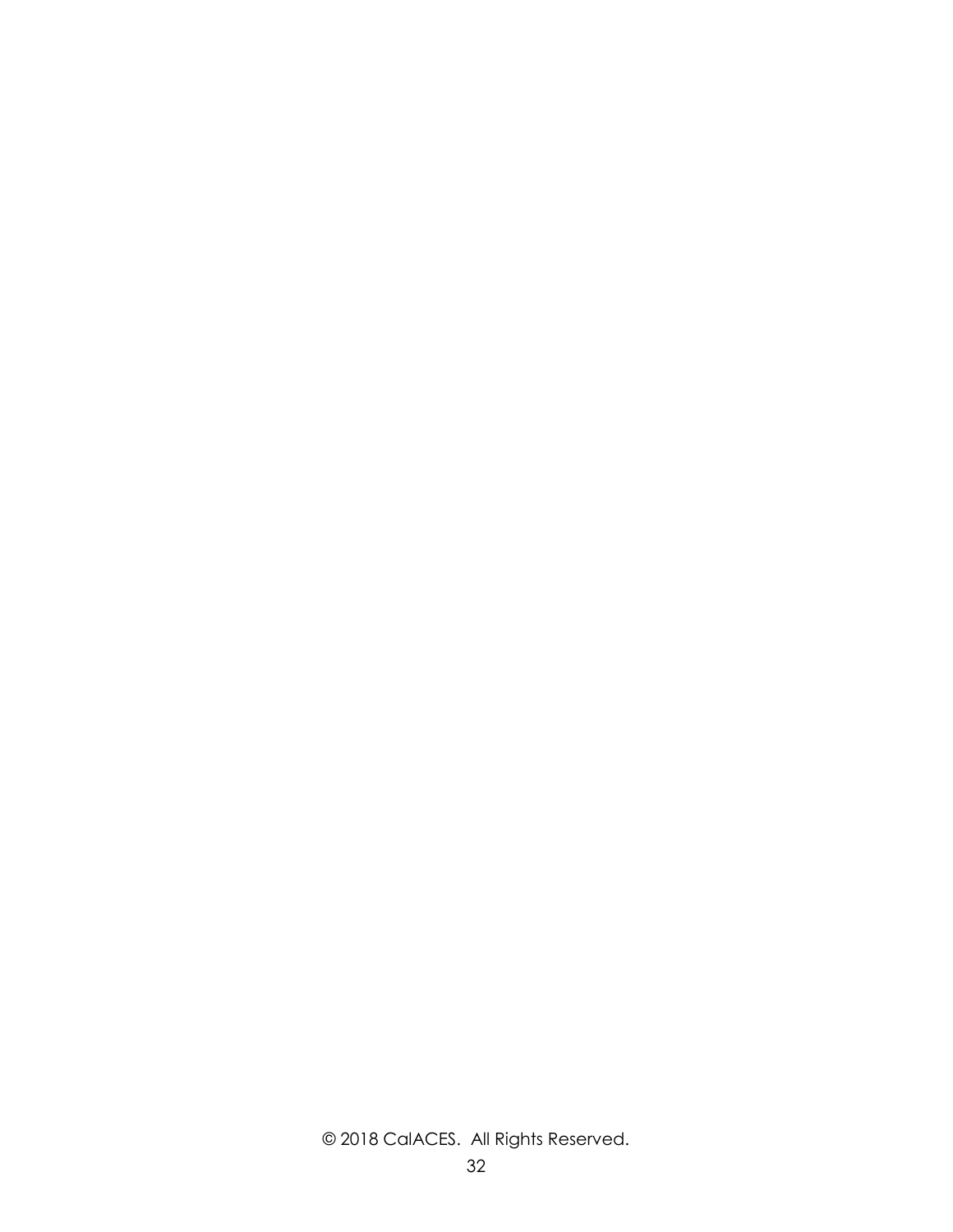## <span id="page-32-0"></span>**4 REQUIREMENTS**

## <span id="page-32-1"></span>**4.1 Project Requirements**

| REQ#                 | <b>REQUIREMENT TEXT</b>                                                                                                                                                                                                                                               | <b>How Requirement Met</b>                                                                                                                                                    |
|----------------------|-----------------------------------------------------------------------------------------------------------------------------------------------------------------------------------------------------------------------------------------------------------------------|-------------------------------------------------------------------------------------------------------------------------------------------------------------------------------|
| 2.18.3.3<br>CAR-1239 | The LRS shall produce various notices,<br>NOAs, forms, letters, stuffers, and flyers,<br>including:<br>a. Appointment notices;<br>b. Redetermination, Recertification,<br>and/or Annual Agreement notices and<br>forms;<br>c. Other scheduling notices (e.g., quality | ACL 19-03 is requiring a new Annaul<br>Renewal (Redetermination) NOA.<br>This effort will automate the new<br>NOA in the CalACES/LRS system<br>(meets requirement section b). |
|                      | control, GR hearings, and appeals);                                                                                                                                                                                                                                   |                                                                                                                                                                               |
|                      | d. Periodic reporting notices;                                                                                                                                                                                                                                        |                                                                                                                                                                               |
|                      | e. Contact letters;                                                                                                                                                                                                                                                   |                                                                                                                                                                               |
|                      | f. Notices informing the applicant,<br>participant, caregiver, sponsor or<br>authorized representative of a change in<br>worker, telephone hours or Local Office<br>Site;                                                                                             |                                                                                                                                                                               |
|                      | g. Information notices and stuffers;                                                                                                                                                                                                                                  |                                                                                                                                                                               |
|                      | h. Case-specific verification/referral<br>forms;                                                                                                                                                                                                                      |                                                                                                                                                                               |
|                      | i. GR Vendor notices;                                                                                                                                                                                                                                                 |                                                                                                                                                                               |
|                      | k. Court-mandated notices, including<br><b>Balderas notices:</b>                                                                                                                                                                                                      |                                                                                                                                                                               |
|                      | I. SSIAP appointment notices;                                                                                                                                                                                                                                         |                                                                                                                                                                               |
|                      | m. Withdrawal forms;                                                                                                                                                                                                                                                  |                                                                                                                                                                               |
|                      | n. COLA notices;                                                                                                                                                                                                                                                      |                                                                                                                                                                               |
|                      | o. Time limit notices;                                                                                                                                                                                                                                                |                                                                                                                                                                               |
|                      | p. Transitioning of aid notices;                                                                                                                                                                                                                                      |                                                                                                                                                                               |
|                      | q. Interface triggered forms and notices<br>(e.g., IFDS, IFVS);                                                                                                                                                                                                       |                                                                                                                                                                               |
|                      | r. Non-compliance and sanction notices;                                                                                                                                                                                                                               |                                                                                                                                                                               |
|                      | s. Benefit issuance and benefit recovery<br>forms and notices, including reminder<br>notices;                                                                                                                                                                         |                                                                                                                                                                               |
|                      | t. Corrective NOAs on State Fair Hearing<br>decisions;                                                                                                                                                                                                                |                                                                                                                                                                               |
|                      | <b>u. CSC paper ID cards with LRS-</b><br>generated access information; and                                                                                                                                                                                           |                                                                                                                                                                               |
|                      | v. CSC PIN notices.                                                                                                                                                                                                                                                   |                                                                                                                                                                               |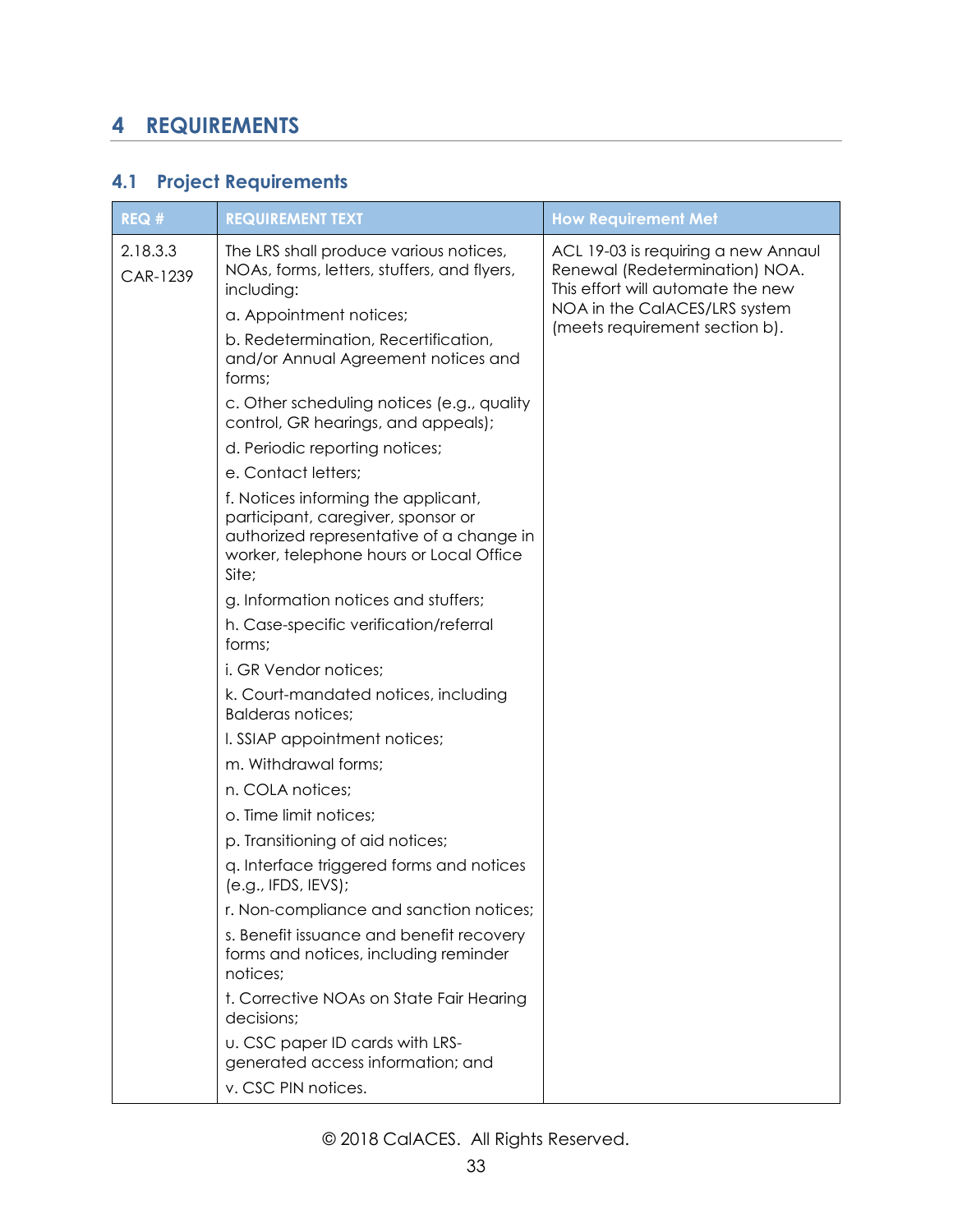## <span id="page-33-0"></span>**4.2 Migration Requirements**

| <b>DDID # REQUIREMENT TEXT</b> | <b>How Requirement Met</b> |  |
|--------------------------------|----------------------------|--|
|                                |                            |  |
|                                |                            |  |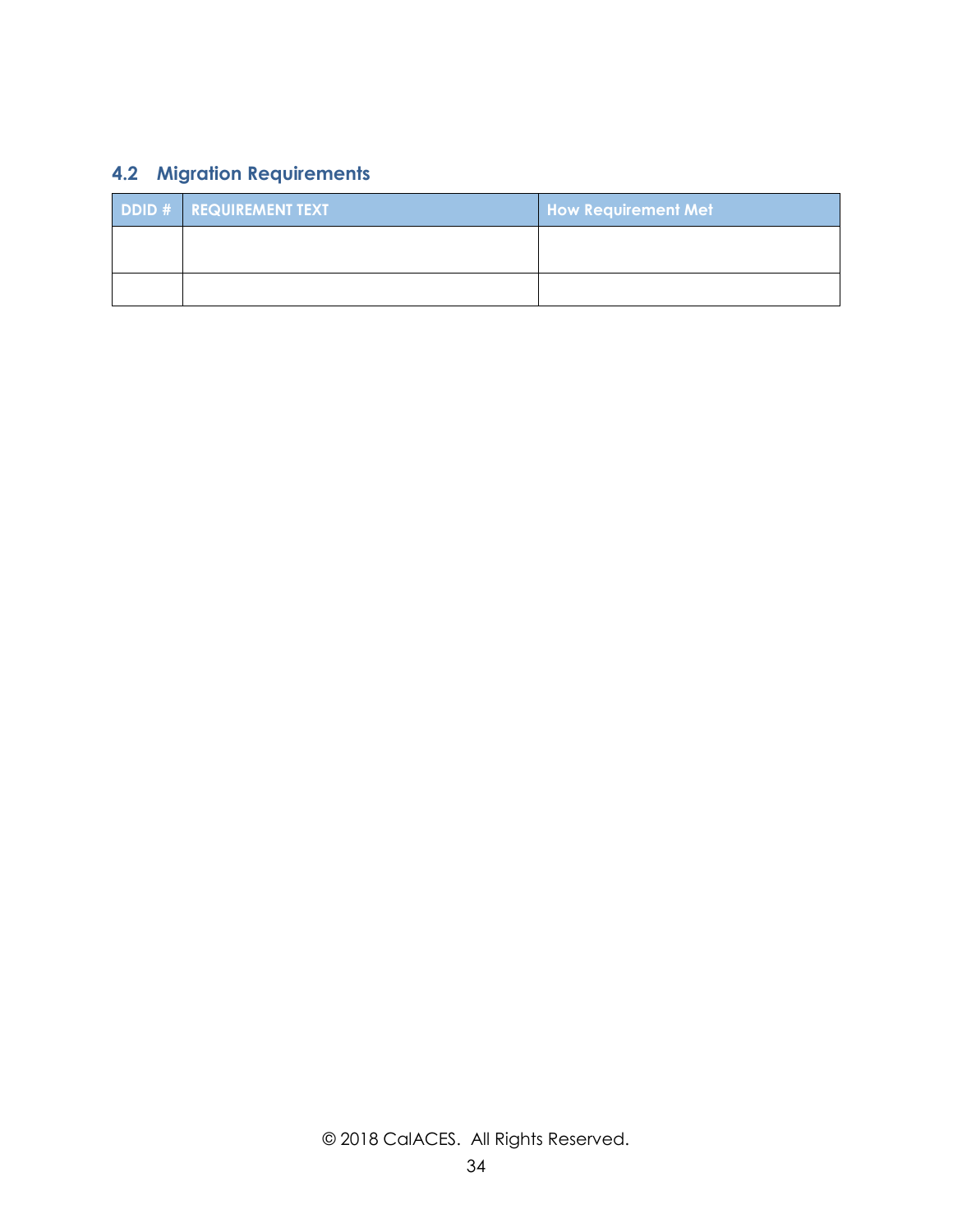## <span id="page-34-0"></span>**5 MIGRATION IMPACTS**

| <b>SCR</b><br>Number   Area | <b>Functional Description</b> | <b>Impact</b> | <b>Priority</b> | <b>Address</b><br><b>Prior to</b><br><b>Migration?</b> |
|-----------------------------|-------------------------------|---------------|-----------------|--------------------------------------------------------|
|                             |                               |               |                 |                                                        |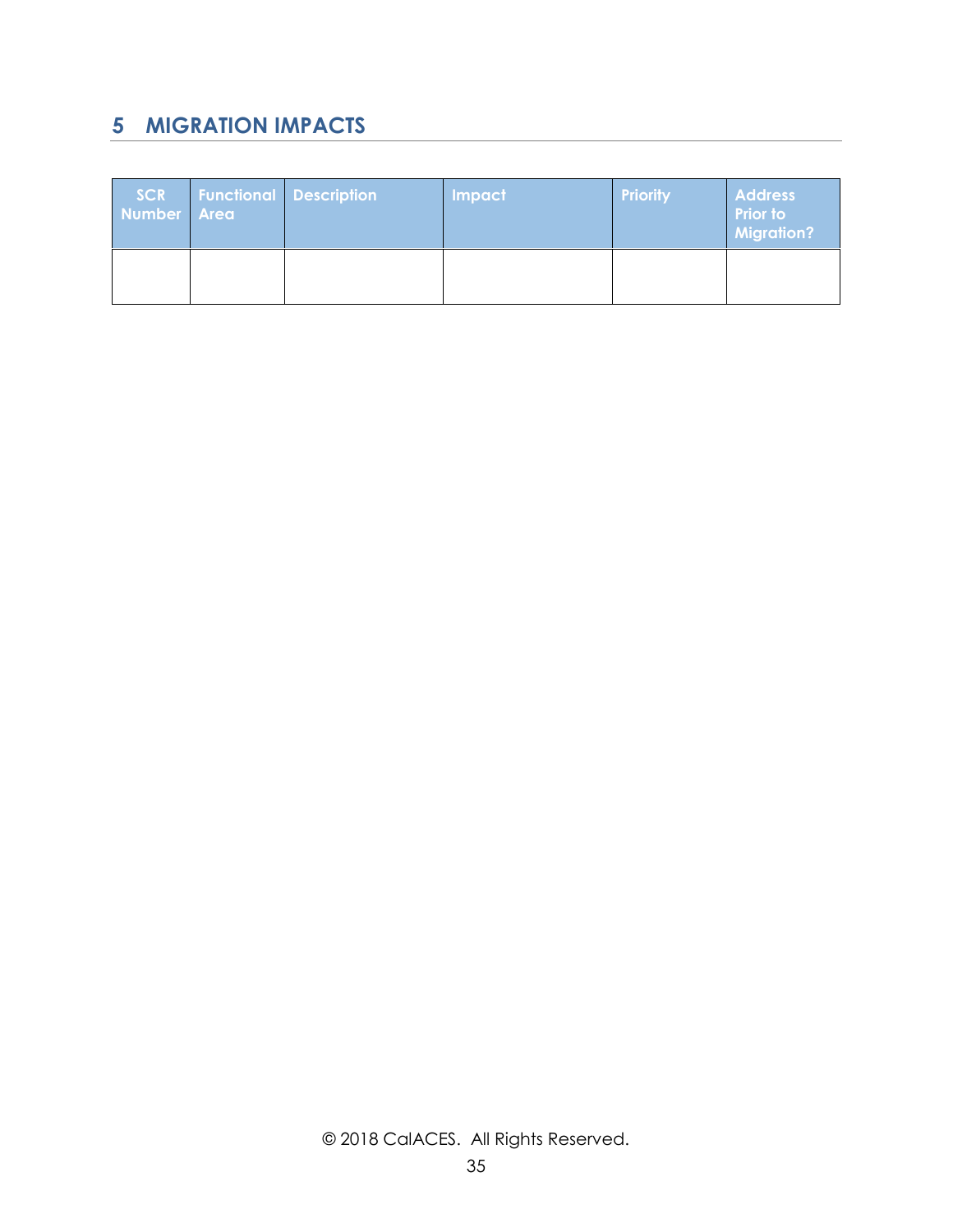## <span id="page-35-0"></span>**6 OUTREACH**

None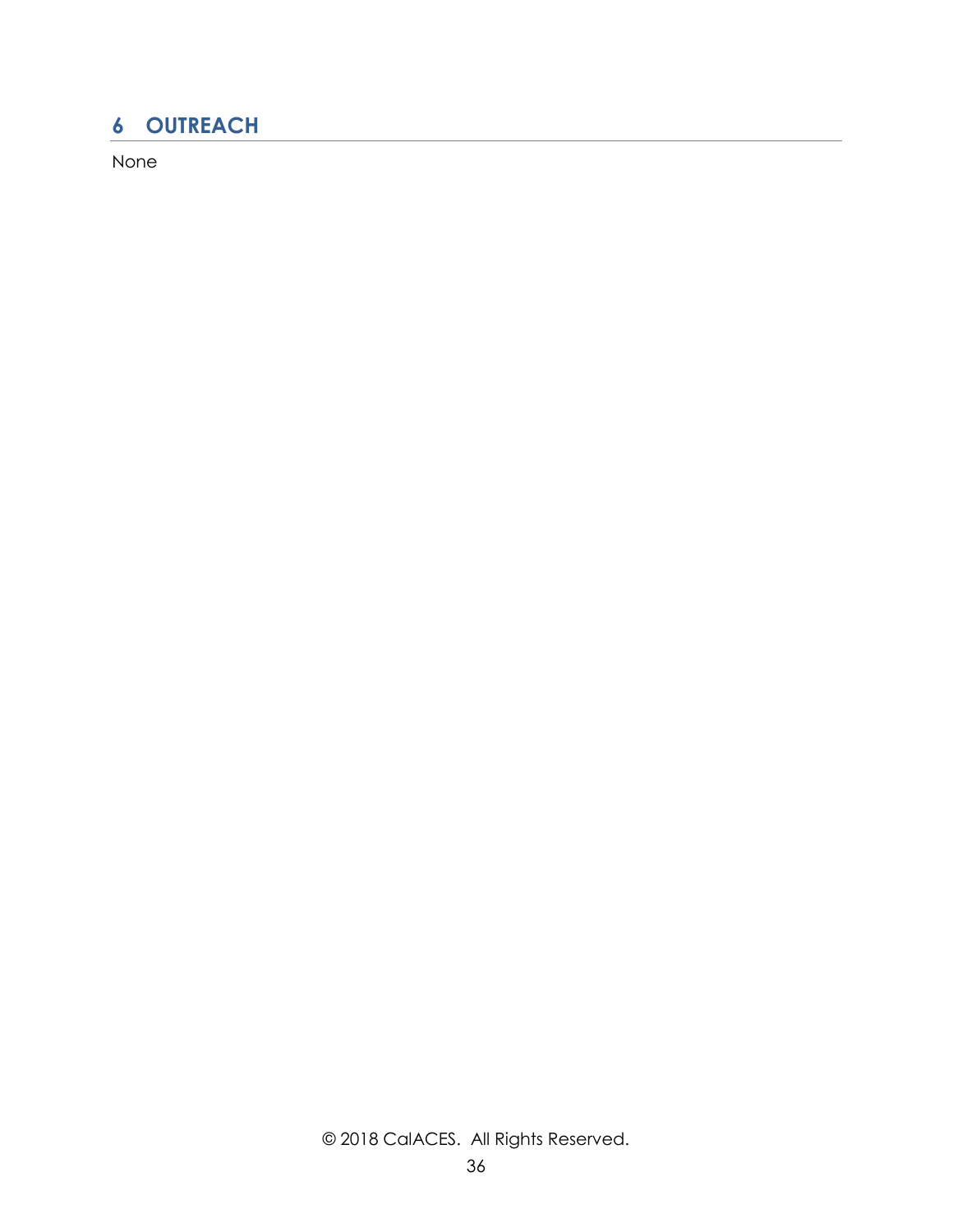## <span id="page-36-0"></span>**7 APPENDIX**

N/A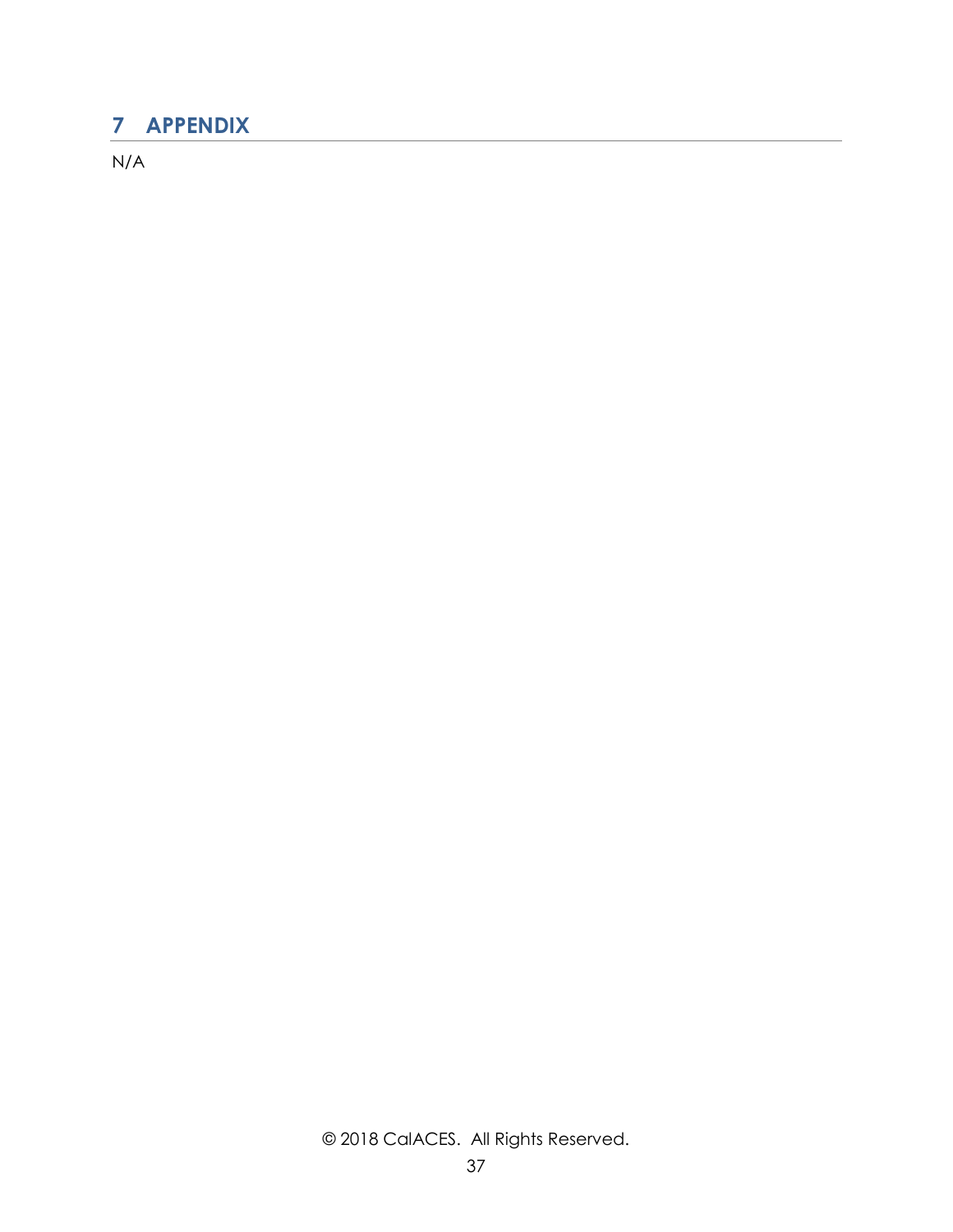

## **Design Document**

## CA-206854 CIV-8470 – Add and Remove Staff Classification Titles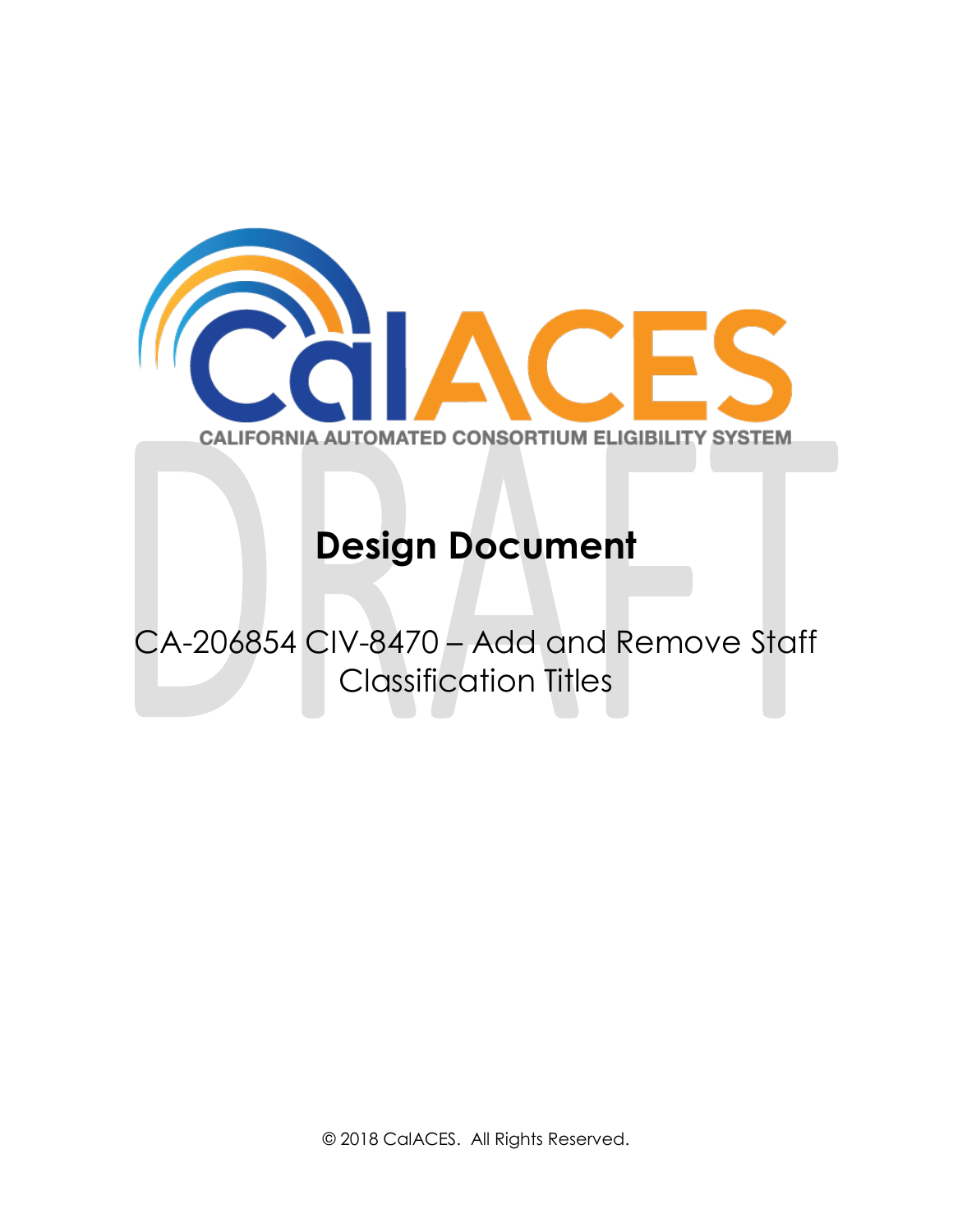| <b>DOCUMENT APPROVAL HISTORY</b> |                                                                                                                                                                                                                                  |  |
|----------------------------------|----------------------------------------------------------------------------------------------------------------------------------------------------------------------------------------------------------------------------------|--|
| Prepared By                      | Robert Untalan                                                                                                                                                                                                                   |  |
| Reviewed By                      | Araceli Gallardo, Jose Sepulveda, Akira Moriguchi,<br>Michael Wu, Himanshu Jain, William Baretsky,<br>Srividhya Sivakumar, Carl Moore, Christine Altavilla,<br>Frances Baez-Lugo, Lisa Nesci, Rachel Cousineau,<br>Matthew Lower |  |

| <b>DATE</b> | <b>DOCUMENT</b><br><b>VERSION</b> | <b>REVISION DESCRIPTION</b>        | <b>AUTHOR</b>  |
|-------------|-----------------------------------|------------------------------------|----------------|
| 03/06/2019  | V1.0                              | Initial Draft for Committee Review | Robert Untalan |
|             |                                   |                                    |                |
|             |                                   |                                    |                |
|             |                                   |                                    |                |
|             |                                   |                                    |                |
|             |                                   |                                    |                |
|             |                                   |                                    |                |
|             |                                   |                                    |                |
|             |                                   |                                    |                |

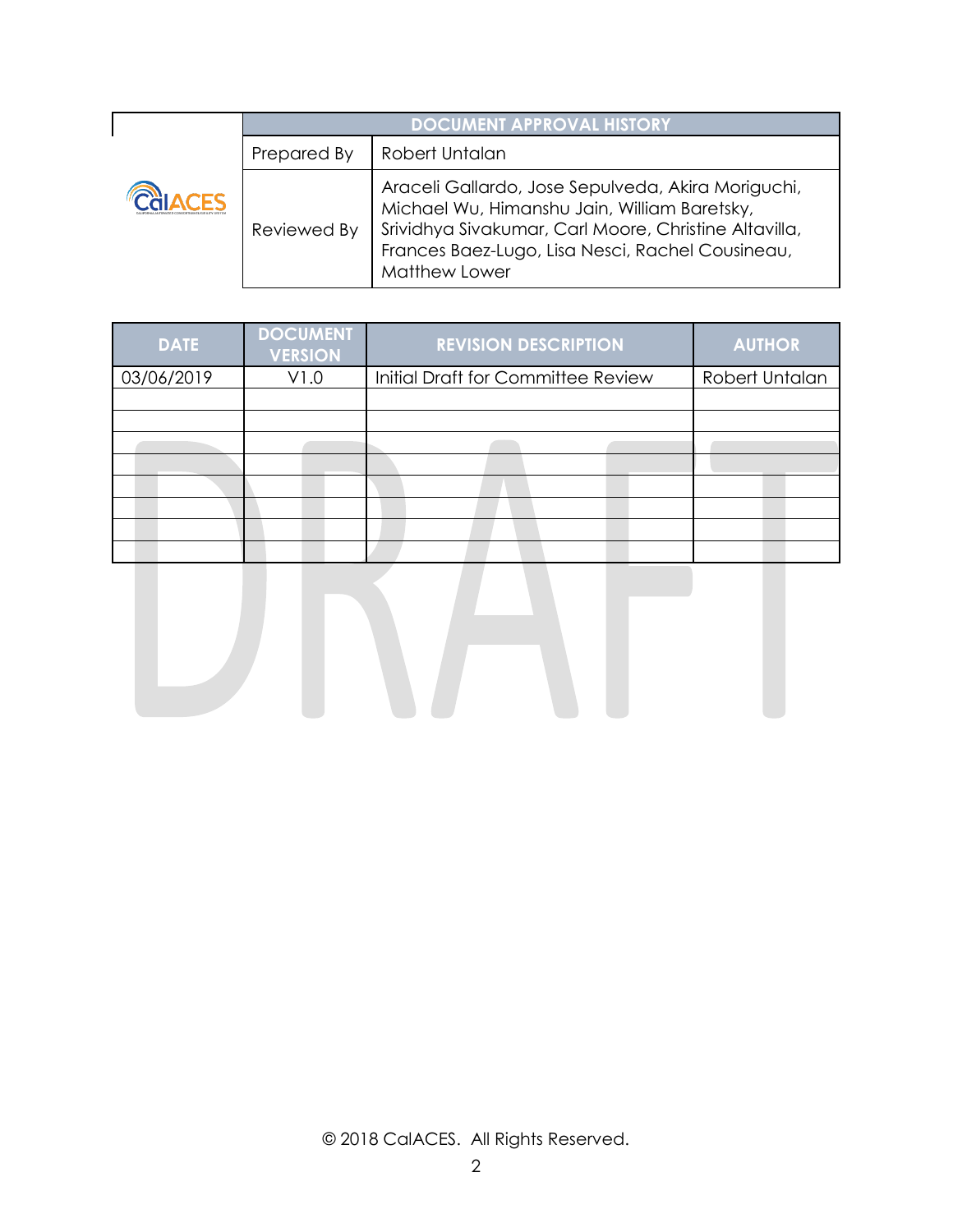## **Table of Contents**

|                | 1.1   |                                                                                                                   |
|----------------|-------|-------------------------------------------------------------------------------------------------------------------|
|                | 1.2   |                                                                                                                   |
|                | 1.3   |                                                                                                                   |
|                | 1.4   |                                                                                                                   |
| $\overline{2}$ |       |                                                                                                                   |
|                | 2.1   |                                                                                                                   |
|                | 2.1.1 |                                                                                                                   |
|                | 2.1.2 |                                                                                                                   |
|                | 2.1.3 |                                                                                                                   |
|                | 2.1.4 |                                                                                                                   |
|                | 2.1.5 |                                                                                                                   |
|                | 2.2   | Update association for Classification Titles that are no longer available  Error!<br><b>Bookmark not defined.</b> |
|                | 2.2.1 |                                                                                                                   |
|                | 2.2.2 |                                                                                                                   |
|                | 2.2.3 | Estimated Number of Records Impacted/Performance 6                                                                |
| 3              |       |                                                                                                                   |
| $\overline{4}$ |       |                                                                                                                   |
|                | 4.1   |                                                                                                                   |
|                | 4.2   |                                                                                                                   |
| 5              |       |                                                                                                                   |
| 6              |       |                                                                                                                   |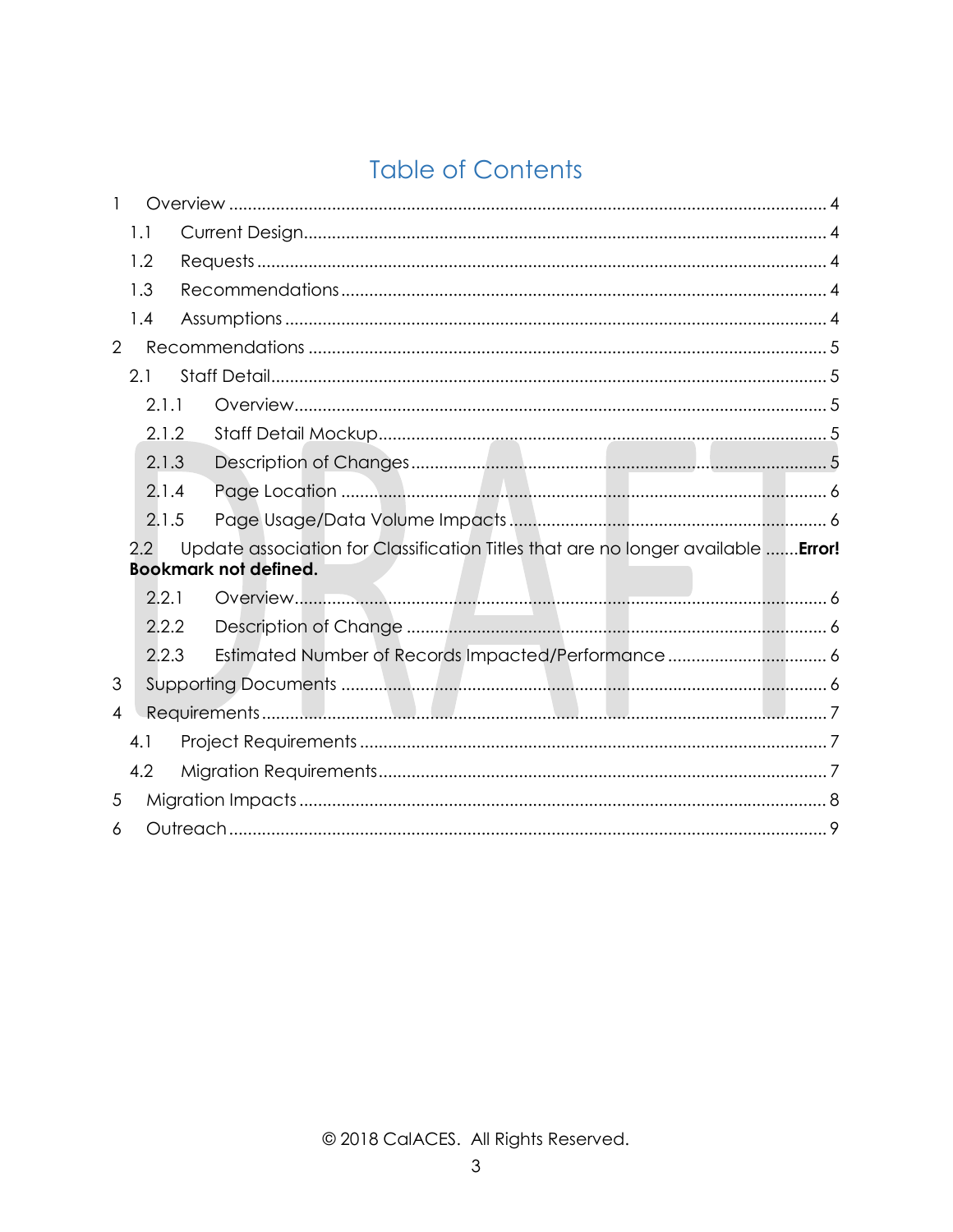## <span id="page-40-0"></span>**1 OVERVIEW**

The Classification Title is used to categorize Staff. This enhancement will bring the system in line with the current Staff Classification Titles used in the counties.

#### <span id="page-40-1"></span>**1.1 Current Design**

Staff Records are created and maintained on the Staff Detail page. The list of available Classification Titles are available on this page and is required for a Staff record to be created.

#### <span id="page-40-2"></span>**1.2 Requests**

Update the Classification Titles available for each county to match the values provided through the CRFI process.

#### <span id="page-40-3"></span>**1.3 Recommendations**

Update the available Classification Titles for Staff members to match the request by each county. For the LRS system, add the C-IV Classification Titles. These added Classification Titles will only be validated through the database using the code detail table. For Counties removing Classification Titles, set the Staff to have the Classification Title of 'Temporary Employee' and provide a list of these users to the counties.

#### <span id="page-40-4"></span>**1.4 Assumptions**

- Only requested Classification Titles for Staff records will be updated.
- Only counties that have requested Classification Titles updates will have their Classification Titles updated.
- The counties that have requested the removal of Classification Titles will have existing staff members assigned to the 'Temporary Employee' Classification Title and will have that Classification Title enabled for their county.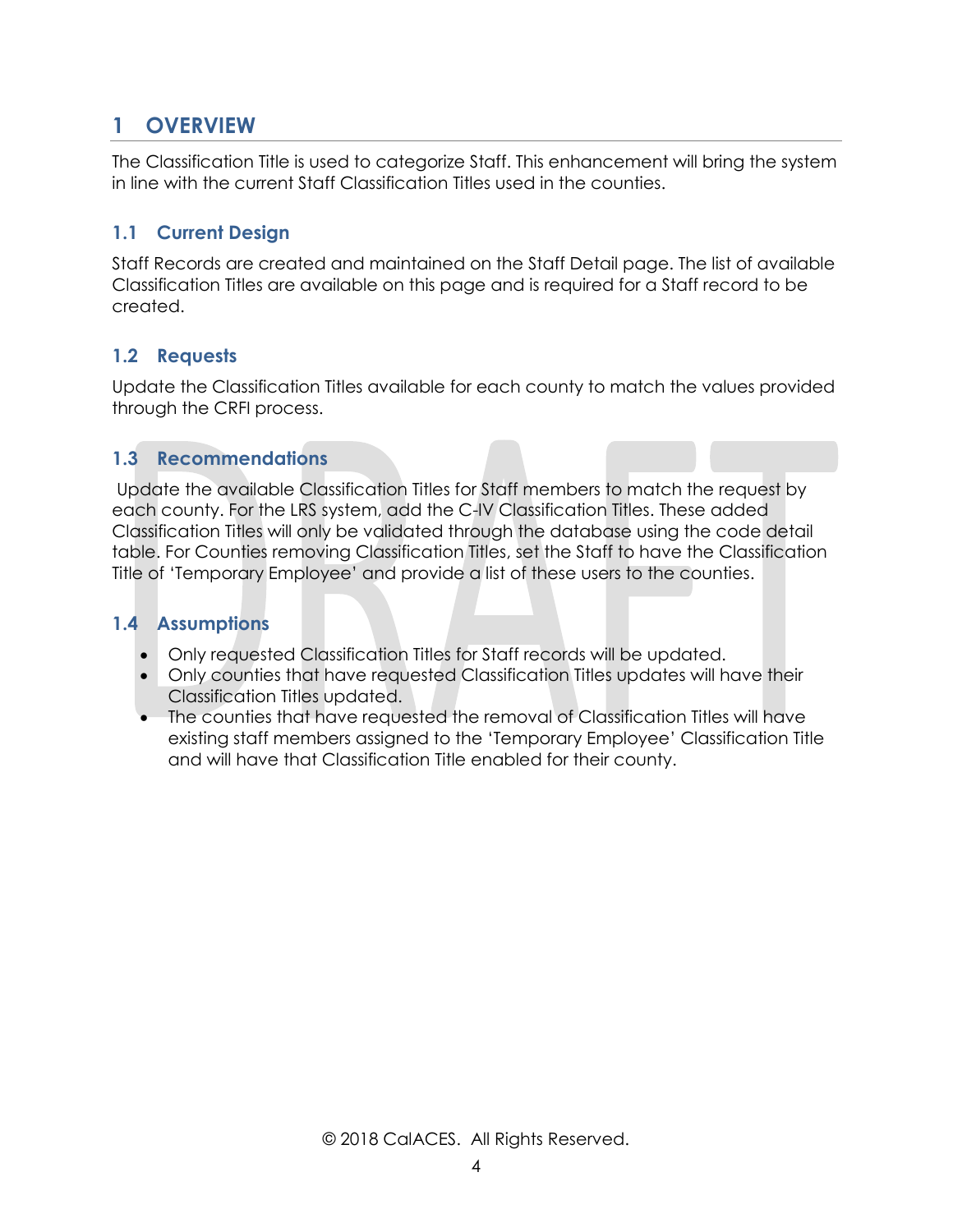## <span id="page-41-0"></span>**2 RECOMMENDATIONS**

#### <span id="page-41-2"></span><span id="page-41-1"></span>**2.1 Staff Detail**

#### **2.1.1 Overview**

The Staff Detail page allows the user to view, edit, and add Staff records. These records set the Classification Title for the Staff member.

#### <span id="page-41-3"></span>**2.1.2 Staff Detail Mockup**

#### **Staff Detail**



*Figure 2-1 Staff Detail Classification Title drop down*

#### <span id="page-41-4"></span>**2.1.3 Description of Changes**

Add and remove values in Staff Detail page's Classification Title field drop down as requested for each county, refer to titled document 'Added and Removed County Staff Classifications' in the Supported Documents section.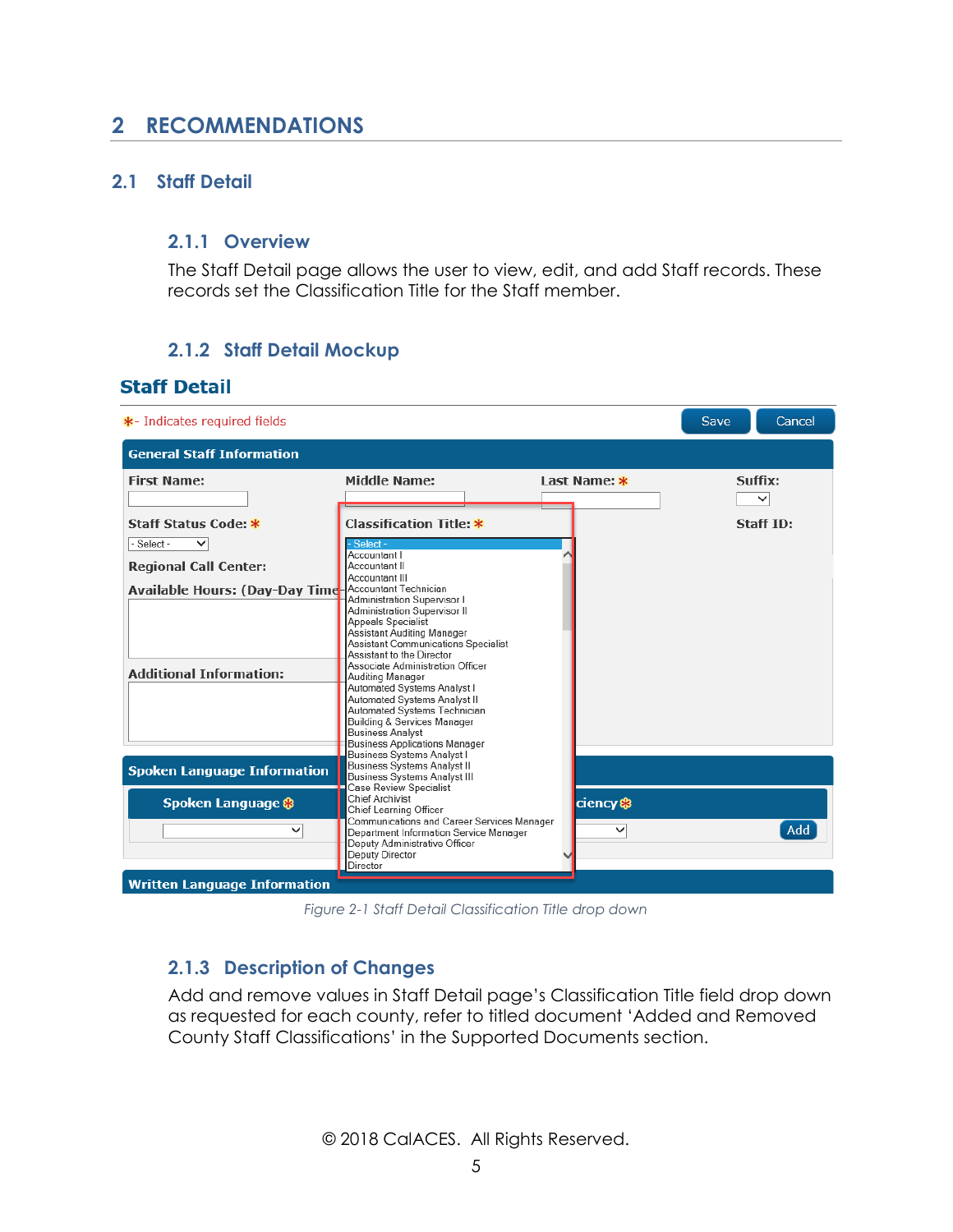#### <span id="page-42-0"></span>**2.1.4 Page Location**

**Global:Tools Local:Office Task:Staff**

#### <span id="page-42-1"></span>**2.1.5 Page Usage/Data Volume Impacts**

No change.

#### <span id="page-42-2"></span>**2.2 Data Change: Setting default value for removed Classification Titles.**

#### **2.2.1 Overview**

This data change will associate a Classification Title for users assigned a title that is no longer available in the county.

#### <span id="page-42-3"></span>**2.2.2 Description of Change**

Update Staff member's Classification Title to the value of 'Temporary Employee' when the Classification Title is no longer available. For Counties that do not have 'Temporary Employee' available, make the Classification Title available.

#### <span id="page-42-4"></span>**2.2.3 Estimated Number of Records Impacted/Performance**

- LRS no change.
- C-IV, about 3,500 records will be associated to value of 'Temporary Employee'.

## <span id="page-42-5"></span>**3 SUPPORTING DOCUMENTS**

| <b>Area</b> | Number Functional Description                                                                                                                | <b>Attachment</b>                                   |
|-------------|----------------------------------------------------------------------------------------------------------------------------------------------|-----------------------------------------------------|
| Online      | Added and Removed<br><b>Classification Titles. Updated</b><br>titles are highlighted in Yellow.<br>Added titles are highlighted<br>in Green. | ×≣<br><b>Added and</b><br><b>Removed County Sta</b> |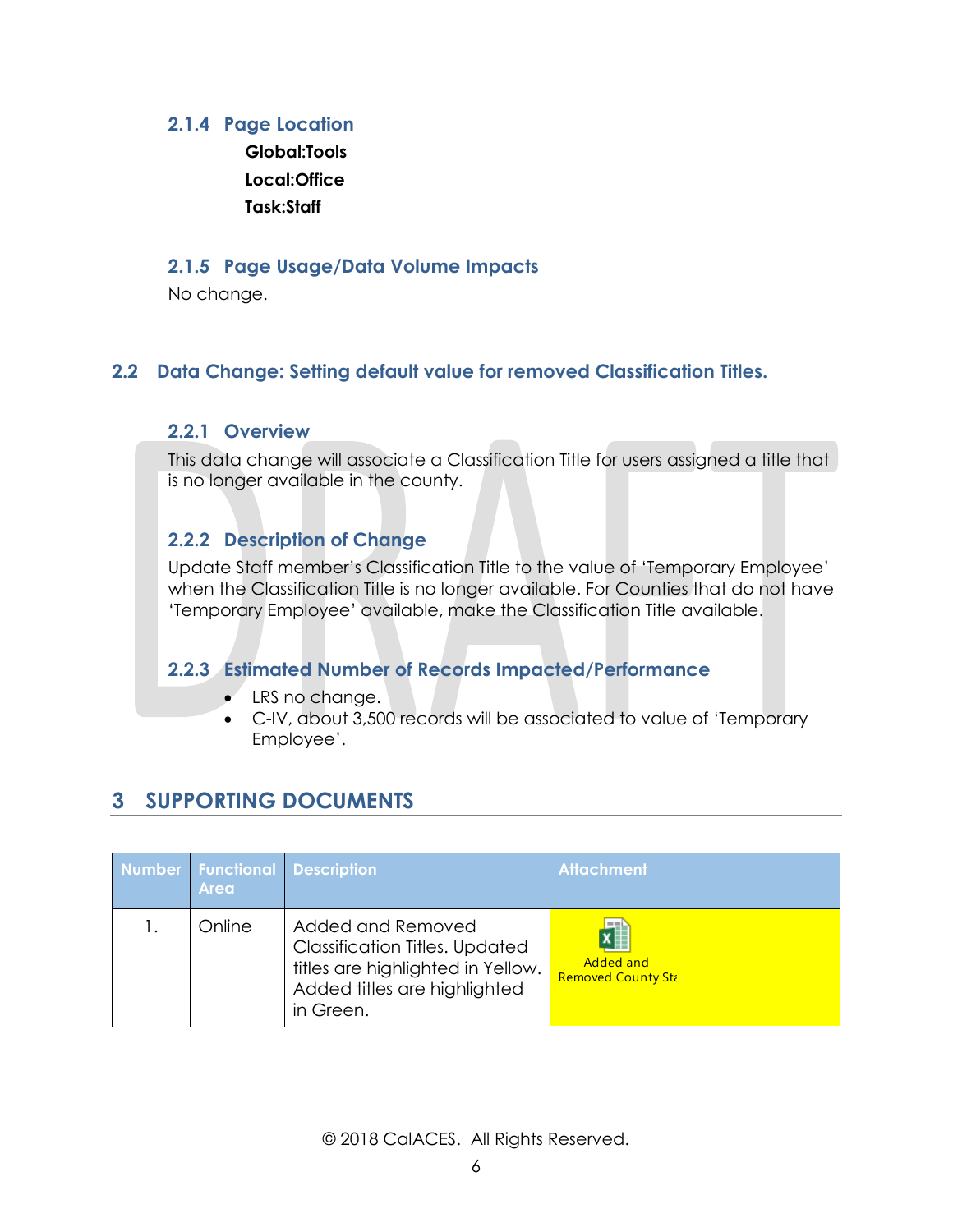## <span id="page-43-0"></span>**4 REQUIREMENTS**

#### <span id="page-43-1"></span>**4.1 Project Requirements**

| REQ# | <b>REQUIREMENT TEXT</b>                                                                                                                                         | <b>How Requirement Met</b>                                |
|------|-----------------------------------------------------------------------------------------------------------------------------------------------------------------|-----------------------------------------------------------|
|      | 2.25.1.3   The LRS shall maintain information on all<br>COUNTY staff and any appropriate staff<br>from other agencies that access LRS cases<br>and/or LRS Data. | Updates will maintain information on<br>all COUNTY staff. |
|      |                                                                                                                                                                 |                                                           |

## <span id="page-43-2"></span>**4.2 Migration Requirements**

| <b>DDID # REQUIREMENT TEXT</b> | <b>How Requirement Met</b> |
|--------------------------------|----------------------------|
| N/A                            |                            |
|                                |                            |
|                                |                            |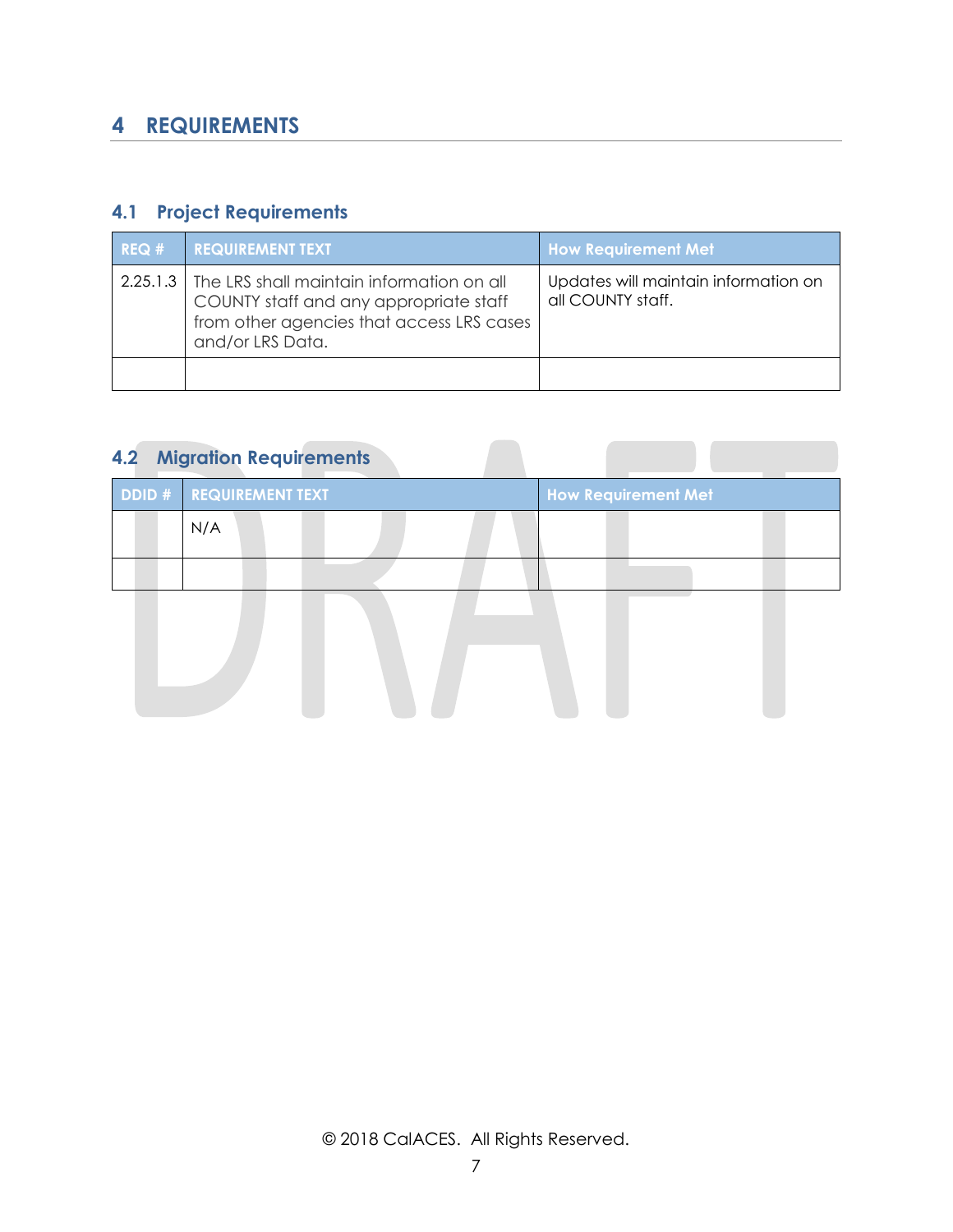## <span id="page-44-0"></span>**5 MIGRATION IMPACTS**

| <b>SCR</b><br>Number Area | <b>Functional Description</b> | Impact | <b>Priority</b> | <b>Address</b><br><b>Prior to</b><br><b>Migration?</b> |
|---------------------------|-------------------------------|--------|-----------------|--------------------------------------------------------|
|                           | N/A                           |        |                 |                                                        |